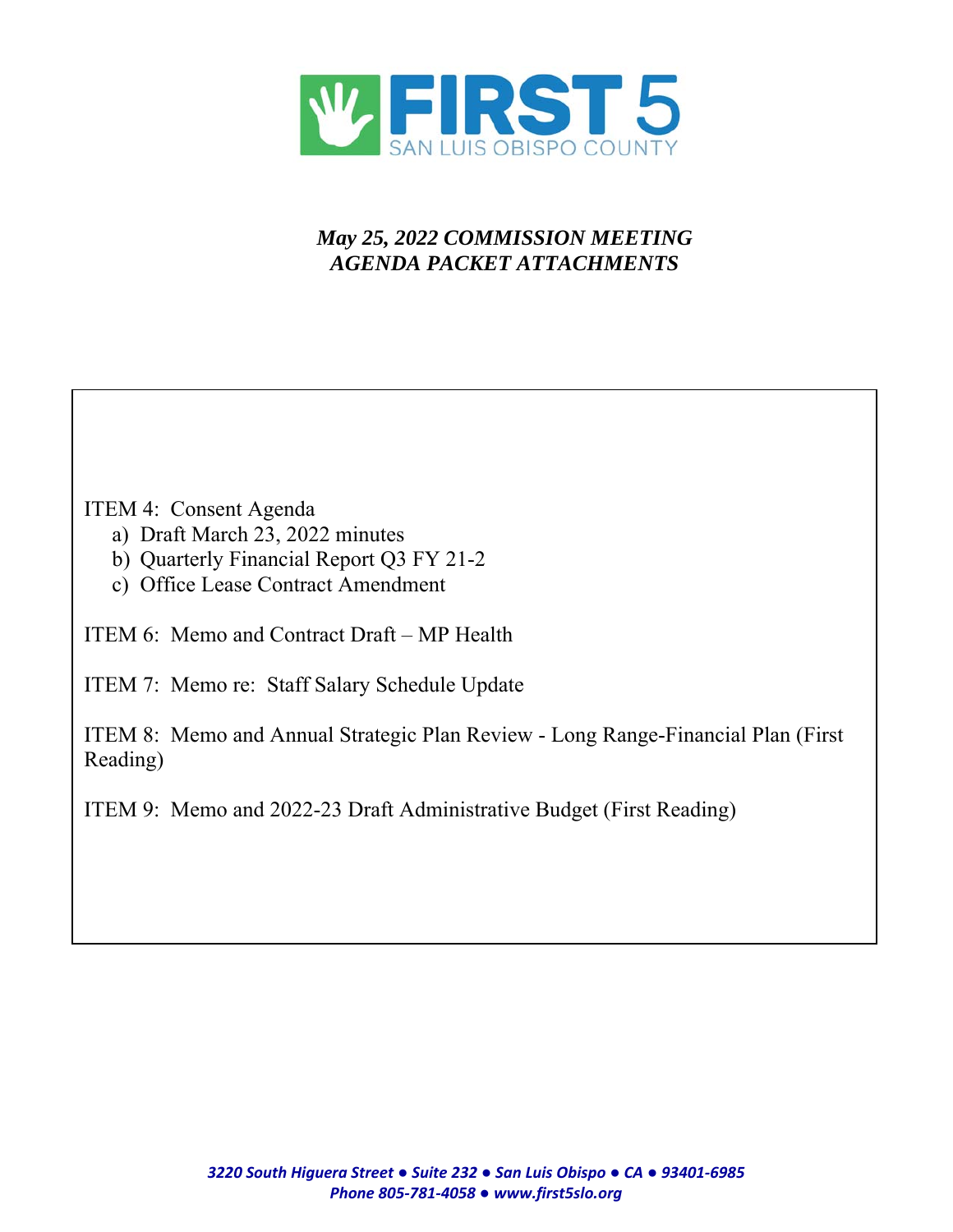# **FIRST 5 SAN LUIS OBISPO COUNTY**  CHILDREN AND FAMILIES COMMISSION

#### **COMMISSION MEETING MINUTES**

March 23, 2022

#### **Current Commissioners Present**

Erica Ruvalcaba-Heredia Community at Large Alison Ventura **Community** at Large

James Brescia (Chair) SLO County Office of Education Penny Borenstein (Vice Chair) SLO County Public Health Department

Linda Belch Department of Social Services Melinda Sokolowski Child Care Planning Council James Tedford **Medical Representative (AAP, Ch 2)** 

# **Current Commissioners Absent**

Bruce Gibson SLO County Board of Supervisors Bob Watt **Community at Large** 

# **Staff Present**

First 5 staff: Wendy Wendt, Jason Wells, Misty Livengood, Commission Counsel: Natalie Frye-Laacke

# **Call to Order**

Chair Brescia called the meeting to order at 3:02 PM.

# **ITEM 1- Resolution 2022-02 Proclaiming a Local Emergency and Authorizing Remote Teleconference Meetings of First 5 SLO County for the Period March 23, 2022 – April 22, 2022 Pursuant to Brown Act Provisions**

First 5 Legal Counsel Natalie Frye-Laacke presented on this item. An adoption of a resolution will allow the Commission the option to meet using a hybrid zoom/in-person format at this January 23, 2022 Commission meeting, given that meeting in person continues to be deemed a health risk due to COVID. A Resolution is only allowable for a period of 30 days or fewer.

# *Public Comment: None*

Commissioner Tedford made a motion to approve Resolution 2022-02. The motion was seconded by Commissioner Sokolowski and passed 6-0 (Commissioner Ventura had not yet arrived at the meeting).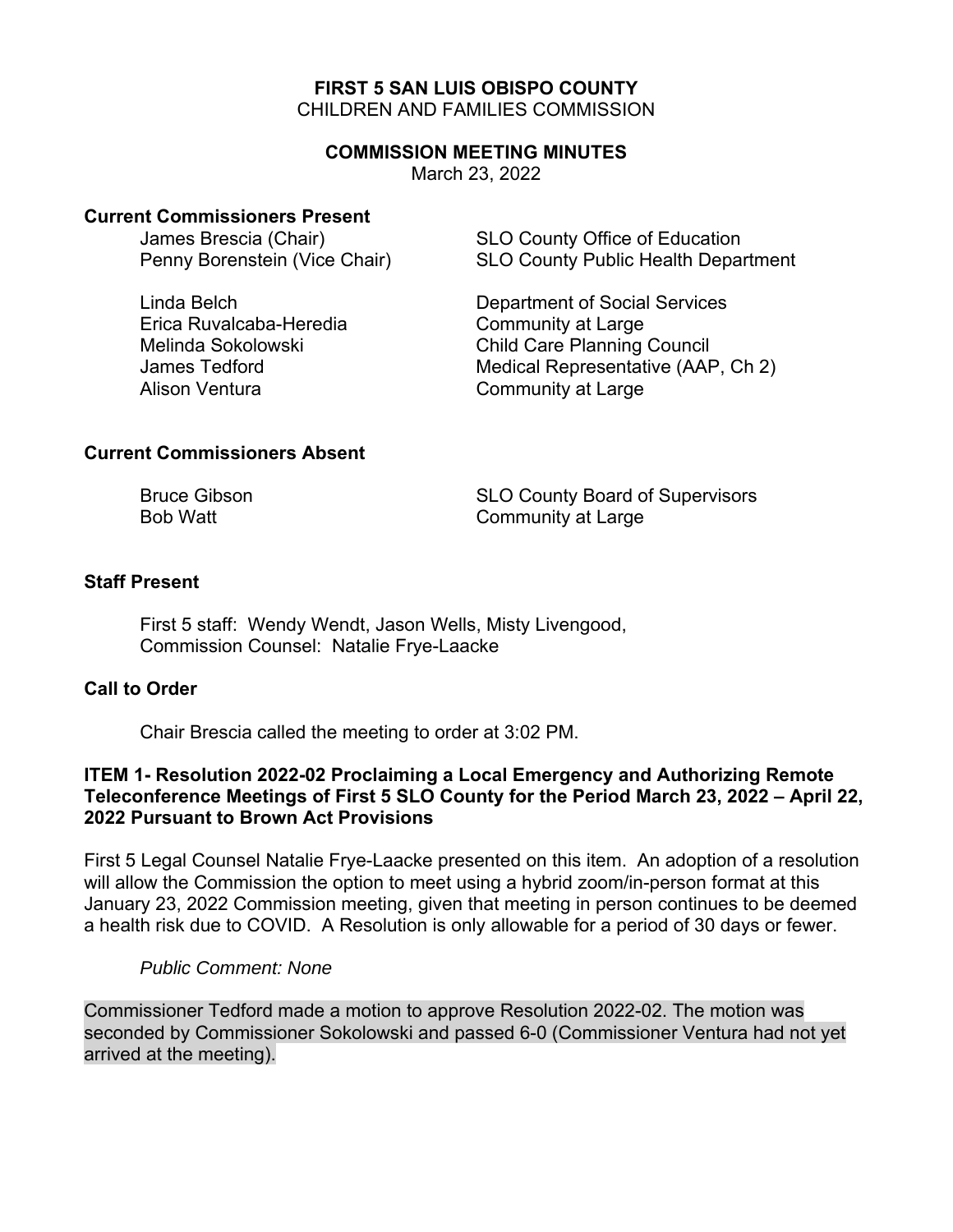# **ITEM 2 - Public Comment – Items not on the agenda**

Shana Paulson, CAPSLO Child Care Resource Connection, announced the upcoming Children's Day in the Plaza coming up on April 2, 2022. She also announced that Alternative Payment Program is now enrolling families.

Raechelle Bowlay, Child Care Planning Council Coordinator, thanked First 5 for its sponsorship and support for Children's Day in the Plaza.

#### **ITEM 3 – Commissioner Announcements**

Commissioner Sokolowski announced that slots are available in Head Start centers. An infant play group is launching. CAPSLO is in a hiring process for a new Director of the Child Care Resource Connection.

Commissioner Ruvalcaba-Heredia updated Commissioners on activities of the Promotores Collaborative, including a tobacco cessation program through the Public Health Department.

Commissioner Tedford thanked First 5 for including him as a guest at the SLO Chamber dinner, and congratulated Commissioner Borenstein and former Commissioner Bravo on their awards.

Commissioner Borenstein announced that Dawn Wilt – IBCLC with the WIC program – will be retiring and a hiring process is launching.

Commissioner Belch announced a need for social workers at DSS. Preterm infant stats are currently slightly higher than the state average.

Commissioner Brescia and First 5 Associate Director introduced Courtney Wilder – new Cal Poly intern. She is a  $5<sup>th</sup>$  year Child Development Major with a minor in Psychology. Commissioner Brescia also announced the recent Board of Supervisors approval of \$3 million to support the child care sector. SLO County Office of Education will serve as the fiscal agent for this effort.

# **ITEM 4 (ACTION ITEM) - Consent Agenda**

- a. Approval of the January 26, 2022 Minutes
- b. Approval of Engagement Letter with Moss, Levy, and Hartzheim for 2021-22 External Audit Services
- c. Resolution re: Authorized Signers and Staff Cover Memo
- d. Receipt and Approval of First 5 CA Annual Report FY 2019-20 as required by the Children and Families Act

*Public Comment: None* 

Commissioner Sokolowski made a motion to approve the Consent Agenda. The motion was seconded by Commissioner Ruvalcaba-Heredia and passed 6-0 (note: Commissioner Ventura had not yet arrived for this vote).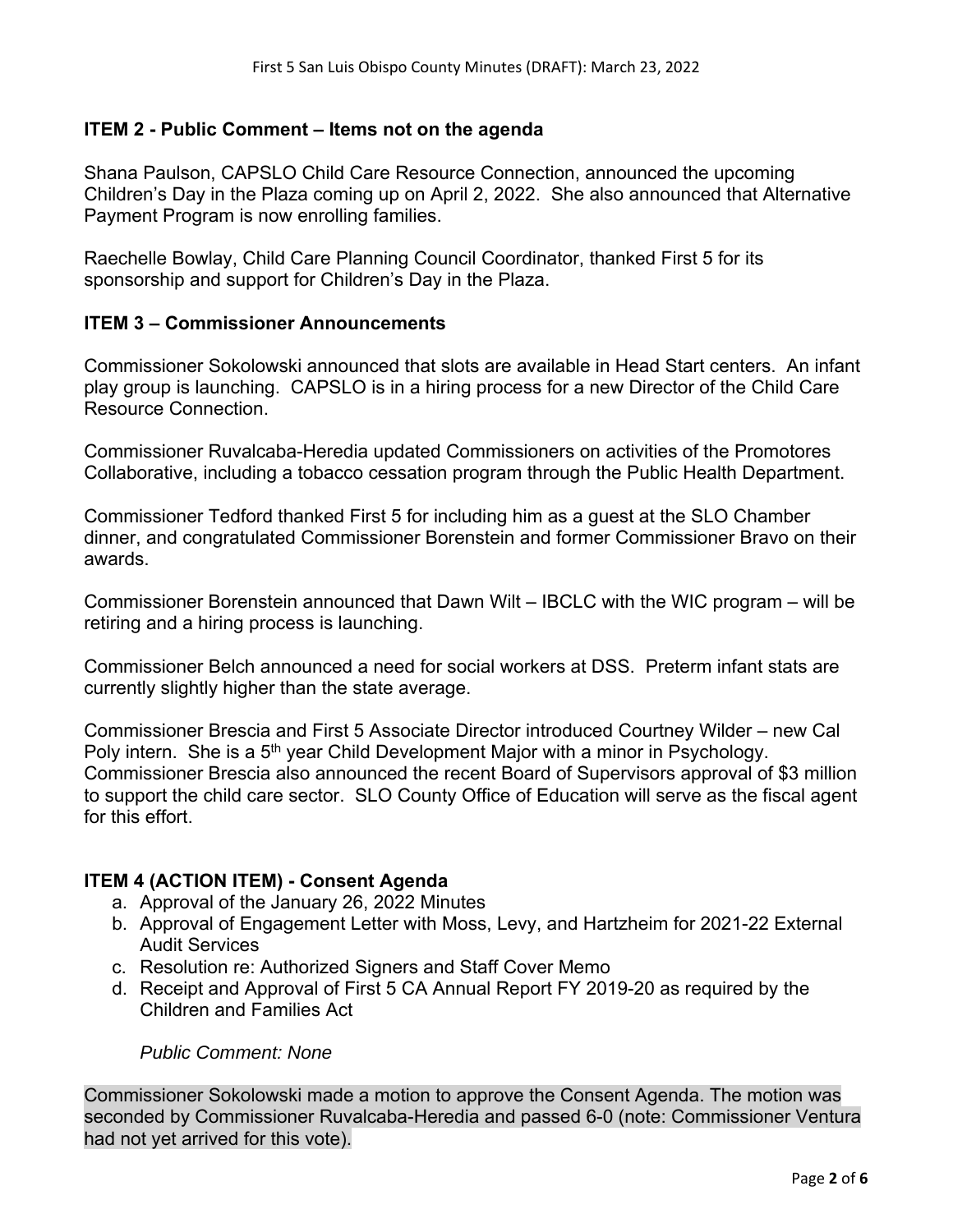# **ITEM 5 – Staff Reports**

Misty Livengood, Communications and Outreach Officer, provided updates on First activities:

- April is Month of the Child. A hybrid of virtual offerings and drive through activities is being planned by local partners. Flag raising ceremony for Child Abuse Prevention Month is April 22. Rolling list of activities on First 5 website and social platforms.
- First 5 Association Advocacy Day legislative visits April 19.
- We Are the Care Public Awareness is yielding traction groundswell of interest/support. Community Voices Tour/survey is launching.
- First 5 CA/CAPLSO supply distributions in February
- Hands on Heros @ Work: March Hero RRM Design; April Tolosa Winery.
- Blues Sponsorship this year Pitching Change/nightly announcement. Other sponsorships: Nipomo Kids Day, Children's Day in the Plaza, Atascadero Lakefest, Pregnancy and Parenting Support Car Seat Safety Checks, South County Youth Coalition Raising a Resilient Child event.
- Coastal Family Resource Fair in Los Osos coming up March 29, 2022
- UndocuSummit on 4/2.
- Bid farewell to Winter Quarter interns Jenny and Lily
- First 5 received the SLO Kiwanis 2022 Community Service Award

Wendy Wendt, Executive Director, updated on the following:

- County ARPA investment in child care \$3 million.
- Collaborative Child Care Study Phase 2 complete; moving into action planning as final phase.
- Child Care was the focus of the most recent Cal Poly Economic Development Committee meeting.
- Community Foundation has expressed an interest in possible partnership related to child care capacity building.
- Ms. Wendt is serving on two committees through the public health department to determine priorities and process for health investments through ARPA.
- UndocuSupport work continues to move forward
- First 5 CA Refugee support application being developed by First 5 Fresno as a regional effort. First 5 SLO County and new local nonprofit SLO4Home are looking into possible involvement in the grant application.
- First 5 Network activities Central Coast Region Chair; on Association board; participation in transition/collaboration committee with new First 5 CA ED Jackie Wong.

*Public Comment: None.*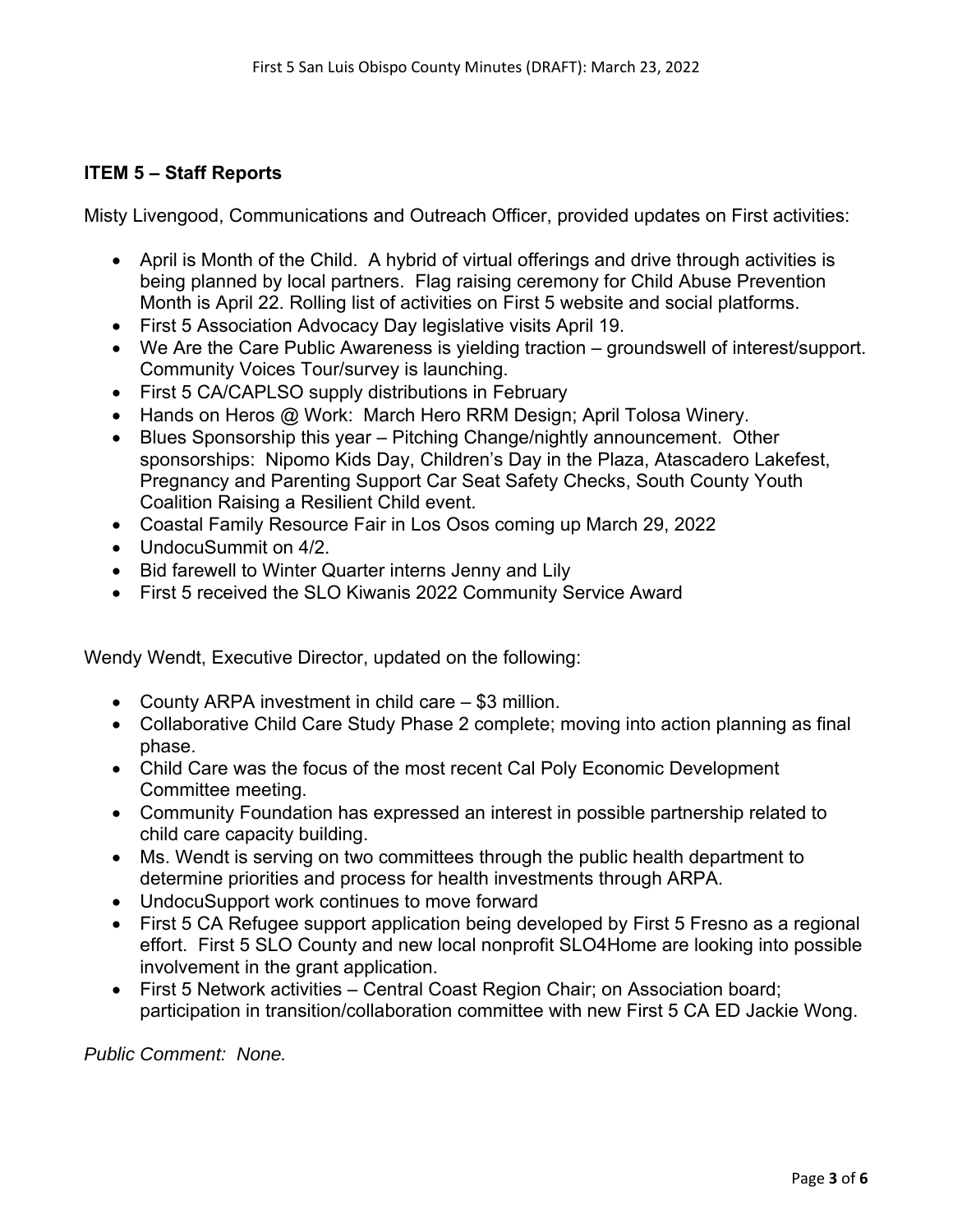# **ITEM 6: First 5 SLO County Annual Evaluation Report**

First 5 Evaluation Consultants Becca Carsel and Amanda Welsh presented a brief overview of this year's evaluation report. It is considered a transitional report from the prior format. The focus moving forward will be more on a comprehensive look at the agency's work overall, including a deeper dive into policy and systems change. Other themes include the pandemic and mitigating impacts of First 5's work; our role as convener and advocate.

Discussion ensued:

Commissioner Belch asked about baseline data. Ms. Welsh responded that FY 2020-21 is a difficult year to use as a baseline. Moving forward and with a focus on policy/advocacy, the goal will be to identify both short and long term outcomes.

Commissioner Sokolowski asked how requirements will be required to measure progress moving forward. Mr. Wells commented that this evaluation team is helping shift away from traditional approaches such as asking "how many did you serve" and instead asking "how is your work/investment addressing community-need?" Ms. Wendt added that this evaluation team's approach is in line with current trends in social science evaluation. They ask question related to impacts related to our shift to systems change work. For example, how do the relationships we forge, connections we help make, networks we build contribute to positive shifts in the way communities grow and support their members?

Commissioner Borenstein added that this represents a shift from "counting widgets" to assessing social norm change.

Ms. Livengood commented that from a communications perspective, this approach allows us to more fully tell the story of First 5's work.

*Public Comment: None* 

# **ITEM 7: Contract Approval with CAPSLO: Shared Services Alliance Pilot Program Funded Through First 5 CA**

Ms. Wendt introduced this item. First 5 California issued a request for applications. At its December 2021 meeting, the First 5 SLO County Commission authorized staff to submit an application with CAPSLO Child Care Resource Connection. Mr. Wells went on to announce that the SLO County application was one of seven counties to be awarded a grant. First 5 SLO County will serve as the fiscal lead, with CAPSLO as the implementation lead. The grant period spans two fiscal years – FY21-22 and FY22-23 and the grant total is \$250,000. A contract with CAPSLO will total \$235,946, with the balance of \$14,056 to cover First 5 fiscal oversight costs.

The project will offer local child care providers guidance and resources related to business planning to increase efficiencies in managing a child care program.

# *Public Comment: None*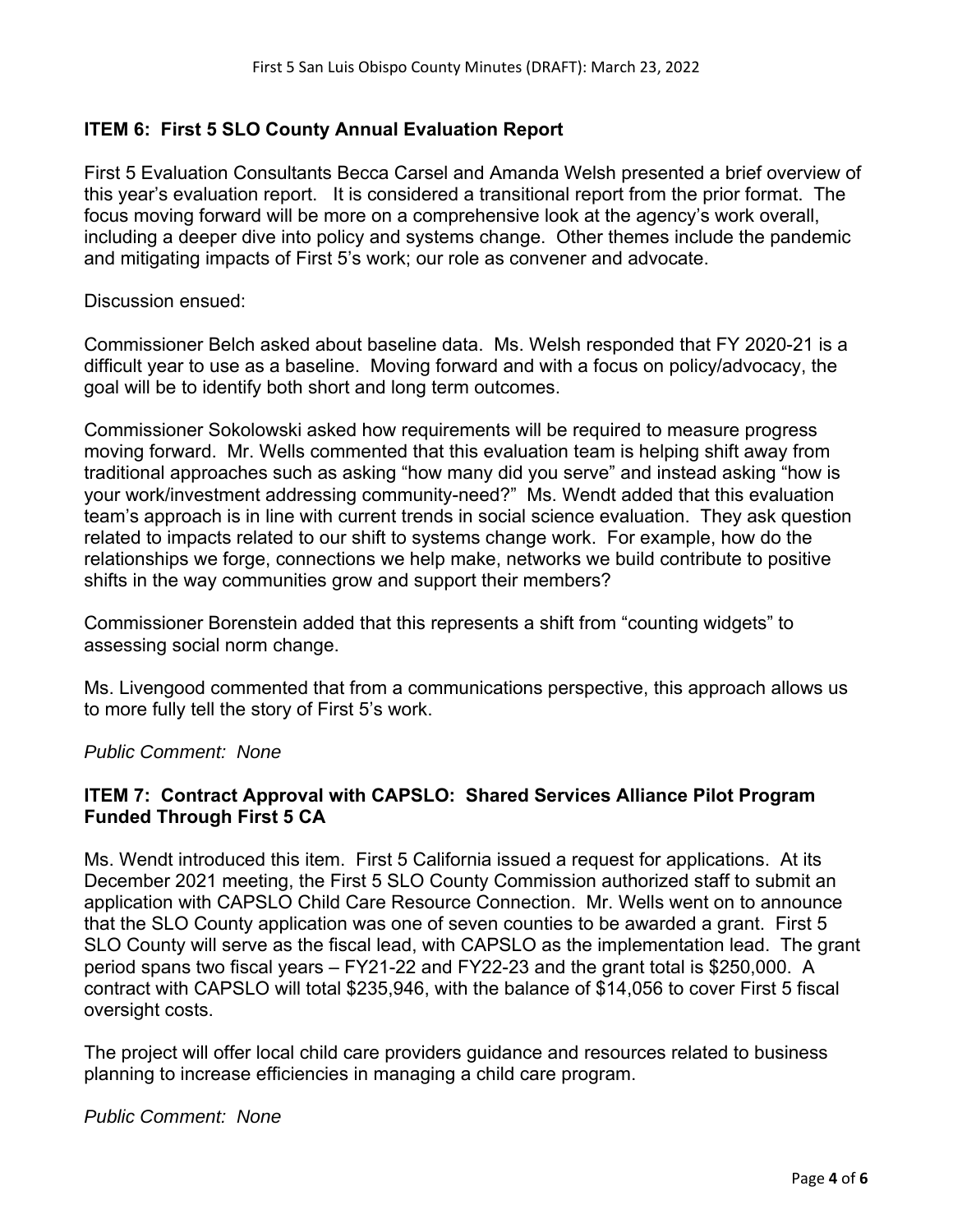Commissioner Borenstein made a motion to approve the Shared Services Alliance contract with CAPSLO. The motion was seconded by Commissioner Tedford and passed 6-0 (Commissioner Sokolowski recused herself).

# **ITEM 8: Approval of Program Contract Amendments**

Mr. Wells introduced this item. Contract approval for the programs listed below allows funded partners to continue to address original strategic plan needs and additional Covid related challenges. All programs with the exception of Perinatal Mental Health Support and Counseling are proposed for two-year extensions.

| <b>Programs</b>                                          | Organization                                                 | <b>Extension</b> | <b>Additional</b> | Amended<br>Total* |
|----------------------------------------------------------|--------------------------------------------------------------|------------------|-------------------|-------------------|
| <b>BABES</b>                                             | SLO Co PH (WIC)                                              | 2 Years          | \$358,740         | \$717,480         |
| <b>CSPP-First 5 Preschools</b>                           | <b>SLOCOE</b>                                                | 2 Years          | \$384,208         | \$643,763         |
| <b>Health Access Trainers</b>                            | Carsel Consulting Group                                      | 2 Years          | \$50,000          | \$144,000         |
| <b>Oral Health Program Manager</b>                       | <b>SLO Co PH</b>                                             | 2 Years          | \$80,000          | \$142,380         |
| <b>Parents Helping Parents</b>                           | Parents Helping Parents                                      | 2 Years          | \$123,132         | \$226,264         |
| <b>Oral Health Prevention for Children</b>               | Tolosa Children's Dental Center                              | 2 Years          | \$40,000          | \$80,000          |
| <b>Vision Screening</b>                                  | Optometric Care Associates                                   | 2 Years          | \$40,000          | \$45,714          |
| <b>Basic Needs Family Support</b>                        | The Link Family Resource Center in<br>Atascadero             | 2 Years          | \$200,000         | \$350,000         |
| <b>Basic Needs Family Support</b>                        | <b>CAPSLO</b>                                                | 2 Years          | \$58,183          | \$169,737         |
| <b>Parent Learning Pods</b>                              | South County Youth Coalition                                 | 2 Years          | \$75,792          | \$135,792         |
| <b>Perinatal Mental Health Support and</b><br>Counseling | Pregnancy and Parenting Support of San<br>Luis Obispo County | 1 Year           | \$22,968          | \$52,165          |
|                                                          |                                                              | <b>Total</b>     | \$1,433,023       | \$2,707,295       |

# *Public Comment: None*

| <b>Programs</b>                                                                                                          | Organization                                     | <b>Motion/Second</b>         | <b>Vote Tally</b>         |
|--------------------------------------------------------------------------------------------------------------------------|--------------------------------------------------|------------------------------|---------------------------|
| <b>BABES</b>                                                                                                             | Sokolowski/Ruvalcaba-Heredia<br>SLO Co PH (WIC)  |                              | 6-0/Borenstein<br>recused |
| <b>CSPP-First 5 Preschools</b>                                                                                           | <b>SLOCOE</b>                                    | Borenstein/Sokolowski        | 6-0/Brescia<br>recused    |
| <b>Health Access Trainers</b>                                                                                            | Carsel Consulting Group<br>Borenstein/Tedford    |                              | unanimous                 |
| <b>Oral Health Program Manager</b>                                                                                       | <b>SLO Co PH</b>                                 | Sokolowski/Ruvalcaba-Heredia | 6-0/Borenstein<br>recused |
| <b>Parents Helping Parents</b>                                                                                           | Parents Helping Parents                          | Ruvalcaba-Heredia/Belch      | unanimous                 |
| <b>Oral Health Prevention for Children</b>                                                                               | Tolosa Children's Dental Center                  | Sokolowski/Ruvalcaba-Heredia | 6-0/Tedford<br>recused    |
| <b>Vision Screening</b>                                                                                                  | Optometric Care Associates                       | Borenstein/Sokolowski        | unanimous                 |
| <b>Basic Needs Family Support</b>                                                                                        | The Link Family Resource Center in<br>Atascadero | Sokolowski/Tedford           | unanimous                 |
| <b>Basic Needs Family Support</b>                                                                                        | <b>CAPSLO</b>                                    | Ruvalcaba-Heredia/Borenstein | 6-0/Sokolowski<br>recused |
| <b>Parent Learning Pods</b>                                                                                              | South County Youth Coalition                     | Belch/Borenstein             | unanimous                 |
| <b>Perinatal Mental Health Support and</b><br>Pregnancy and Parenting Support of<br>San Luis Obispo County<br>Counseling |                                                  | Sokolowski/Ruvalcaba-Heredia | unanimous                 |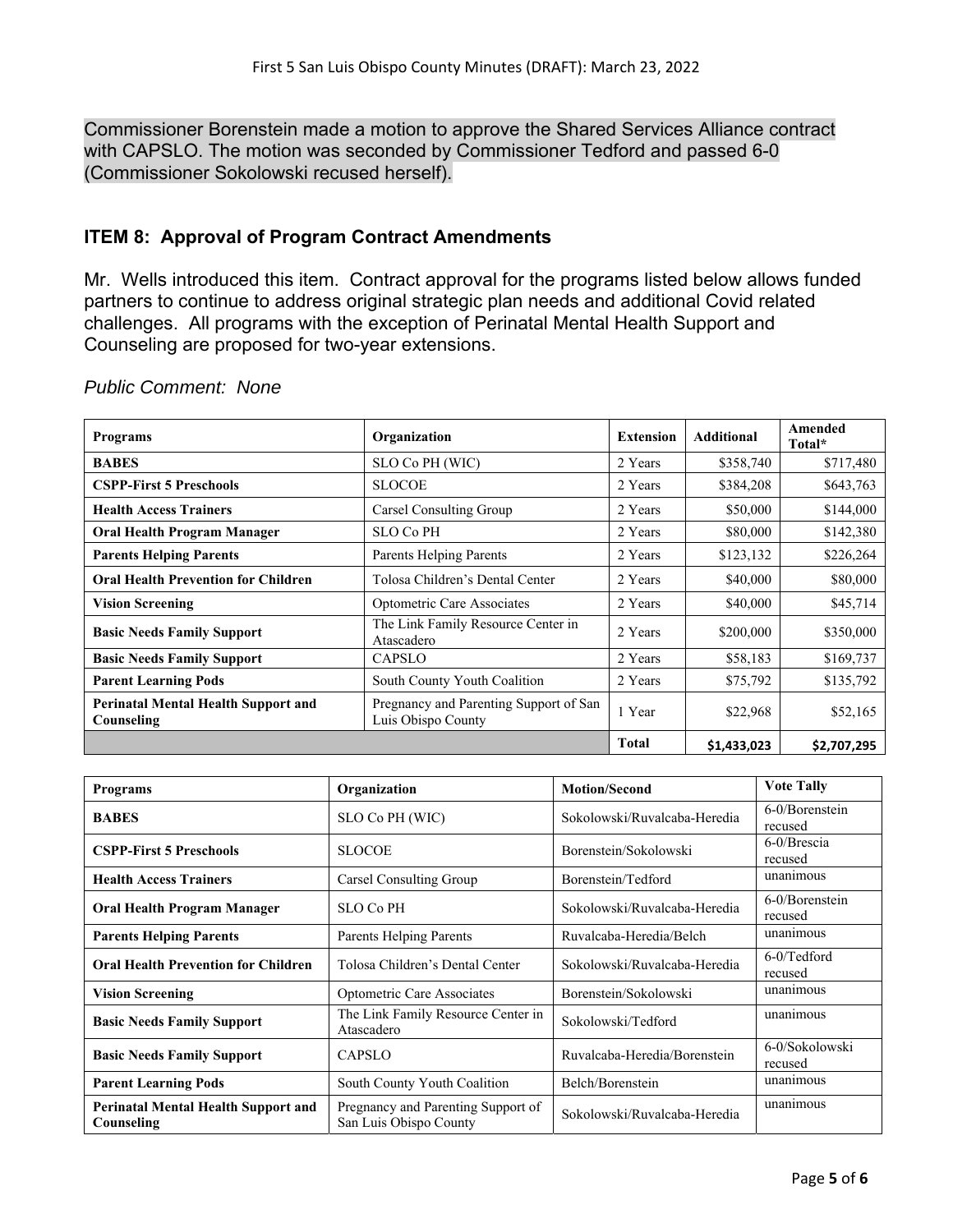# **ITEM 9: First 5 Job Description Updates**

Ms. Wendt presented on this item. Two updated job titles/descriptions were presented for Commission review and approval. Communications and Outreach Officer will be re-titled as a Coordinator of Communications and Outreach. The Special Projects Administrator will be retitled as a Special Projects Coordinator. Both job descriptions have been updated to reflect current roles and responsibilities.

# *Public Comment: None*

Commissioner Tedford made a motion to accept the job description updates as written. The motion was seconded by Commissioner Borenstein and passed unanimously.

# **ITEM 10: Executive Director Evaluation – Closed Session**

Commissioners returned from Closed Session. Commission Counsel Natalie Frye-Laacke announced that there is nothing to report.

*Public Comment: None* 

# **ITEM 11: Adjournment**

**5:12 PM**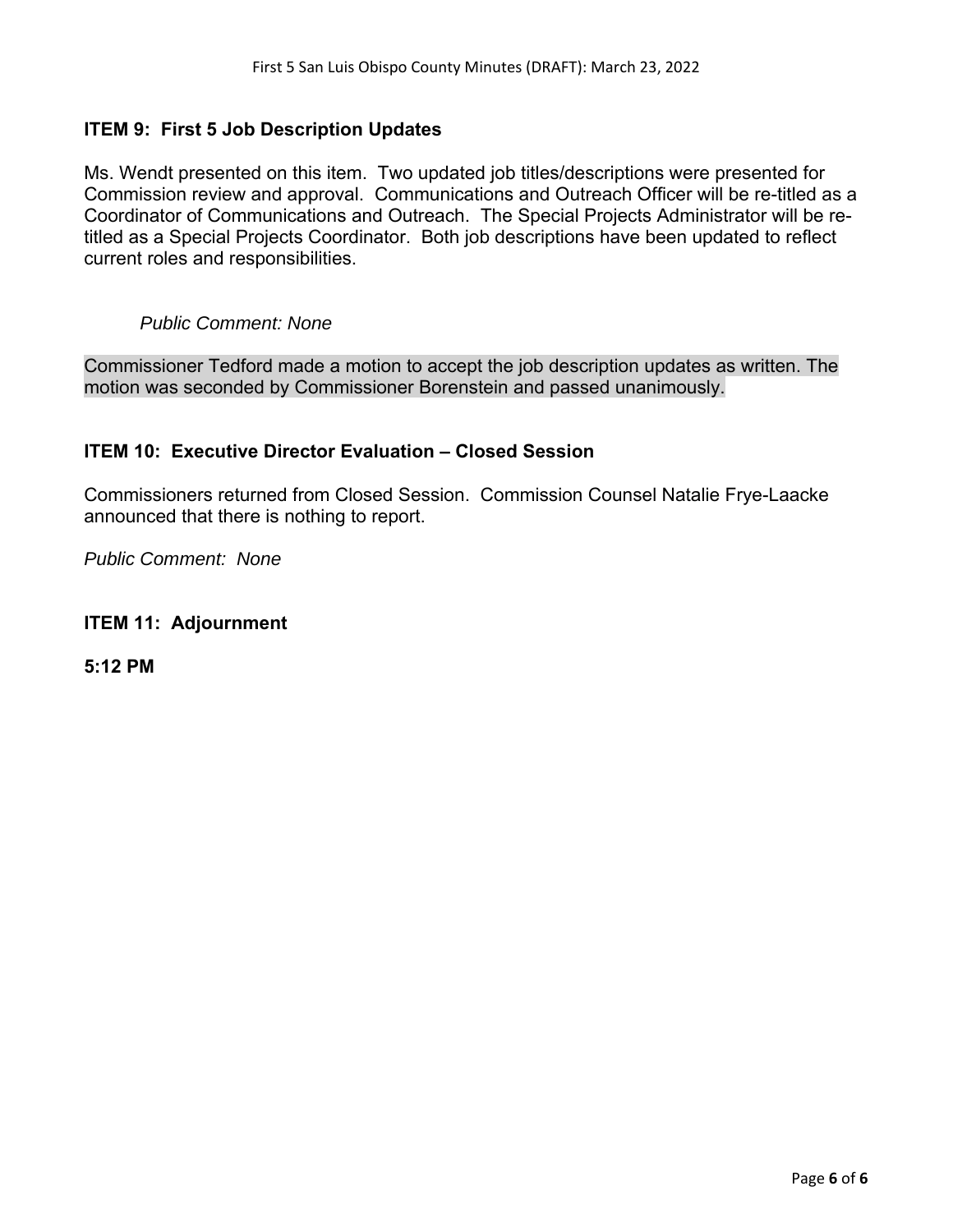

| To:                       | <b>First 5 Commissioners</b>                           |  |  |  |  |
|---------------------------|--------------------------------------------------------|--|--|--|--|
| From:                     | <b>Wendy Wendt</b>                                     |  |  |  |  |
| Date:                     | May 25, 2022                                           |  |  |  |  |
| Re:                       | <b>ITEM 4b: 2021-22 Third Quarter Financial Report</b> |  |  |  |  |
| <b>Recommended Action</b> |                                                        |  |  |  |  |

Staff recommends the Commission approve the Administrative Budget report and Operating Statement for fiscal year 2021-22 as of March 31, 2022.

#### **Administrative Budget**

As of March 2022, 65% of the administrative budget was spent.

Administrative budget comments:

- 1. Program Related Administrative Expenses Administrative budget spending has been reduced by \$217,716 (a portion of office rent and staffing costs allocated to program activities). The cost is directly related to work performed for funded programs and can be considered program related expenses as defined by the GFOA guidelines.
- 2. All other Administrative expenses are at or below 75% of total budget, with the exception of Auditor Department services, which are typically paid in full during the first or second quarter of each fiscal year.

# **Administrative Expense as Percent of Total Operating Expense**

The Commission's adopted administrative cap is set at 15%. The administrative cap amount is defined as a percentage of Total Operating Expense. The policy also states that staff will monitor the administrative percentage to ensure it remains within approved limits. If the percentage exceeds the cap amount, staff is required to alert the Commission and explain the reason for a percentage in excess of 15%.

As of March 31, 2022, the Administrative Expense as a percentage of Total Operating Expense is 20% (\$199,860/\$994,226). Historically first and second quarter program expenditures have been low, so the higher percentage isn't unexpected. In addition, due to decreased service levels during the COVID-19 pandemic, several of First 5 funded partner invoices are below budget. It is anticipated that by the end of FY 2021-22, program and evaluation expenditures will increase, reducing the administrative percentage to within the adopted policy guidelines.

# **Operating Statement**

As of March 31, 2021 net revenue is \$344,283.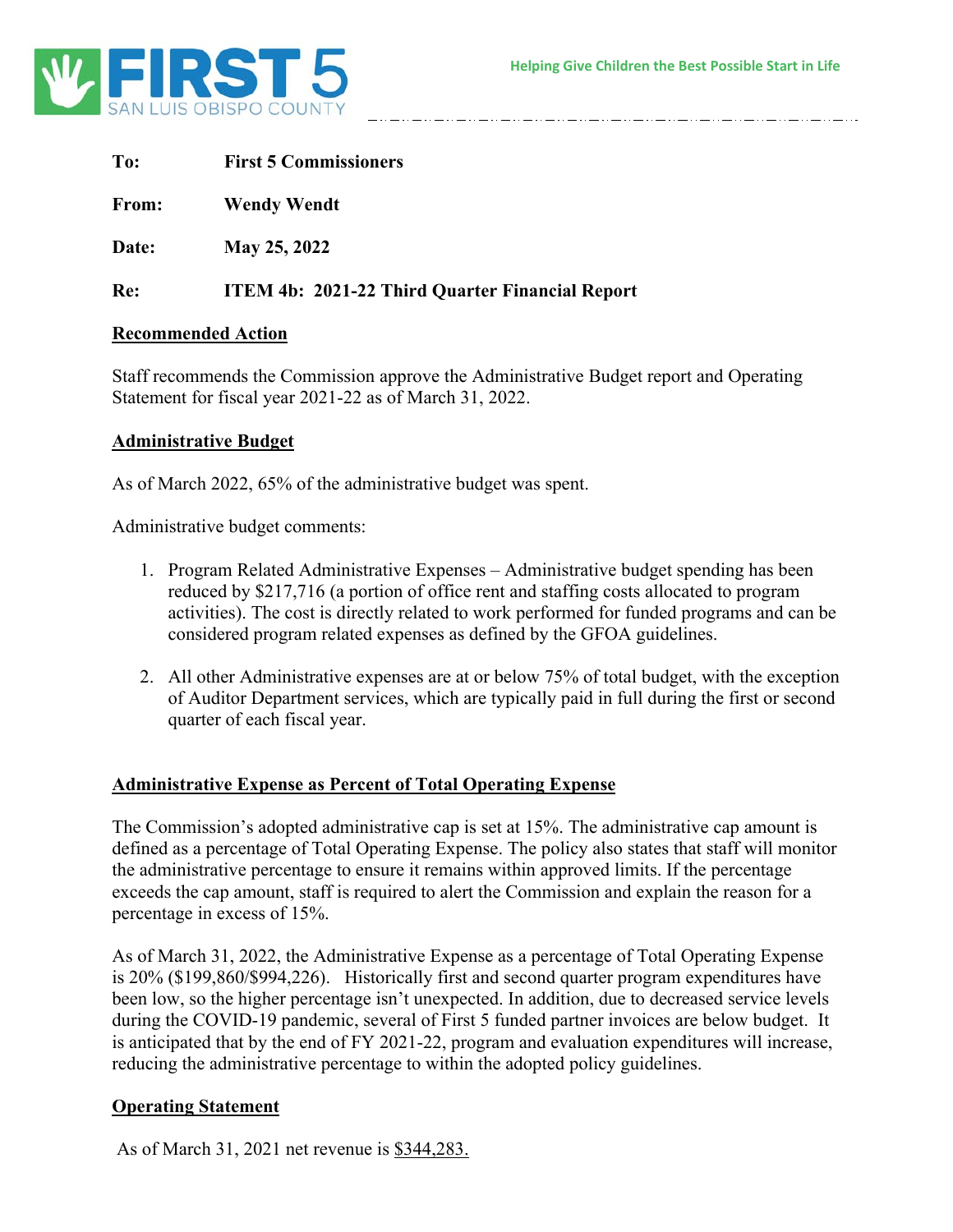

Operating Statement comments:

1. Prop 10 Tobacco Tax Revenue – Three tax revenue payments - Nov 2021-Feb 2022 appropriation, were distributed before then end of the third quarter. A Prop 56 backfill payment of \$426,863 was also distributed. These distributions total \$1,217,935 in tobacco tax revenue. **Tax Revenue Distribution Schedule 2021-22** 

|         | Tax inventue distribution senegane 2021-22 |         |         |          |          |         |          |       |       |      |      |
|---------|--------------------------------------------|---------|---------|----------|----------|---------|----------|-------|-------|------|------|
| July    | August                                     | Sept    | October | November | December | January | February | March | April | Mav  | June |
| 2021    | 2021                                       | 2021    | 2021    | 2021     | 2021     | 2022    | 2022     | 2022  | 2022  | 2022 | 2022 |
| 121.388 | 13.682                                     | 141.467 | 99,862  | 36.529   | 16.148   | 130.533 | 31.463   |       |       |      |      |

| ulv    | August | Sept    | October | November | December | Januarv | <b>February</b> | March | Apri | May  | June |
|--------|--------|---------|---------|----------|----------|---------|-----------------|-------|------|------|------|
| 2021   | 2021   | 2021    | 2021    | 2021     | 2021     | 2022    | 2022            | 2022  | 2022 | 2022 | 2022 |
| 21,388 | 13,682 | 141.467 | 99,862  | 36.529   | 16.148   | 30,533  | .463            |       |      |      |      |

| July    | August  | September | October | November | December                | January | February             | March   | $\sim$ $\sim$ $\sim$<br>April                                    | May     | June    |
|---------|---------|-----------|---------|----------|-------------------------|---------|----------------------|---------|------------------------------------------------------------------|---------|---------|
| 2020    | 2020    | 2020      | 2020    | 2020     | 2020                    | 2021    | 2021                 | 2021    | 2021                                                             | 2021    | 2021    |
| 115,017 | 126.687 | 126.642   | 124.681 | 44.622   | /.898<br>1 <sub>2</sub> | 148.931 | 32.255<br>ت ت∡م که د | 140.521 | .288<br>$1^{\prime}$ $\gamma$ $1$<br>$\sim$ $\sim$ $\sim$ $\sim$ | 122,980 | 106,597 |
|         |         |           |         |          |                         |         |                      |         |                                                                  |         |         |

- 2. Total revenue received from all sources through March 31, 2022 is \$1,338,365. This includes the above noted Prop 10 appropriation, \$68,842 in MHSA payments, \$24,491 in local interest, and \$26,851 in MAA payments.
- 3. Total Program and Administrative Expenditures through March 31, 2022 are \$994,226.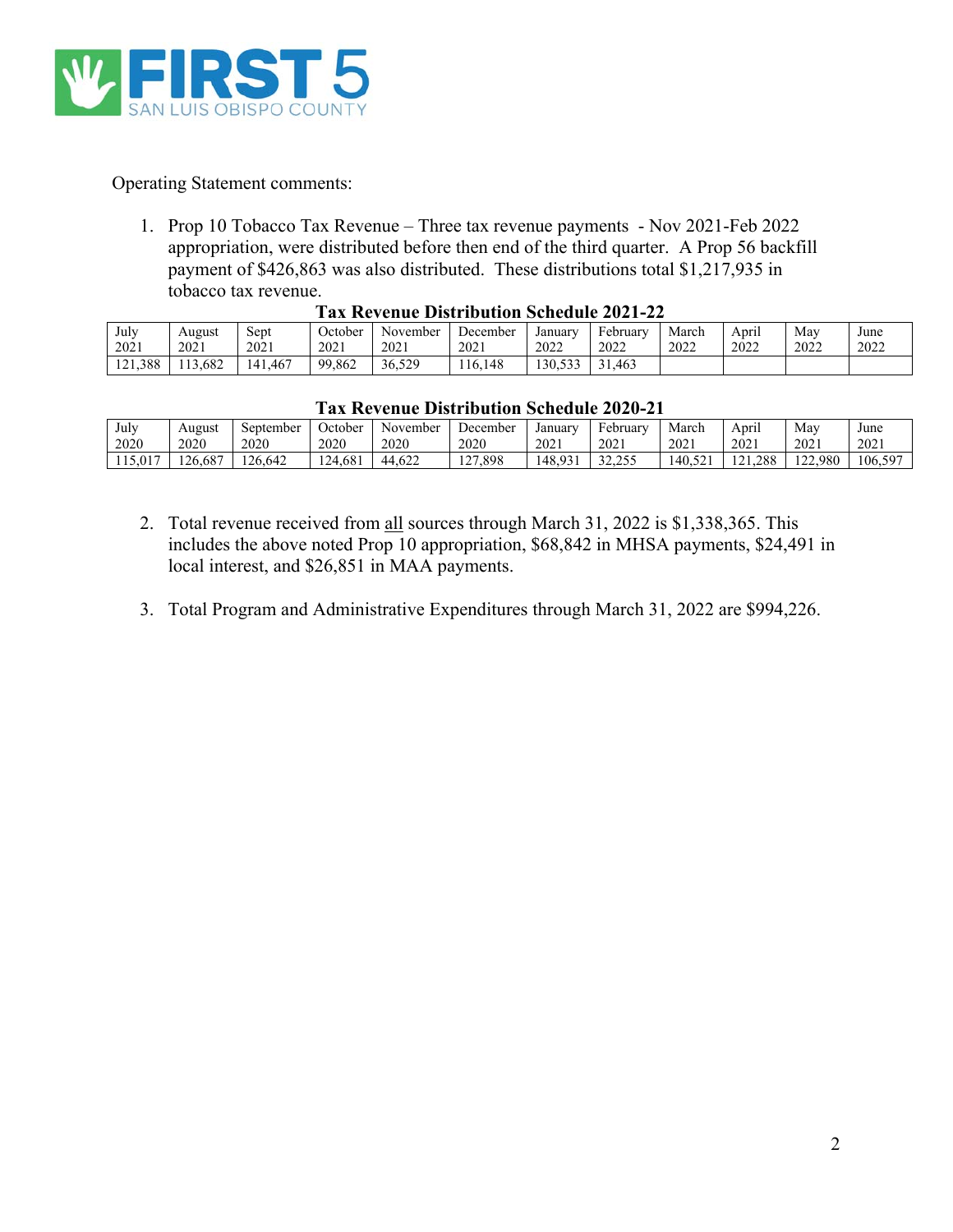

|                                                       | Jul21-Sep21            | Oct21-Dec21 | Jan22-Mar22 | Apr22-Jun22               | <b>Total</b> |
|-------------------------------------------------------|------------------------|-------------|-------------|---------------------------|--------------|
| <b>Child Health and Development</b>                   |                        |             |             |                           |              |
| BABES (SLO Co PHD)                                    |                        | 42,032      | 51,486      |                           | 93,518       |
| Oral Health Safety Net Treatment (Contribution)       |                        |             |             |                           |              |
| Oral Health Coordinator (SLO Co PHD)                  |                        |             | 28,558      |                           | 28,558       |
| Tolosa Children's Dental Clinic                       |                        | 6,532       | 4,085       |                           | 10,617       |
| <b>Vision Screening</b>                               |                        | 440         | 1,006       |                           | 1,446        |
| Health Access Trainers (Carsel Consulting Group)      | 4,669                  | 9,333       | 5,254       |                           | 19,256       |
| 3 by 3 Research (Carsel Consulting Group)             | 1,046                  | 1,310       | 1,794       |                           | 4,150        |
| 3 by 3 Internal Program Expenses                      | 2,848                  | 15,348      | 497         |                           | 18,693       |
| 3 by 3 Bravo                                          | 4,297                  | 2,431       | 4,284       |                           | 11,012       |
| 3 by 3 CHC                                            |                        | 16,516      | 5,300       |                           | 21,816       |
| <b>HMG Centralized Access Point</b>                   |                        |             | 115,436     |                           | 115,436      |
| Home Visiting Coordination                            |                        |             |             |                           |              |
|                                                       | <b>TOTAL</b><br>12,860 | 93,942      | 217,700     |                           | 324,502      |
| <b>Early Learning</b>                                 |                        |             |             |                           |              |
| PR First 5 ECE - Donation Equipment                   |                        |             |             |                           |              |
| First 5 Preschools                                    |                        | 6,006       | 13,940      |                           | 19,946       |
| SLO Botanical Garden                                  |                        |             | 1,720       |                           | 1,720        |
|                                                       | <b>TOTAL</b>           | 6,006       | 15,660      |                           | 21,666       |
| <b>Family Strengthening</b>                           |                        |             |             |                           |              |
| Parents Helping Parents                               | 6,549                  | 16,487      | 17,265      |                           | 40,301       |
| <b>MP</b> Health                                      |                        | 5,659       | 3,891       |                           | 9,550        |
| South County Youth Coalition                          |                        | 11,517      |             |                           | 11,517       |
| LINK Paso Robles Family Advocates                     | 17,585                 | 25,446      | 25,425      |                           | 68,456       |
| Pregnancy and Parenting Support of SLO County         |                        |             |             |                           |              |
| CAPSLO COVID Relief Funds                             |                        | 8,764       |             |                           | 8,764        |
| SLO Chamber Family Friendly Workplace Accelerator     |                        | 18,750      | 18,750      |                           |              |
|                                                       | <b>TOTAL</b><br>24,134 | 86,623      | 65,331      |                           | 176,088      |
| <b>Advocacy Projects</b>                              |                        |             |             |                           |              |
| CBOR/HOH                                              | 935                    | 1,802       | 1,991       |                           | 4,728        |
| <b>WATC</b>                                           | 1,801                  | 160         |             |                           | 1,961        |
| Talk Read Sing Campaign                               | 1,250                  |             | 10          |                           | 1,260        |
| New/General Advocacy                                  |                        | 27          | 885         |                           | 912          |
| Other Advocacy Projects                               |                        | (211)       |             |                           | (211)        |
|                                                       | <b>TOTAL</b><br>3,986  | 1,778       | 2,886       |                           | 8,650        |
| Other                                                 |                        |             |             |                           |              |
| Evaluation - Core Allocation                          | 8,516                  | 3,915       | 5,610       |                           | 18,041       |
| Child Care Study -- Pendulum Dependent Care Solutions |                        | 8,000       | 13,501      |                           | 21,501       |
| Kits for New Parents                                  | 487                    | 435         | 497         |                           | 1,419        |
| <b>Event Sponsorships</b>                             | 1,133                  |             | 3,650       |                           | 4,783        |
| <b>Emergency Response Funding</b>                     |                        |             |             |                           |              |
|                                                       | <b>TOTAL</b><br>10,136 | 12,350      | 23,258      |                           | 45,744       |
|                                                       |                        |             |             |                           |              |
| TOTAL PROGRAM AND EVALUATION EXPENSE                  | 51,116                 | 200.699     | 324,835     |                           | 576,650      |
|                                                       |                        |             |             | Quarter ending: 3/31/2022 |              |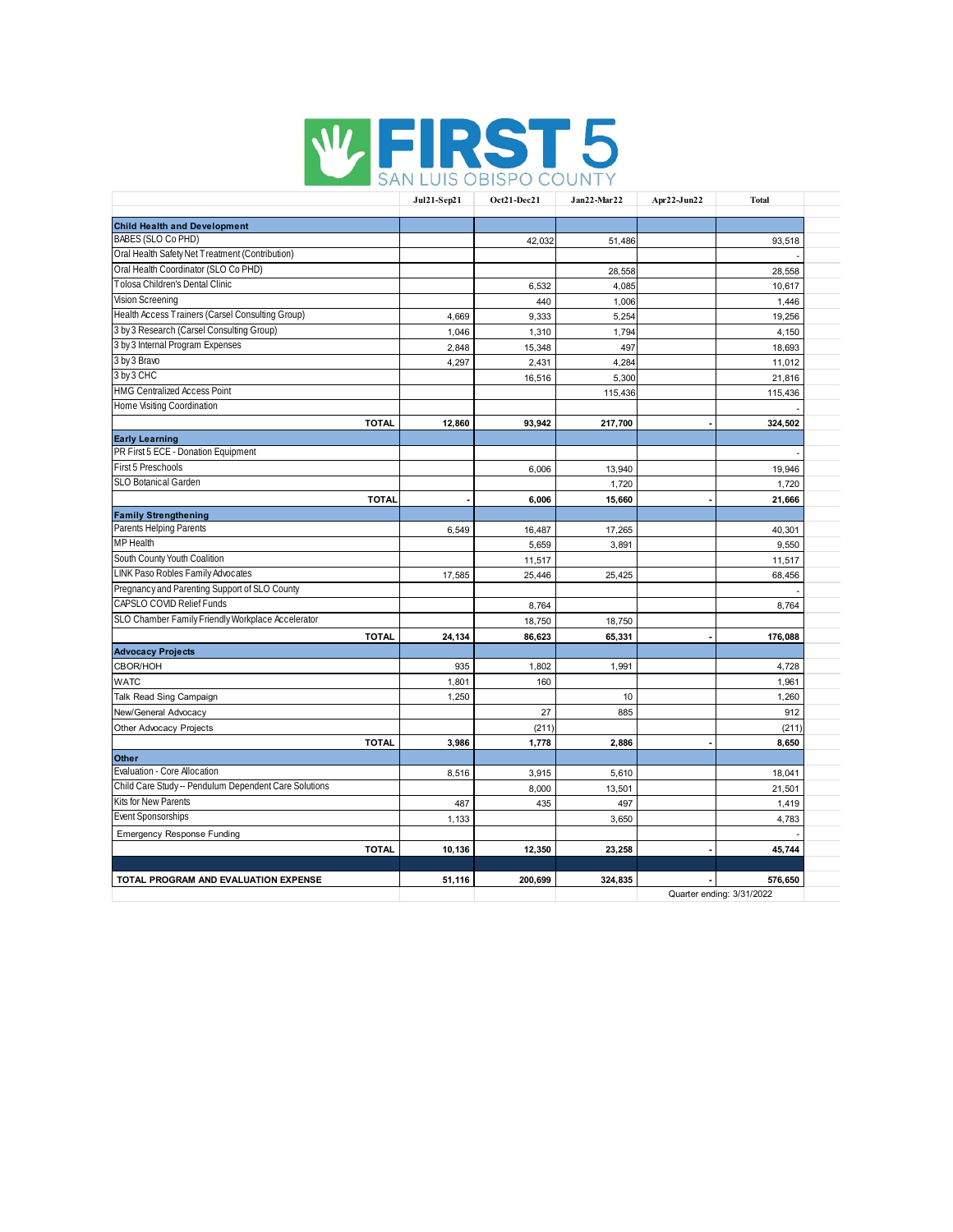

| First 5 Children and Families Commission of San Luis Obispo County |                              |                 |                             |       |  |  |  |  |  |  |
|--------------------------------------------------------------------|------------------------------|-----------------|-----------------------------|-------|--|--|--|--|--|--|
|                                                                    | <b>Administrative Budget</b> |                 |                             |       |  |  |  |  |  |  |
| FY 21-22                                                           |                              |                 |                             |       |  |  |  |  |  |  |
| <b>March 31, 2022</b>                                              |                              |                 |                             |       |  |  |  |  |  |  |
|                                                                    |                              |                 |                             |       |  |  |  |  |  |  |
|                                                                    |                              |                 |                             |       |  |  |  |  |  |  |
| <b>Beginning</b><br><b>YTD</b><br>$\frac{0}{0}$<br><b>Ending</b>   |                              |                 |                             |       |  |  |  |  |  |  |
|                                                                    | <b>Budget Bal</b>            | <b>Expensed</b> | <b>Budget Ball Expensed</b> |       |  |  |  |  |  |  |
|                                                                    |                              |                 |                             |       |  |  |  |  |  |  |
| Regular Hours - Permanent                                          | 459,882                      | 329,064         | 130,818                     | 72%   |  |  |  |  |  |  |
| <b>Computer Supplies</b>                                           | 1,000                        | 421             | 579                         | 42%   |  |  |  |  |  |  |
| Copy/Printing                                                      | 2,000                        |                 | 2,000                       | $0\%$ |  |  |  |  |  |  |
| Food                                                               | 1,000                        | 289             | 711                         | 29%   |  |  |  |  |  |  |
| Insurance                                                          | 4,000                        | 1,511           | 2,489                       | 38%   |  |  |  |  |  |  |
| Copier Maint Contract                                              | 300                          | 35              | 265                         | 12%   |  |  |  |  |  |  |
| Memberships                                                        | 6,000                        | 1,212           | 4,788                       | 20%   |  |  |  |  |  |  |
| Office Expense                                                     | 3,000                        | 905             | 2,095                       | 30%   |  |  |  |  |  |  |
| Other Services - Auditor Dept.                                     | 8,393                        | 8,393           |                             | 100%  |  |  |  |  |  |  |
| Postage - Direct                                                   | 100                          | 17              | 83                          | 17%   |  |  |  |  |  |  |
| <b>Professional Services</b>                                       | 67,710                       | 31,153          | 36,557                      | 46%   |  |  |  |  |  |  |
| Registration/Training                                              | 3,000                        | 2,305           | 695                         | 77%   |  |  |  |  |  |  |
| Rent                                                               | 45,072                       | 33,808          | 11,264                      | 75%   |  |  |  |  |  |  |
| Significant Value Purchase                                         | 9,000                        | 1,087           | 7,913                       | 12%   |  |  |  |  |  |  |
| <b>Special Dept Expense</b>                                        | 10,533                       | 4,652           | 5,881                       | 44%   |  |  |  |  |  |  |
| Phone, Data, Internet Access                                       | 5,000                        | 2,727           | 2,273                       | 55%   |  |  |  |  |  |  |
| Other Travel Expenses                                              | 3,000                        |                 | 3,000                       | $0\%$ |  |  |  |  |  |  |
| Contingency                                                        | 13,000                       |                 | 13,000                      | $0\%$ |  |  |  |  |  |  |
| <b>Total Administrative Expense</b>                                | 641,990                      | 417,579         | 224,411                     | 65%   |  |  |  |  |  |  |
| <b>Less: Program Related Admin</b>                                 | (378, 834)                   | (217, 716)      | (161, 118)                  | 57%   |  |  |  |  |  |  |
| <b>Net Administrative Expense</b>                                  | 263,156                      | 199,863         | 63,293                      | 75.9  |  |  |  |  |  |  |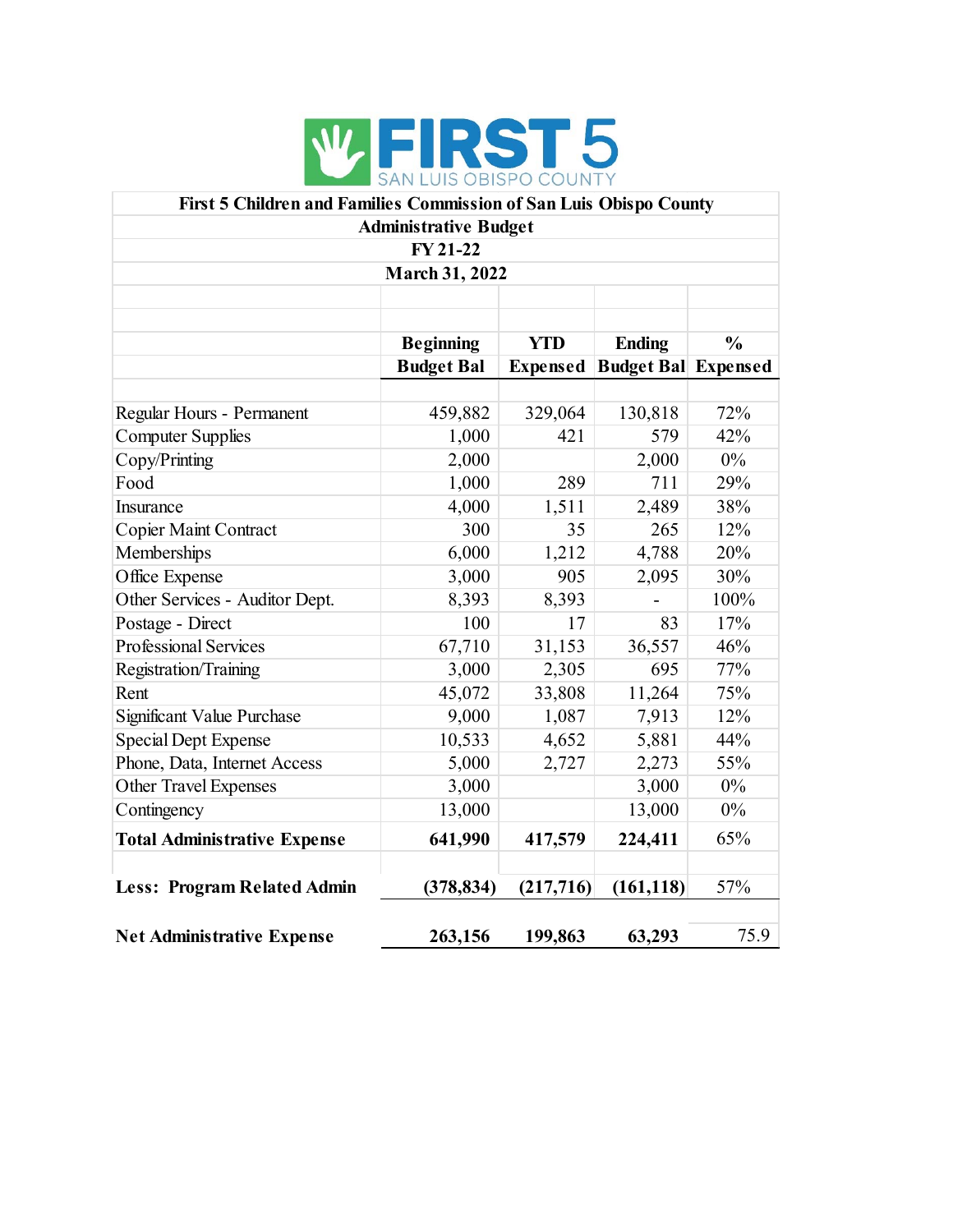

#### **First 5 Children and Families Commission of San Luis Obispo County Operating Statement**

|                                         | Operating statement<br>FY 21-22 |           |           |                          |            |
|-----------------------------------------|---------------------------------|-----------|-----------|--------------------------|------------|
|                                         | March 31, 2022                  |           |           |                          |            |
| <b>EXPENSES</b>                         | Jul - Sept                      | Oct - Dec | Jan - Mar | Apr-Jun                  | <b>YTD</b> |
| <b>Administration</b>                   | 162,060                         | 117,037   | 138,482   |                          | 417,579    |
| Less: Program Related Admin             | (67,116)                        | (82,196)  | (68, 404) |                          | (217,719)  |
| Net Administrative Expense              | 94,944                          | 34,841    | 70,078    | $\blacksquare$           | 199,860    |
| <b>Program &amp; Evaluation</b>         |                                 |           |           |                          |            |
| Child Health and Development            | 12,860                          | 93,942    | 217,700   |                          | 324,502    |
| Early Learning                          |                                 | 6,006     | 15,660    |                          | 21,666     |
| Family Strengthening                    | 24,134                          | 86,623    | 65,331    |                          | 176,088    |
| Hands on Heroes                         | 935                             | 1,802     | 1,991     |                          | 4,728      |
| We Are the Care                         | 1,801                           | 160       |           |                          | 1,961      |
| Collaborative Child Care Study          |                                 | 8,000     | 13,501    |                          | 21,501     |
| Other Advocacy                          |                                 | (184)     | 885       |                          | 701        |
| Talk Read Sing Campaign                 | 1,250                           |           | 10        |                          | 1,260      |
| Event Sponsorships                      | 1,133                           |           | 3650      |                          | 4,783      |
| Kits for New Parents                    | 487                             | 435       | 497       |                          | 1,419      |
| Evaluation (Core)                       | 8,516                           | 3,915     | 5,610     |                          | 18,041     |
| <b>Emergency Response Funding</b>       |                                 |           |           |                          |            |
| Plus: Program Related Admin             | 67,116                          | 82,196    | 68,404    |                          | 217,716    |
| Total Program & Evaluation Expense      | 118,232                         | 282,895   | 393,239   | $\overline{\phantom{0}}$ | 794,366    |
| <b>Total Operating Expense</b>          | 213,176                         | 317,736   | 463,317   | $\blacksquare$           | 994,226    |
| <b>REVENUE (Trust Fund: 3300000000)</b> |                                 |           |           |                          |            |
| Prop 10 Tobacco Tax                     | 106,597                         | 476,399   | 634,939   |                          | 1,217,935  |
| <b>IMPACT</b>                           | 19,665                          |           | (19,665)  |                          |            |
| <b>IMPACT HUB Payment</b>               |                                 |           |           |                          |            |
| SMIF (Prop 10 interest)                 | 1,052                           |           | (1,052)   |                          | $\bf{0}$   |
| <b>MHSA Revenue</b>                     | 49,106                          | 51,005    | (31,268)  |                          | 68,843     |
| Interest (Local)                        |                                 | 13,208    | 11,283    |                          | 24,491     |
| <b>MAA</b>                              | 11,807                          | 9,797     | 5,247     |                          | 26,851     |
| Other Revenue                           | 228                             | 17        |           |                          | 245        |
| <b>Total Revenue</b>                    | 188,455                         | 550,426   | 599,484   | ä,                       | 1,338,365  |
| <b>Net Revenue (Expenses)</b>           | (24, 721)                       | 232,690   | 136,167   |                          | 344,139    |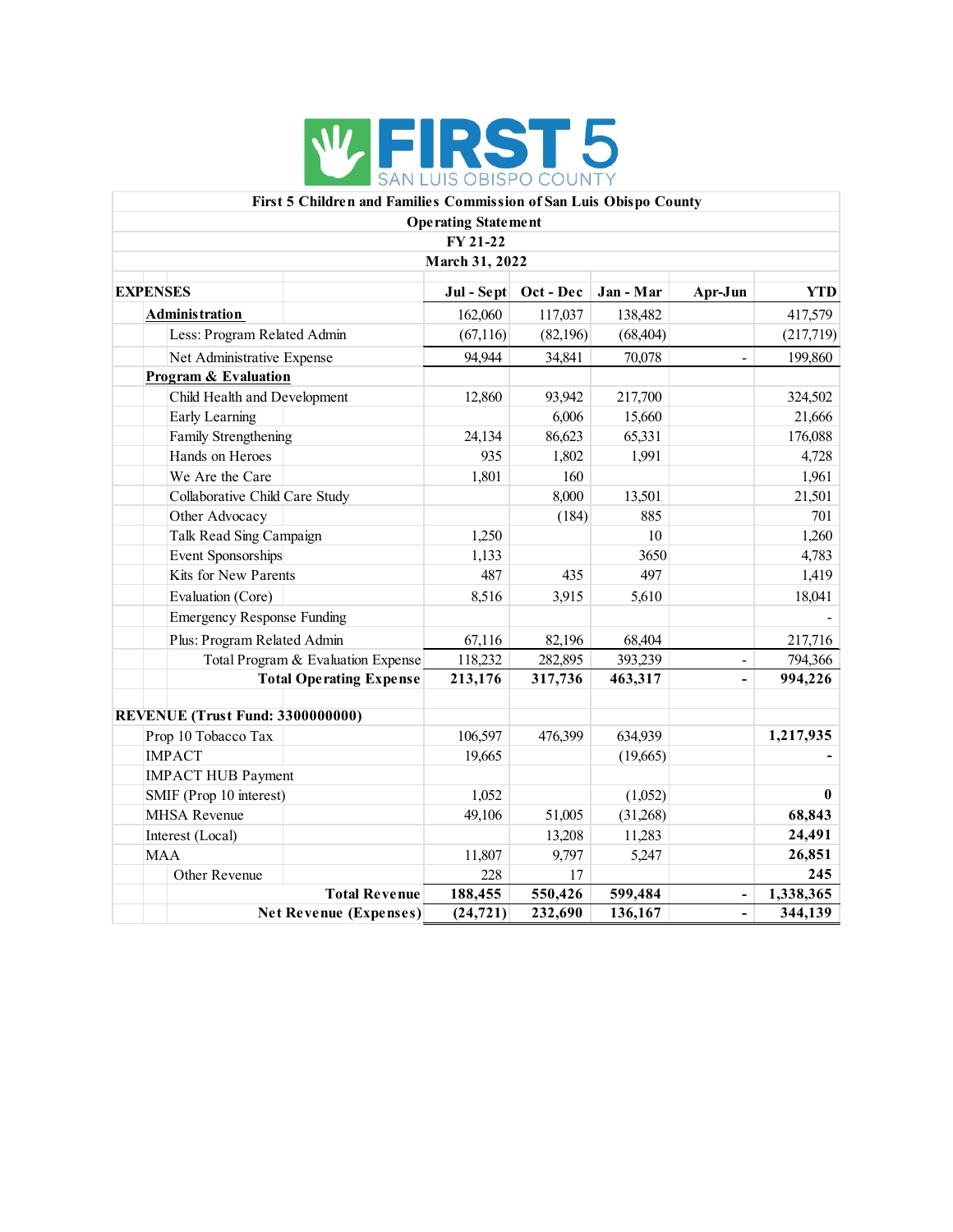

|                       |                              |                               | First 5 Children and Families Commission of San Luis Obispo County |             |           |
|-----------------------|------------------------------|-------------------------------|--------------------------------------------------------------------|-------------|-----------|
|                       |                              |                               | Balance Sheet (TRUST FUND 3300000000)                              |             |           |
|                       |                              |                               | March 31, 2022                                                     |             |           |
|                       |                              |                               |                                                                    |             |           |
|                       |                              |                               |                                                                    |             |           |
|                       |                              |                               |                                                                    |             |           |
|                       |                              |                               |                                                                    |             |           |
| <b>ASSETS</b>         |                              |                               |                                                                    |             |           |
|                       |                              |                               |                                                                    |             |           |
|                       | Cash in County treasury      |                               |                                                                    | \$          | 9,736,758 |
|                       | Receivables - Accrued Income |                               |                                                                    |             |           |
|                       | Rent Deposit & Prepaid Rent  |                               |                                                                    | \$          | 7,277     |
| <b>Bank Deposit</b>   |                              |                               |                                                                    | $\mathbf S$ | 10,000    |
|                       |                              |                               |                                                                    |             |           |
|                       | <b>Total Assets</b>          |                               |                                                                    | $\mathbf S$ | 9,754,036 |
|                       |                              |                               |                                                                    |             |           |
|                       |                              |                               |                                                                    |             |           |
| <b>LIABILITIES</b>    |                              |                               |                                                                    |             |           |
|                       |                              |                               |                                                                    |             |           |
|                       | Accounts/Salaries payable    |                               |                                                                    | \$          | 13,746    |
| <b>Trust Deposits</b> |                              |                               |                                                                    | \$          | 972       |
| Deferred Revenue      |                              |                               |                                                                    |             |           |
|                       | <b>Total Liabilities</b>     |                               |                                                                    | \$          | 14,718    |
|                       |                              |                               |                                                                    |             |           |
|                       |                              |                               |                                                                    |             |           |
|                       |                              |                               |                                                                    |             |           |
|                       | <b>FUND BALANCE</b>          |                               |                                                                    |             |           |
|                       |                              |                               |                                                                    |             |           |
| Fund Balance:         |                              |                               |                                                                    | \$          | 9,395,179 |
|                       |                              |                               |                                                                    |             |           |
|                       |                              | Reserved for Encumbrances     |                                                                    | \$          | 999,483   |
|                       |                              |                               |                                                                    |             |           |
|                       |                              |                               | <b>Total Reserved</b>                                              | \$          | 999,483   |
|                       |                              |                               |                                                                    |             |           |
|                       |                              | <b>Fund Balance Available</b> |                                                                    |             | 8,739,836 |
|                       |                              |                               |                                                                    |             |           |
|                       |                              |                               | <b>Total Fund Balance</b>                                          | \$          | 9,739,318 |
|                       |                              |                               |                                                                    |             |           |
|                       |                              |                               | <b>Total Liabilities and Fund Balance</b>                          | \$          | 9,754,036 |
|                       |                              |                               |                                                                    |             |           |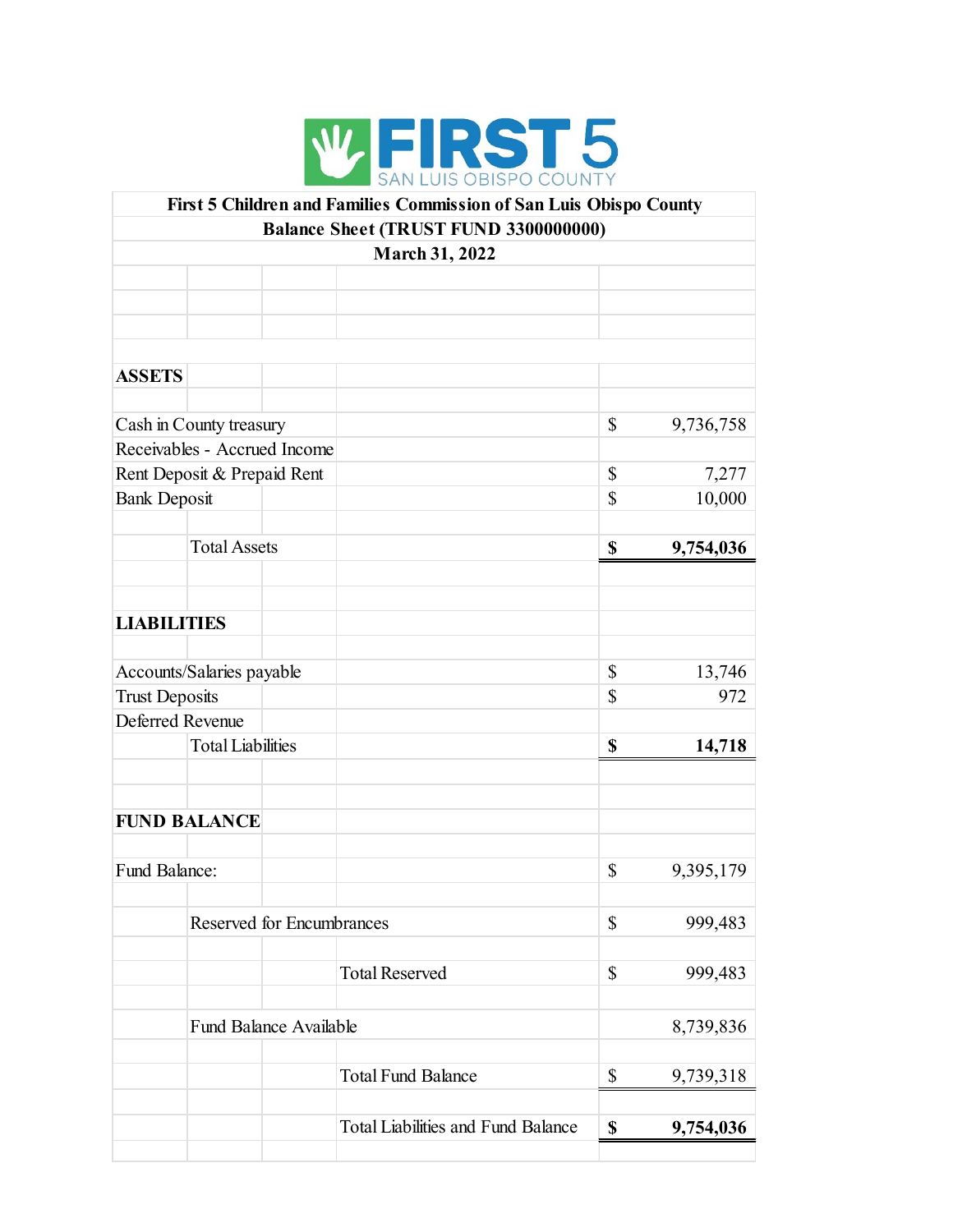

| To:   | <b>First 5 Commissioners</b>                                                                                                               |
|-------|--------------------------------------------------------------------------------------------------------------------------------------------|
| From: | <b>Wendy Wendt</b>                                                                                                                         |
| Date: | May 25, 2022                                                                                                                               |
| Re:   | <b>ITEM 4c - Approval of new terms and lease extension for First 5 Offices at</b><br>3220 S. Higuera, Suite 232, San Luis Obispo, CA 93401 |

#### **Staff Recommendation**

First 5 staff recommends the Commission authorize the Chair to sign a three-year lease extension and modifications to existing Lease Agreement with Walter Brothers Construction Co., Inc. Term of Extension: July 1, 2022 – June 30, 2025.

#### **Background**

The current lease between Walter Brothers and the Children and Families Commission of San Luis Obispo County is due to expire on June 30, 2022. The lease offers three additional 3-year extension options. The current office space works well for First 5 staff, and we are well-served by the Walter Brothers team.

Two modifications to the lease agreement are proposed:

- 1) Effective July 1, 2022 and extending through June 30, 2023, monthly rent will be reduced from the current monthly rate of \$3,756.45 to a new rate of \$3,112, representing a savings of \$644 per month (\$7,728 per year).
- 2) According to the new lease extension, Section 7(b), "effective the first day of the extended term and each year thereafter, including any extended terms, the monthly rent for each year shall be a sum equal to the previous year's rent increased by 3%." It should be noted that over the past two years, Walter Brothers Construction has generously held First 5 SLO County's monthly rate level at the current amount of \$3,756.45.

(Attachment - Letter from Walter Brothers Construction Co., Inc.)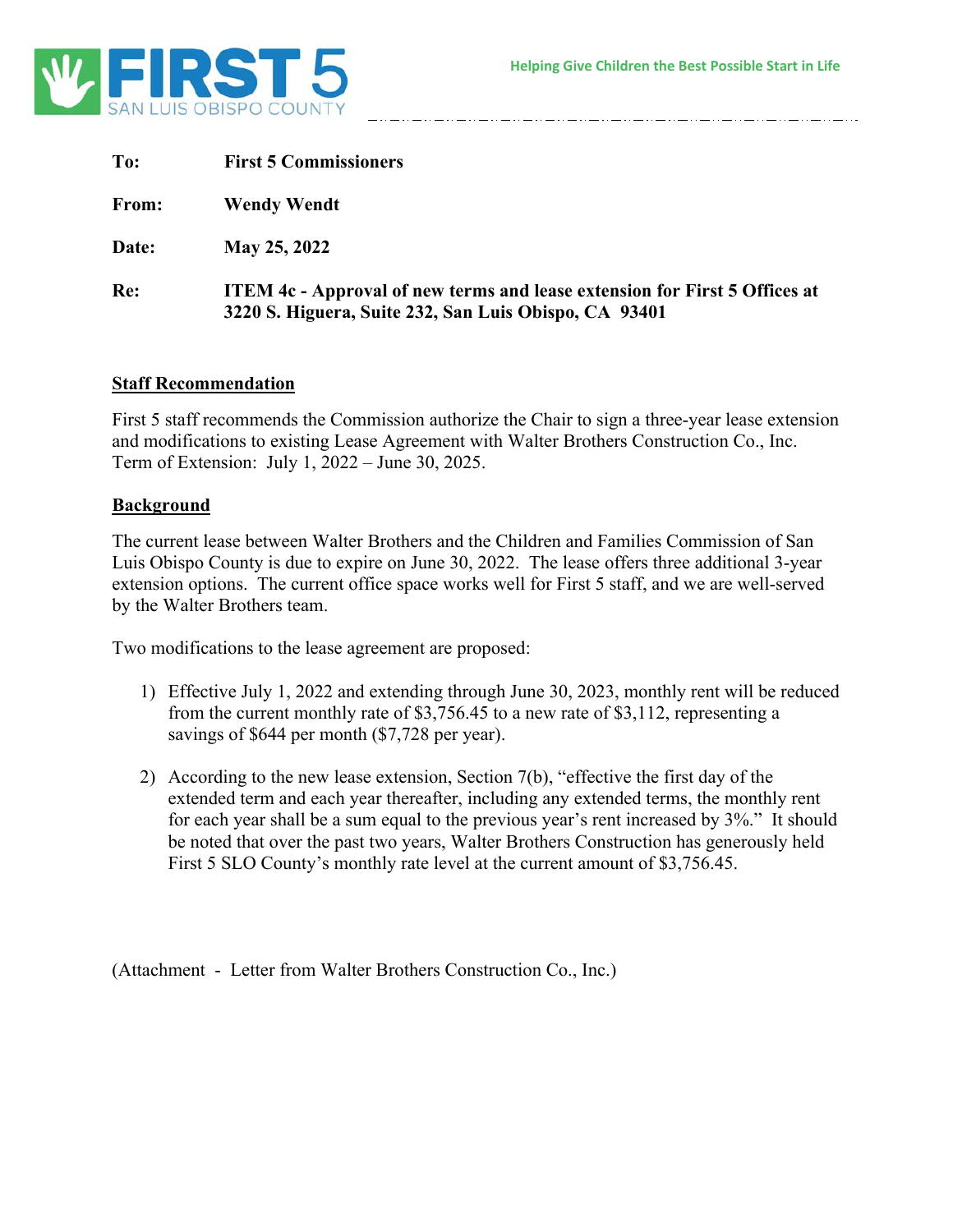#### **THIRD LEASE AMENDMENT**

#### **Recitals**

- **1. Term**
- **2. Option to Extend Term**
- **3. Minimum Monthly Rent**
- **4. Limitations on Use**
- **5. Miscellaneous**

\*\*\*\*\*\*\*\*\*\*\*\*\*\*\*\*

THIS THIRD LEASE AMENDMENT ("Amendment") dated as of May 4, 2022, is entered by and between **WALTER BROS. CONSTRUCTION CO., INC.** (**"Landlord"**) and **CHILDREN AND FAMILIES COMMISSION OF SLO COUNTY** (**"Tenant"**).

#### **RECITALS**

A. Landlord and Tenant have entered into that certain Lease, dated as of June 24, 2008, and amended pursuant to a First Lease Amendment dated as of May 20, 2015, and a Second Amendment dated as of March 22, 2017 (collectively, the "Original Lease") pursuant to which Landlord leased to Tenant Suite 232-A located at 3220 South Higuera Street, in San Luis Obispo, California ("Original Premises"), currently consisting of approximately 1,556 square feet of office space.

B. Landlord and Tenant now wish to revise the Lease to modify the Lease term and options to extend, and to adjust the Minimum Monthly Rent.

NOW THEREFORE, for good and valuable consideration the receipt and adequacy of which is hereby acknowledged, the parties agree as follows:

#### **1. Term.**

The parties acknowledge that the current term of the Lease will expire on June 30, 2022, and both parties agree to extend the Lease for a period of three (3) years. The Lease term is hereby extended for three (3) years, commencing on July 1, 2022, and expiring on June 30, 2025 ("Extended Term").

#### **2. Option to Extend Term.**

Section 5 of the Original Lease is hereby replaced in its entirety by the following:

**"Tenant is given the option to extend the Lease Term on all the provisions contained in the Original Lease, as amended, except for Minimum Monthly Rent, for three (3) additional three (3)-year periods, following expiration of the Extended Term by giving Notice of Exercise of Option ("Option Notice") to Landlord at least sixty (60), but not more than ninety (90), days before the expiration of the then-current term; provided that, if Tenant is in default on the date of giving the Option Notice, the Option Notice shall be totally ineffective, or if Tenant is in default on the date any such Extended Term is to commence, the Extended Term shall not commence and the Original Lease shall expire at the end of the then-current term."**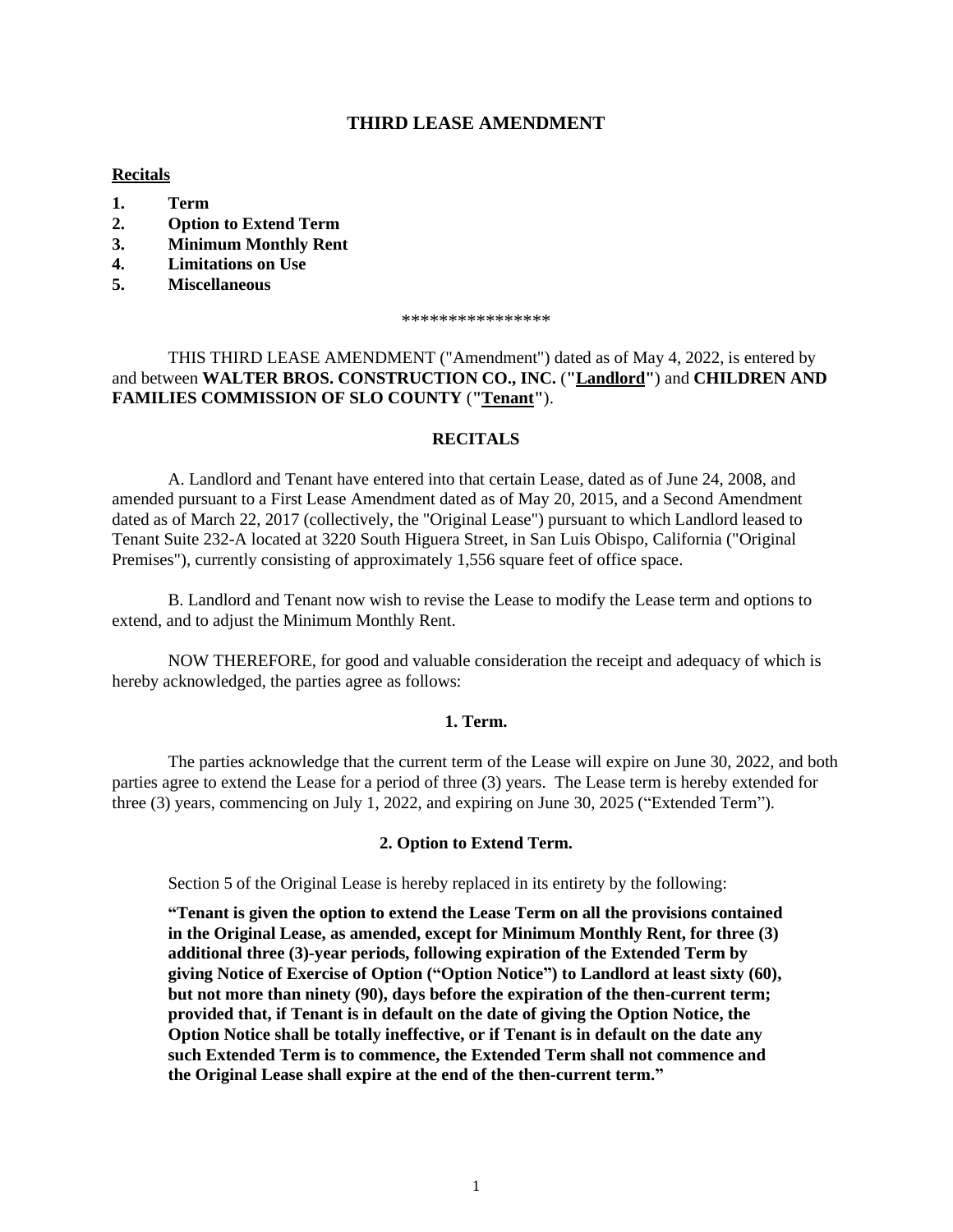#### **3. Minimum Monthly Rent**

Section 7 of the Original Lease is hereby replaced in its entirety by the following:

**"(a) Commencing July 1, 2022, Tenant shall pay to Landlord as Minimum Monthly Rent, without deduction, setoff, prior notice, or demand, the sum of Three Thousand One Hundred Twelve Dollars (\$3,112.00), which sum is subject to possible adjustment as provided in this paragraph, per month in advance on the first (1st) day of each month, commencing on the date the Extended Term commences, and continuing during the remainder of the term. Minimum Monthly Rent for any partial month shall be prorated at the rate of 1/30th of the Minimum Monthly Rent per day.**

**(b) Effective the first day of the second (2 nd) year of the Extended Term (the "Adjustment Date") and each year thereafter, including any extended terms, the monthly rent for each year shall be a sum equal to the previous year's rent increased by three percent (3%). On adjustment of the monthly rent provided in this Lease, Landlord shall send notice to Tenant regarding such adjustment, but failure to do so shall not constitute a waiver of Landlord's right to collect the increased amount.**

**(c) All sums of money due to Landlord under this Lease, not specifically characterized as rental, shall constitute additional rent, and shall be due immediately upon receipt of a billing from Landlord. If any sum is not paid when due, it shall be collectible as additional rent by Landlord in the same manner as a rental payment. Nothing contained in this Lease shall be deemed to extend or delay the payment of any sum of money at the time it becomes due and payable under this Lease, or to limit any other remedy of Landlord."**

#### **Section 4. Limitations on Use**

New language has been added to the end of Section 13 (the second to last paragraph) of the Original Lease regarding Americans with Disabilities Act (ADA) / CASp Inspections, and reads as follows:

**"Tenant has been advised that this property has not undergone an inspection by a Certified Access Specialist ("CASp"). A Certified Access Specialist (CASp) can inspect the subject premises and determine whether the subject premises comply with all of the applicable construction-related accessibility standards under State law. Although State law does not require a CASp inspection of the subject premises, the commercial property owner or lessor may not prohibit the lessee or tenant from obtaining a CASp inspection of the subject premises for the occupancy or potential occupancy of the lessee or tenant, if requested by the lessee or tenant. The parties shall mutually agree on the arrangement for the time and manner of the CASp inspection, the payment of the fee for the CASp inspection, and the cost of making any repairs necessary to correct violations of construction-related accessibility standards within the premises."**

#### **5. Miscellaneous.**

Except as amended or modified herein, all the terms of the Original Lease shall remain in full force and effect. Submission of this instrument for examination or signature by Tenant does not constitute an offer to lease or a reservation of or option to lease. Landlord shall not be bound by this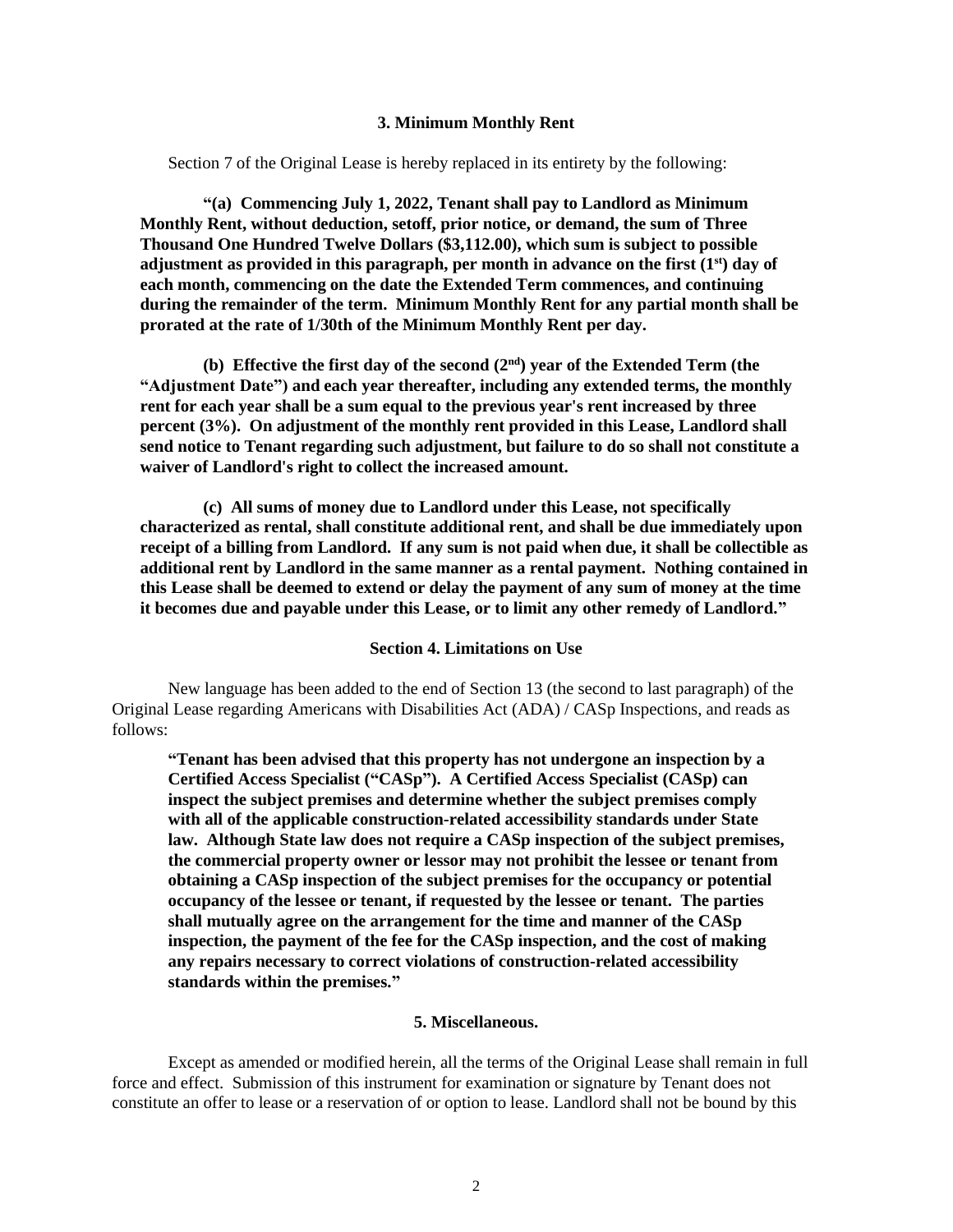Amendment until Landlord has executed and delivered this Amendment to Tenant, notwithstanding Tenant's execution and delivery of this Amendment to Landlord. Time is of the essence in this Amendment and the Lease and each and all of their respective provisions. Subject to the provisions of the Lease as to assignment, the agreements, conditions and provisions herein contained shall apply to and bind the heirs, executors, administrators, successors and assigns of the parties hereto. If any provisions of this Amendment or the Lease shall be determined to be illegal or unenforceable, such determination shall not affect any other provision of the Lease and all such other provisions shall remain in full force and effect. The language in all parts of the Lease shall be construed according to its normal and usual meaning and not strictly for or against either Landlord or Tenant. Neither this Amendment, the Original Lease, nor any notice or memorandum regarding the terms hereof, shall be recorded by Tenant. Any such unauthorized recording shall give Landlord the right to declare a breach of the Lease and pursue the remedies provided for therein.

IN WITNESS WHEREOF, the parties have executed this Amendment as of the date first written above.

#### **"Landlord" "Tenant"**

**WALTER BROS. CONSTRUCTION CO., INC. CHILDREN AND FAMILIES a California corporation COMMISSON OF SLO COUNTY**

By: Donald C. Walter **State Community JAMES BRESCIA** Date Its: President Commission Chair

#### **Approved as to form and legal effect:**

NATALIE FRYE-LAACKE Date Commission Counsel

T:\clients\walter\Children&FamiliesCommissionThirdLsAmend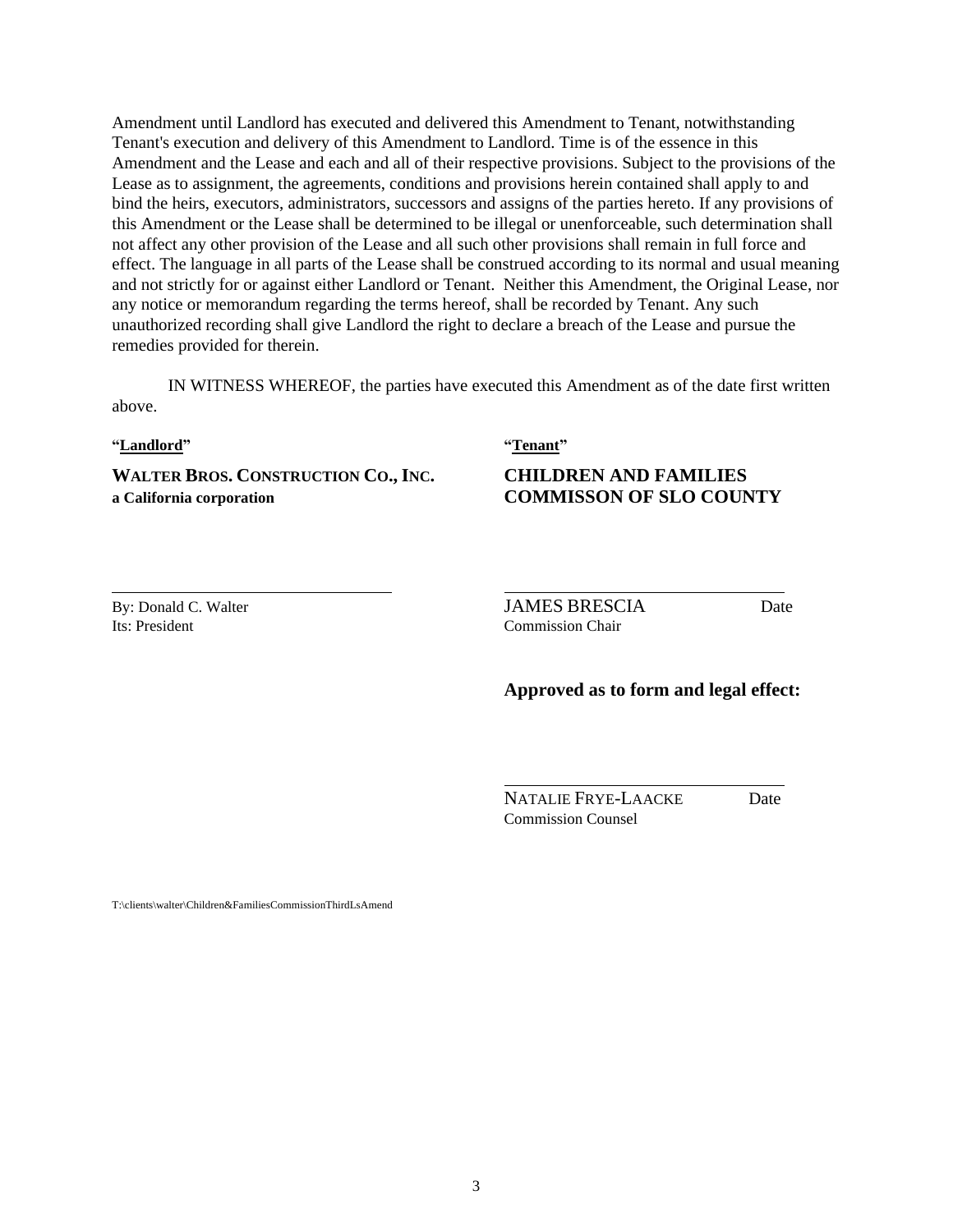

| To:   | First 5 Commission of San Luis Obispo County |
|-------|----------------------------------------------|
| From: | First 5 Staff                                |
| Date: | May 25, 2022                                 |
| Re:   | Item 6: Contract Approval: MP Health         |

#### **Recommended Action**

It is recommended that the Commission approve a contract with MP Health to continue mental health and wellness support and counseling services to families with children ages 0-5.

#### **Background**

At its October 29, 2020 meeting the Commission approved funding (\$180,000) for MP Health to provide bilingual parent/caregiver family support counseling services in an effort to address rising stress and emotional challenges brought about or made worse by the Covid-19 pandemic. Since then, MP Health has been delivering these services both online and in-person. The contract is scheduled to end June 30, 2022.

When the original contract was approved, MP Health and First 5 Staff anticipated much higher client utilization than what has been achieved. The original objective was to serve approximately 200 clients per year. The actual numbers seen to date are far less at just 40 total. With fewer clients being served, MP Health has billed a fraction of the original budget. By end of the contract June 30, 2022, expenditures are projected to be between \$30,000 - \$35,000 total over two years, leaving approximately \$145,000 unspent from the original contract.

First 5 Staff and MP Health have had several meetings to discuss the lower than anticipated utilization rates. Staff have also reached out to partner agencies that might refer families to MP Health to get their thoughts as to why more clients have not used the service. There does not seem to be any one reason that explains the low utilization. Some possible contributing factors are: MP Health is a newer provider in SLO County, and referring agencies may be unaware of the program; families were also unfamiliar with the organization and the services; the fatigue and uncertainty from the ups and downs of COVID-19 surges might have kept people from accessing any services either in-person or virtual; or that it was unclear exactly what it meant to seek emotional support related to "covid stress." What *is* clear is that staff continues to hear from partners and other family serving agencies that parents/families want and need this type of emotional support, and that mental health support available in Spanish continues to be a serious gap area in our region.

#### **Recommendation**

Staff is proposing a new scaled down one-year contract in the amount of \$53,000 with MP Health to continue bi-lingual family support counseling services. Based on previous utilization it is challenging to predict an accurate objective for the number of clients to be served. MP Health estimates they could serve up to 120 clients. To keep expectations realistic and based on past utilization, staff recommends an objective of serving 100 clients. If the contract is approved, First 5 staff will work with MP Health on a planned relaunch and reintroduction of its services to families, and family serving agencies.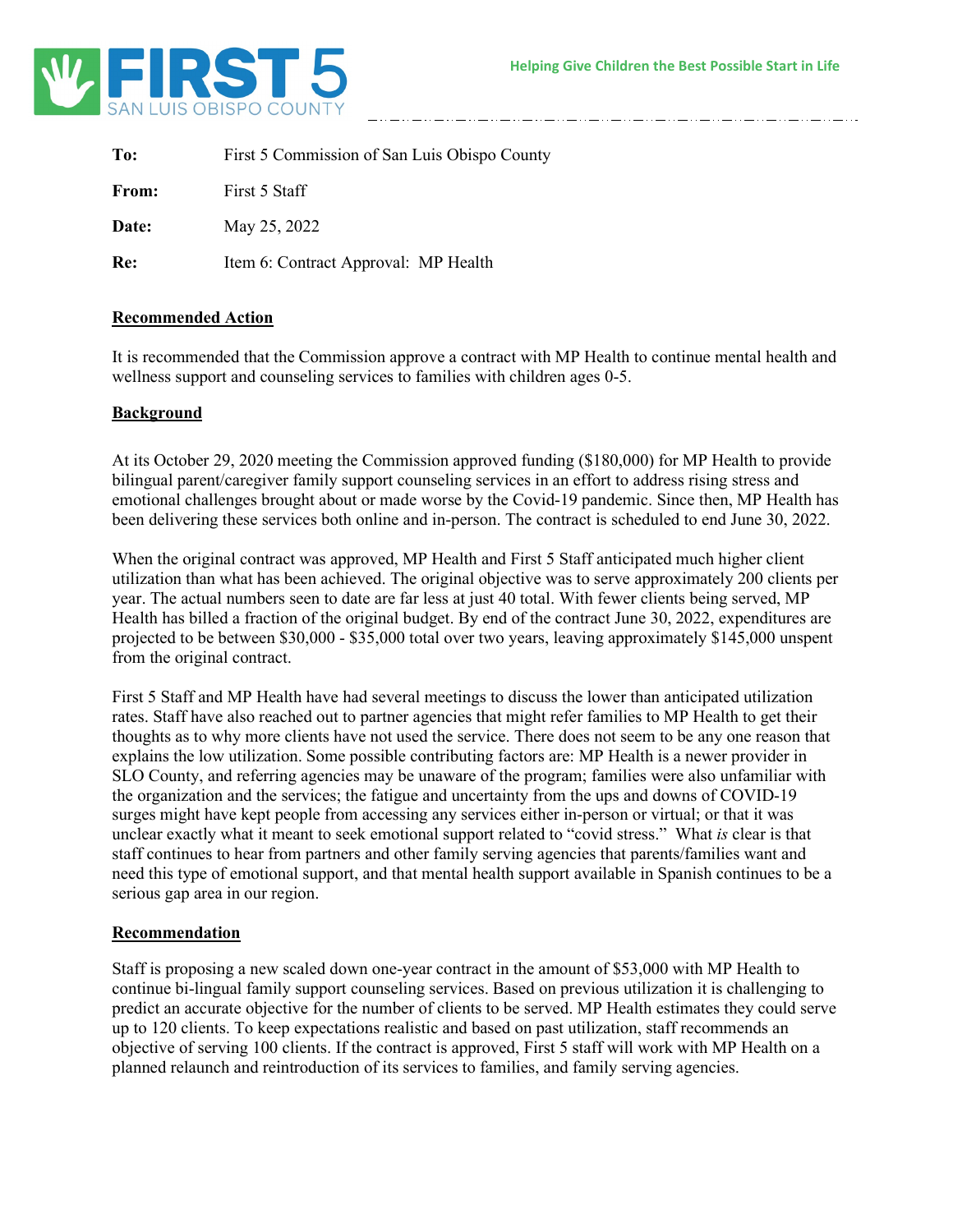#### CHILDREN AND FAMILIES COMMISSION OF SAN LUIS OBISPO COUNTY CONTRACT FOR SERVICES

This Contract for Services (the "Agreement") is entered into on by and between the Children and Families Commission of San Luis Obispo County, a political subdivision of the State of California, pursuant to Health and Safety Code section 130140.1 ("the Commission" or "First 5"), whose address is 3220 South Higuera Street, Suite 232, San Luis Obispo, CA 93401 and MP Health, Inc., a California corporation, ("the Contractor"), providing mental health and wellness support and counseling services to families with children ages 0-5.

#### RECITALS

A. The Commission is a statutory Commission that was established in the County of San Luis Obispo pursuant to the provisions of Division 108 of the California Health and Safety Code, commencing at the California Health and Safety Code Section 130100 ("the Children and Families Act"); and

B. The Commission has adopted a county strategic plan ("the Strategic Plan") for fostering early childhood development within San Luis Obispo County as required by, and in accordance with, the requirements of the Children and Families Act; and

C. The Contractor coordinates and carries out related activities that are in line with the Strategic Plan; and

D. The Commission receives regular allocations of funds pursuant to the Children and Families Act, which must be used to implement the Strategic Plan; and

E. The Commission desires to provide funding for mental health and wellness support and counseling services to families with children ages 0-5 in San Luis Obispo County, said services subject to the terms and conditions specified herein; and

F. The Contractor desires to carry out said services subject to the terms and conditions specified herein;

NOW, THEREFORE, in consideration of the covenants, conditions, agreements, and stipulations set forth herein, the parties agree as follows:

#### AGREEMENT

#### **1. Scope of Services**

a. Program Services.

i. The Contractor shall provide providing mental health and wellness support and counseling services to families with children ages 0-5 in San Luis Obispo County as specifically set out in **Exhibit "A"** which is attached hereto and incorporated herein by reference.

ii. The Contractor shall attend biannual First 5 Partner meetings scheduled the in the Spring and Fall, exact dates and times to be determined.

b. Record keeping and reporting of services.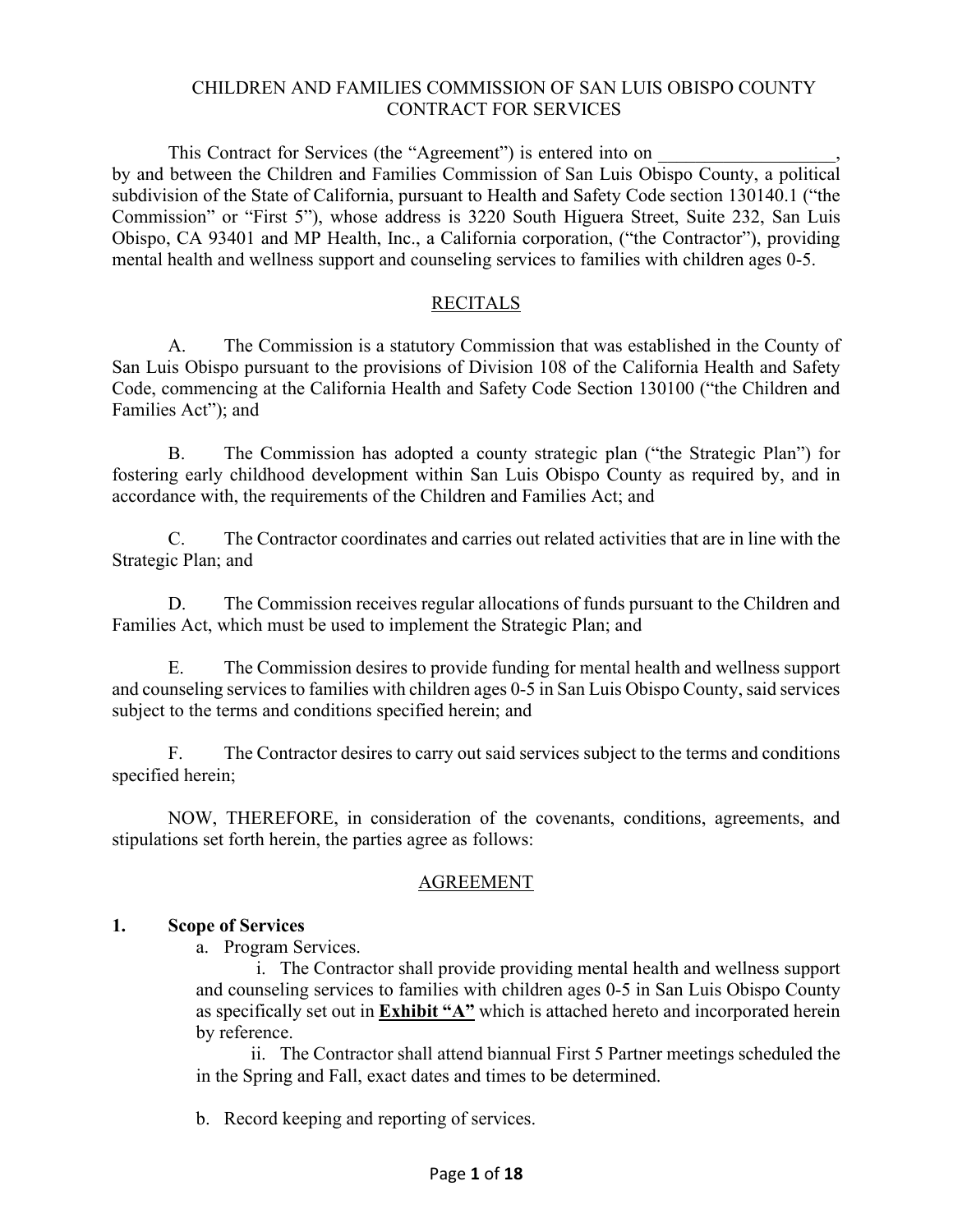i. Contractor shall keep complete and accurate records of services delivered pursuant to this Agreement, which shall include, but not be limited to, performance measures, evaluation studies and records of services provided by various professional and paraprofessional personnel in sufficient detail to permit an evaluation of services without prior notice. Such records shall comply with all applicable Federal, State and County record maintenance requirements.

ii. Contractor shall for the duration of this agreement submit bi-annual program/service reports as described further in **Exhibit "A"** for the immediately preceding quarter by:

| <b>January 31</b> |  |
|-------------------|--|
| July 31           |  |

iii. Contractor shall submit to First 5 staff a copy of its annual financial audit of its financial statements prepared in the regular course of business within 3 months after completion of the audit.

iv. These reporting requirements are an integral part of the scope of services funded by this contract. Failure to perform shall be considered a material breach; may delay payment of compensation and can be cause for termination.

c. First 5 Healthy and Family Friendly Environment. Towards the advancement of a work environment that supports the health and well-being of employed family members and program participants, Contractor shall make reasonable effort to perform contracted services in an environment that:

- i. is 100% tobacco free, indoors and outdoors;
- ii. has a suitable location for mothers to breastfeed their children, including
	- 1. Privacy for milk expression: This can be a woman's private office (if it can be locked) or an onsite, a designated lactation room(s) with an electrical outlet where breastfeeding employees can use a pump to express milk during the work period. A bathroom is not acceptable.
	- 2. Flexible breaks and work options: Women need to express milk about every 3 hours, or two or three times during a typical work day. Each milk expression time takes around 15 minutes, plus time to go to and from lactation room.
	- 3. Education: Employer-provided information and resources accessible through the worksite during pregnancy and after the baby is born help prepare women for balancing the requirements for breastfeeding with their job responsibilities. This information is also beneficial for expectant fathers. Companies that provide lactation information and support for male employees and their partners have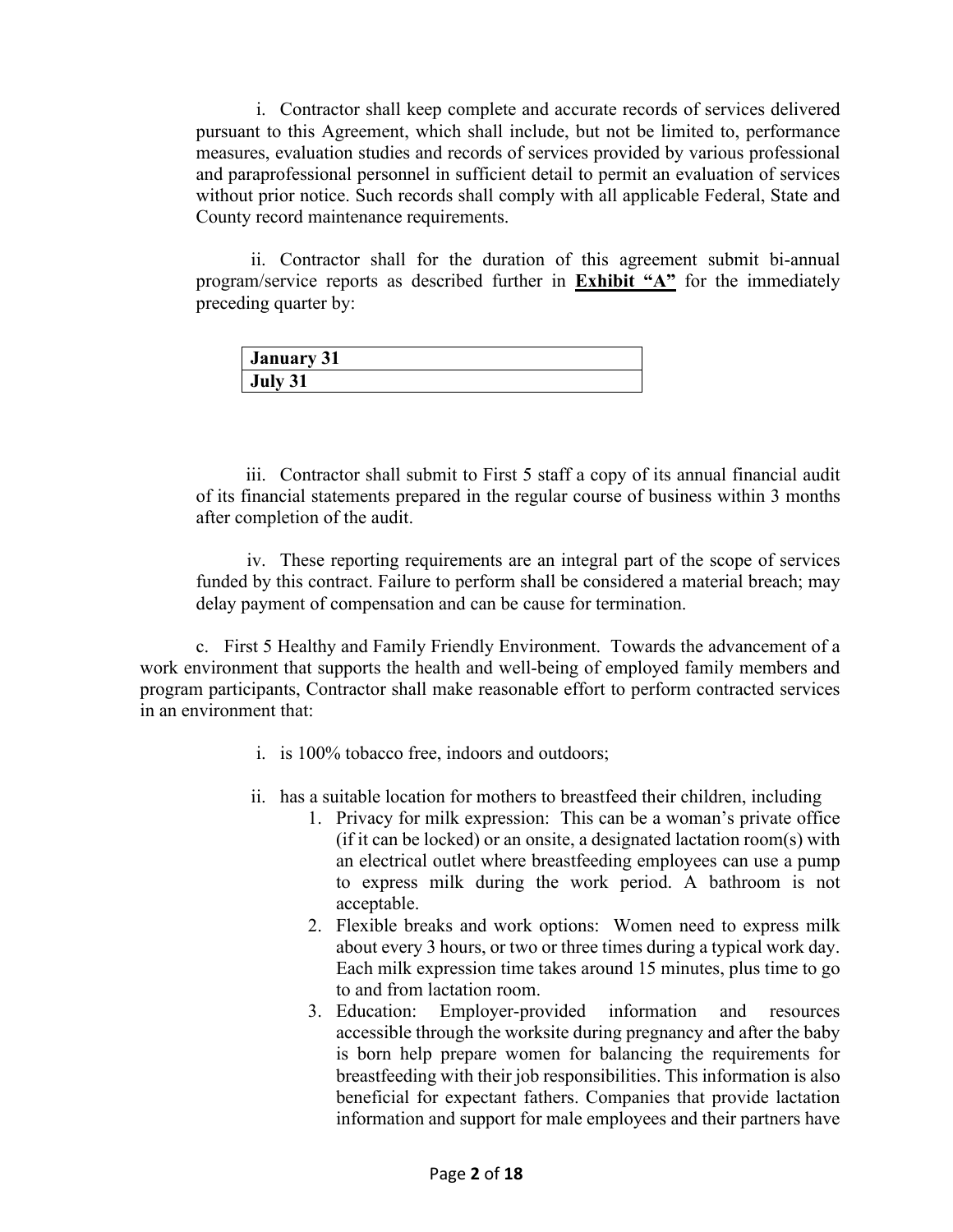lower absenteeism rates among men and lower health insurance claims.

4. Support: A positive, accepting attitude from upper management, supervisors, and coworkers helps breastfeeding employees feel confident in their ability to continue working while breastfeeding.

iii. promotes healthy habits by: (a) encouraging and serving healthy foods and age-appropriate portion sizes; (b) encouraging regular physical activity; and (c) eliminating the use of soda, punch, juice "drinks" and other sugar sweetened beverages.

**2. Compensation.** Commission shall pay to Contractor as compensation for all services performed by Contractor pursuant to this Contract, the following sums in the following manner.

a. The total payable under the terms of this Agreement shall not exceed Fifty-three Thousand Dollars (\$53,000.00) pursuant to the project budget and budget narrative in **Exhibit "B,"** which is attached hereto and incorporated herein by this reference.

b. Contractor shall be reimbursed for all costs necessary and reasonable for performance of the obligations of the Agreement as established by the budget and budget narrative in **Exhibit "B."** Any costs incurred by the Contractor over and above the sums set out in the budget shall be at the sole risk and expense of the Contractor.

c. Contractor shall submit a request for payment of costs and actual expenses at least quarterly using a First 5 program invoice form, which First 5 staff shall provide to Contractor. Contractor must provide documentation verifying actual expenses incurred for which reimbursement is sought.

d. The compensation shall be paid within thirty (30) days after the receipt of the properly completed First 5 program invoice and all documentation verifying expenses from Contractor. First 5 reserves the right to withhold compensation for Contractor's failure to timely submit the quarterly program/services report for the quarter for which compensation is sought.

e. Availability of Funds. This contract is valid only if sufficient funds are made available to the Commission from the State of California through funding pursuant to the Children and Families Act and/or other local, State or Federal funding sources. Should the Commission's funding be insufficient to provide funding for this Agreement, the Commission may, in its sole discretion, terminate this Agreement. In such an event, the Commission shall have no further liability to pay any funds to the Contractor or to furnish any other consideration under this Agreement, and the Contractor shall not be obligated to perform any provisions of this Agreement or to provide services intended to be funded pursuant to this Agreement. If partial funds are provided, the Commission shall have the option to either cancel this Agreement with no liability to the Commission or offer an amendment to the Contractor to reflect the reduced amount. Where possible, the Commission shall make only prospective funding changes.

# **3. Budget Adjustments.**

a. Contractor agrees to adhere to the budget included herein. Notwithstanding the above, Contractor may submit requests for budget adjustments to reallocate funds contained in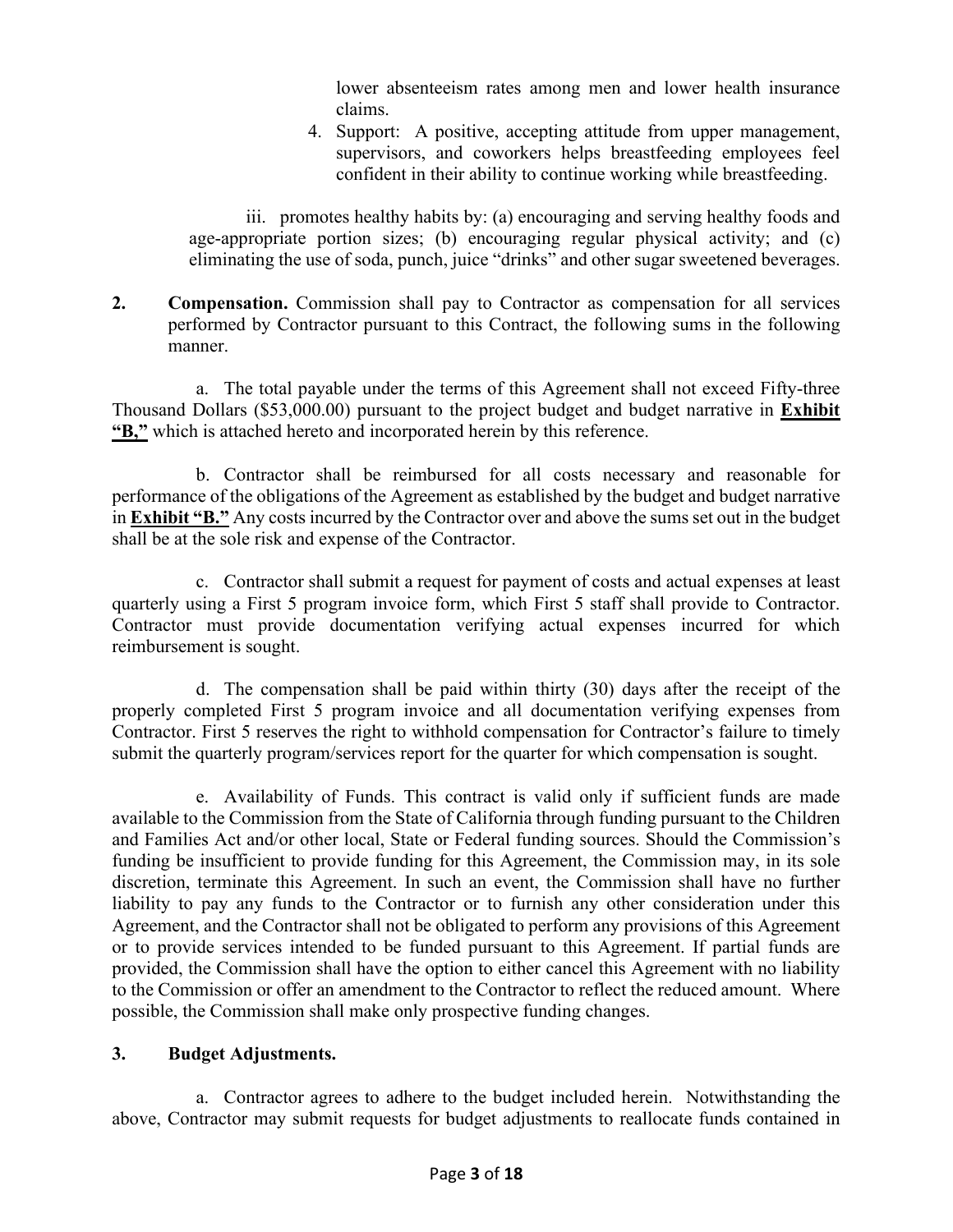**Exhibit "B."** Requests must be submitted in advance, in writing and include showing of good cause that advances the overall purpose of the Agreement.

b. The First 5 Executive Director ("Director") must, in advance and in writing, approve and execute amendments for budget adjustments contained in **Exhibit "B."** Services rendered pursuant to any budget adjustment that has not first been requested in writing and approved by the Director, shall not be payable under this Agreement or any later amendment.

c. The Commission expressly grants to the Director the authority to approve said budget adjustments provided the change does not increase the maximum compensation of this Agreement or create any other obligation on the Commission under this Agreement.

# **4. Effective Date and Term.**

a. Effective Date. The effective date of this contract is the date the last party signs this contract. All obligations imposed on both parties shall be binding on both parties commencing on the effective date and shall remain in effect until satisfied by performance.

b. Unless terminated earlier, pursuant to the provisions of this contract, the term of this contract shall be from its effective date until June 30, 2023 (the "Term.") The Term of this Agreement may be extended upon written agreement by both parties.

#### **5. Termination of the Agreement.**

- a. Termination for Cause.
	- i. If the Commission determines that there has been a material breach of this Agreement by Contractor which poses a threat to health and safety, the Commission may immediately terminate the Agreement. In addition, if any of the following occur, Commission shall have the right to terminate this Agreement effective immediately upon giving written notice to the Contractor.
		- 1. Contractor fails to perform its duties obligations under this Contract; or
		- 2. Contractor fails to fulfill in a timely and professional manner its obligations under this Contract; or
		- 3. Contractor fails to exercise good behavior either during or outside of working hours that is of such a nature as to bring discredit upon the Commission; or
		- 4. Any requisite licenses or certifications required for the performance of this Contract and held by the Contractor are terminated, suspended, reduced or restricted; or
		- 5. Contractor has not documented services or has not sufficiently documented services to the satisfaction of the Commission. This includes without limitation, failure to meet industry standard or failure to satisfy any special requirements of documentation needed by third party payors or Federal or State funding agencies; or
		- 6. Contractor has failed or refused to furnish information to corporate with any inspection, review or audit of Contractor's program or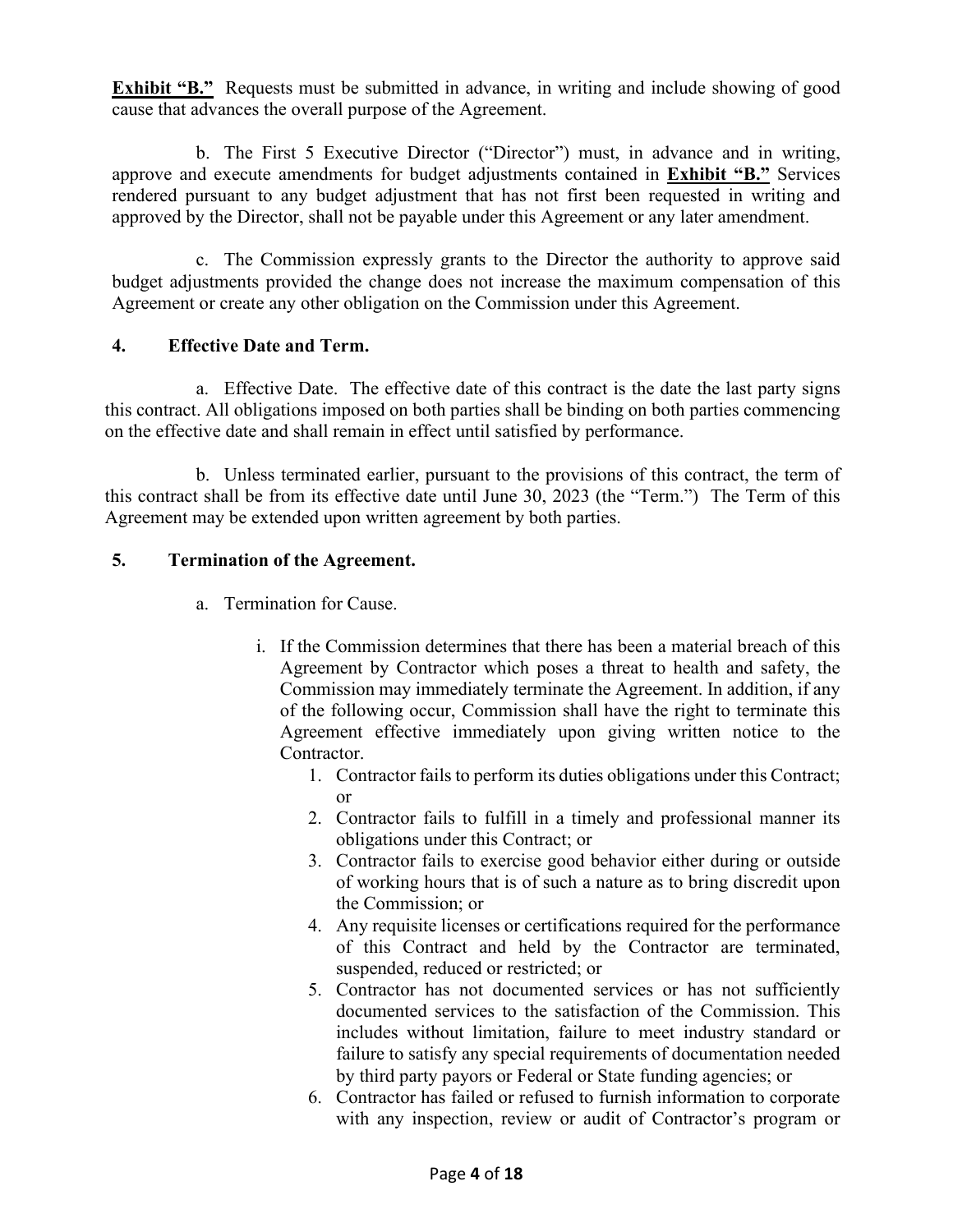Commission's use of Contractor's program. This includes interviews or reviews of records in any form of information storage.

- ii. All obligations to provide services shall be automatically terminated on the effective date of termination.
- iii. For all other material breaches of this Contract, Commission must give Contractor written notice setting forth the nature of the breach. If Contractor fails to remedy said breach within ten (10) days from the date upon written notice, Commission may immediately terminate the Contract, upon written notice. Contractor shall thereafter have no further rights, powers or privileges against Commission under or arising out of this Contract.
- iv. In the event a breach does not result in termination, but does result in costs being incurred by Commission, said costs shall be charged to and paid by Contractor, which costs may include, but are limited to, costs incurred by Commission in investigating and communicating with Contractor regarding said breach, including staff time.
- b. Termination for Convenience. Either party may terminate this Agreement at any time by giving to the other party sixty (60) days written notice of such termination. Termination shall have no effect upon the rights and obligations of the parties arising out of any transaction occurring prior to the effective date of such termination. Contractor shall be paid for all work satisfactorily completed prior to the effective date of said termination.

#### **6. Independent Contractor Status.**

a. Independent Contractor. Contractor is an independent contractor of the Commission. Nothing in this Agreement shall be construed as creating an employer-employee relationship, partnership or a joint venture relationship. Nothing in this contract authorizes or permits the Commission to exercise discretion or control over the professional manner in which Contractor provides services. Contractor's services shall be provided in a manner consistent with all applicable standards and regulations governing such services.

b. No Eligibility for Fringe Benefits. Contractor understands and agrees that Contractor and its personnel are not, and shall not be, eligible for membership in or any benefits from any Commission group plan for hospital, surgical, or medical insurance, or for membership in any Commission retirement program, or for paid vacation, paid sick leave, or other leave, with or without pay, or for any other benefit which accrues to a Commission employee.

#### **7. Warranties of Contractor.**

a. Warranty of Contractor for Provisions of Services. The Contractor warrants that Contractor has obtained and shall keep in full force and effect during the term of this Contract all permits, registrations, certificates, credentials and licenses necessary to accomplish the work specified in the Contract. Contractor warrants that it, and each of the personnel employed or otherwise retained by Contractor, shall at all times, to the extent required by law, be properly registered, certified, credentialed and licensed throughout the entire Term of this Agreement under the local, State and Federal laws and regulations applicable to the provision of services herein.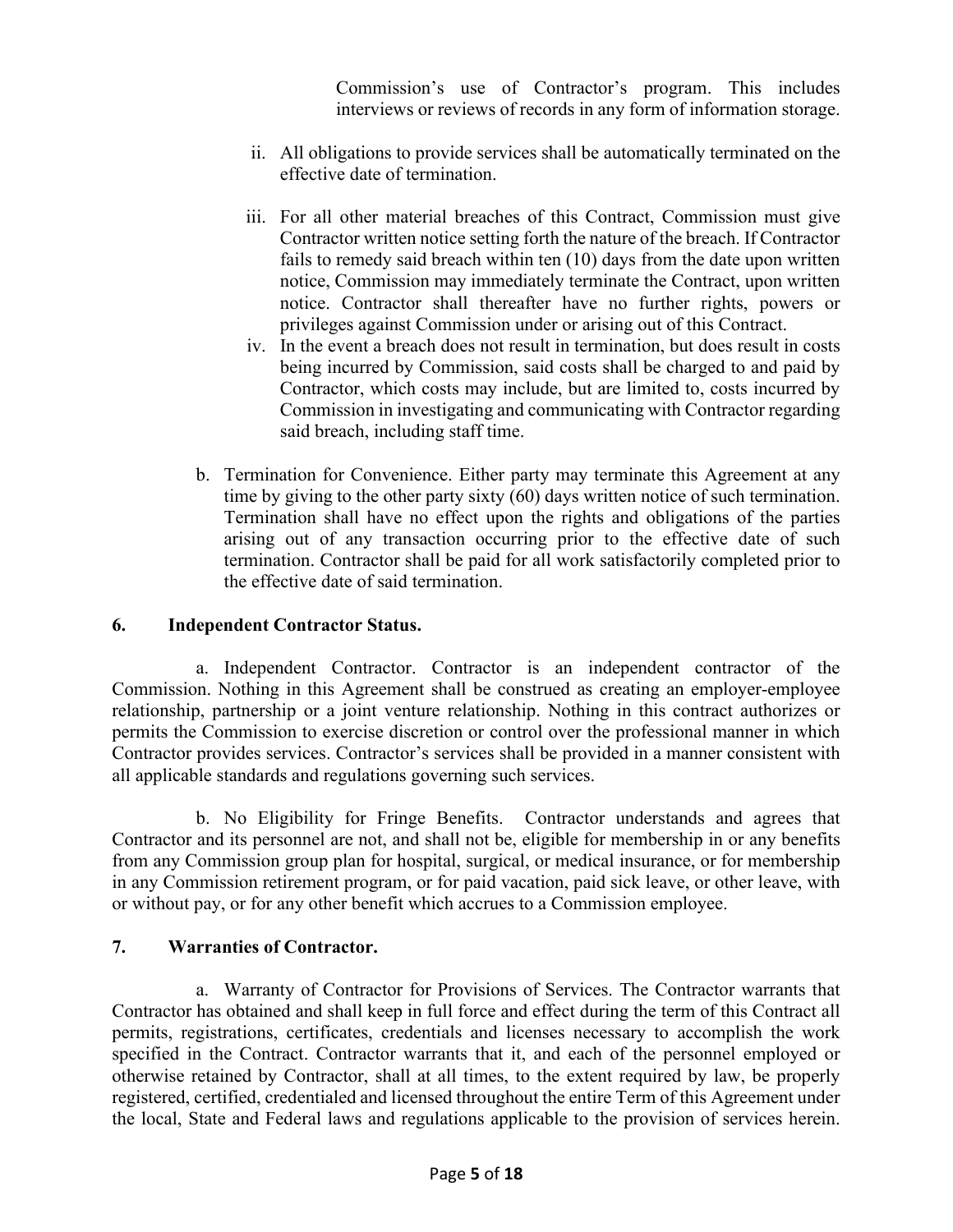Failure to maintain such permits, registrations, certificates, credentials and licenses throughout the entire Term of this Agreement, shall be deemed a breach of the Agreement and constitutes ground for termination by the Commission.

b. Warranty of Contractor re Compliance with all Laws. The Contractor warrants that Contractor shall keep informed of, observe, comply with and cause all of its agents and personnel to observe and comply with all Federal, State and local laws and rules and regulations made pursuant to such laws, which in any way affect the conduct of work under this Agreement. If any conflict arises between provisions of the scope of work or specifications in this Agreement and any law, then the Contractor shall immediately notify the Commission in writing.

c. Warranty of Contractor re Facilities. Contractor shall obtain and maintain for the duration of this contract, appropriate licenses, permits and certificates required by all local, State and Federal mandates applicable to the facilities used for performance of this Contract.

d. Power and Authority of Contractor. If the Contractor is a corporation, Contractor represents and warrants that it is and will remain, throughout the term of this Contract, either a duly organized, validly existing California corporation in good standing under the laws of the State of California or a duly organized, validly existing foreign corporation in good standing in the state of incorporation and authorized to transact business in the State of California.

e. Signatory authority. Contractor warrants that is has full power and authority to enter into and perform the Contract, and the person signed this Contract warrants that he/she has been properly authorized and empowered to enter into this Contract.

f. Immigration Reform and Control Act. Contractor acknowledges that Contractor, and all subcontractors hired by Contractor to perform services under this Contract are aware of and understand the Immigration Reform and Control Act ("IRCA") of 1986, Public Law 99-603. Contractor certifies that Contractor is and shall remain in compliance with IRCA and shall ensure that any subcontractors hired by Contractor to perform services under this Contract are in compliance with IRCA.

**8. Nondiscrimination.** Contractor agrees that is will abide by all Federal and State labor and employment laws and regulations pertaining to unlawful discrimination prohibiting discrimination against any employee or applicant for employment because of race, color, religion, sexual orientation, disability, national origin, or any other protected class, and those conditions contained in Presidential Executive Order number 11246, as amended by Executive Order (1) 75 and as approved by the Department of Labor Relations (41 CFR Part 61).

# **9. Indemnification.**

a. Contractor agrees to accept responsibility for loss or damage to any person or entity, and shall defend, indemnify and hold harmless the Commission, its officers, agents, employees and volunteers from and against any and all claims, demands, damages, liabilities, costs, expenses, judgements, attorney fees, and costs of litigation, or other losses that may be asserted by any person or entity, including Contractor, and that arise out of or are made in connection with the acts or omissions related to the performance of any duty, obligation or work hereunder.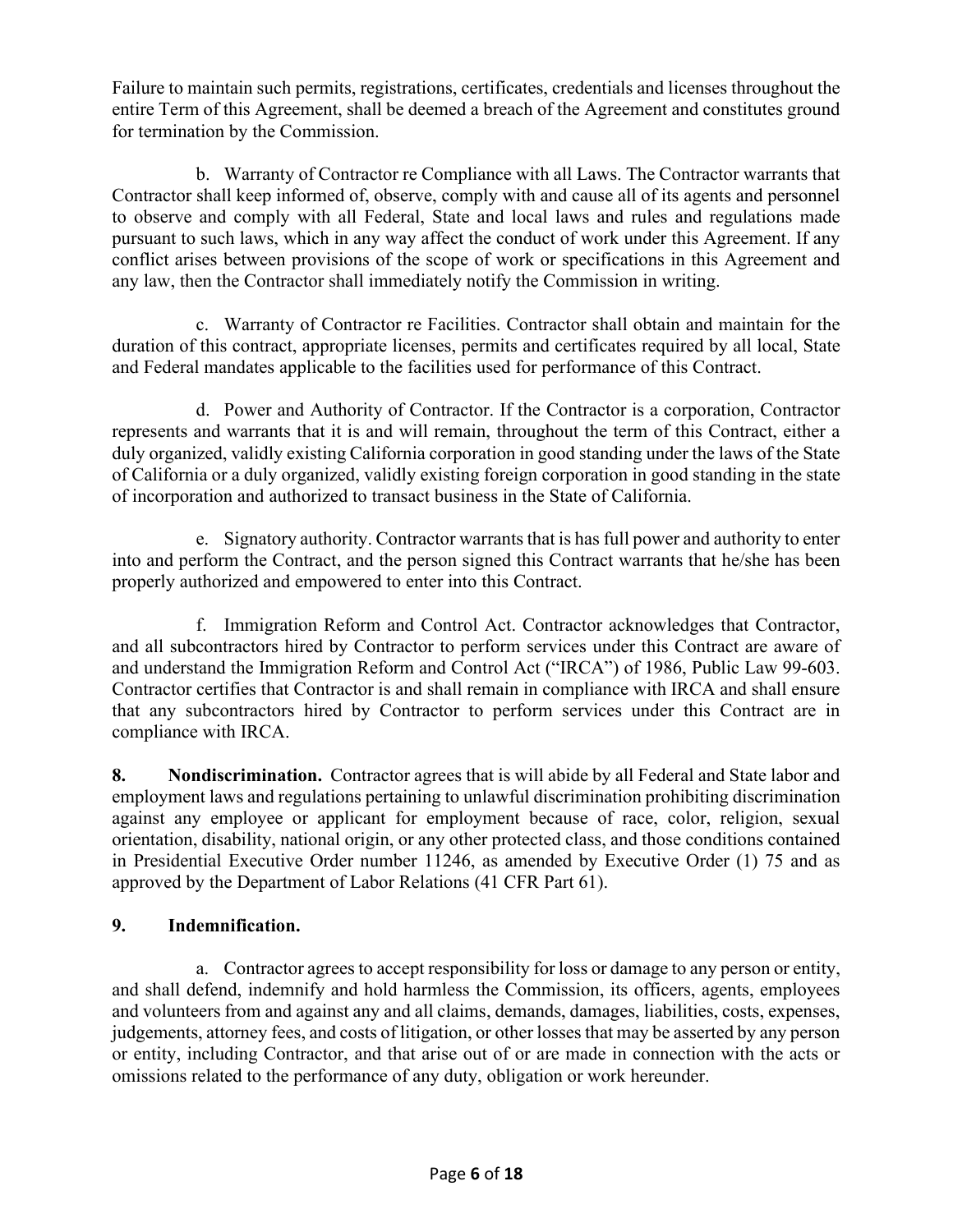b. The obligation to indemnify shall be effective and shall extend to all such claims and losses, in their entirety, even when such claims or losses are brought about in part by the comparative passive negligence of the Commission, its officers and employees. However, this indemnity will not extend to any claims or losses arising out of the role negligence or willful misconduct of the Commission, its officers and employees.

c. The preceding paragraph applies to any theory of recovery relating to said act or omission, including, but not limited to the following:

- i. Violation of statue, ordinance or regulation.
- ii. Professional malpractice.
- iii. Willful, intentional or other wrongful acts, or failures to act.
- iv. Negligence or recklessness.
- v. Furnishing of defective or dangerous products.
- vi. Premises liability.
- vii. Strict liability.
- viii. Inverse condemnation.
- ix. Violation of civil rights.
- x. Violation of any federal or state statue, regulation or ruling resulting in a determination by the Internal Revenue Service, California Franchise Tax Board, or any other California public entity responsible for collecting payroll taxes, when the Contractor is not an independent contractor.

d. It is the intent of the parties to prove the Commission the fullest indemnification, defense, and hold harmless any rights allowed under the law. If any word(s) contained herein are deemed by a court to be in contravention of applicable law, said word(s) shall be severed form this contract, and the remaining language shall be given full force and effect.

**10. Insurance.** With respect to performance of work under this Agreement, Contractor shall maintain and shall require all of its subcontractors, consultants, and other agents to maintain insurance as described in **Exhibit "C"** attached hereto and incorporated herein by this reference.

# **11. Fiscal Monitoring, Audits and Reporting.**

a. Fiscal Records. Contractor shall maintain accurate fiscal records pertaining to services performed under this Agreement. Such fiscal records shall be open for inspection to Commission auditors at any reasonable time and will reflect cost accounting that conforms to generally accepted accounting procedures which clearly identifies the source of all costs. Agreement costs shall not be co-mingled with other project costs. Contractor shall maintain such records and accounts for a minimum of five years, or in the cause of an audit, until audit findings are resolved, whichever is later.

b. Commission Audits/Scope. Commission may audit Contractor's fiscal records relating to services performed under this Contract, at Contractor's expense, at any time with fourteen (14) day advance written notice. Commission audits shall be conducted in accordance with generally accepted audit standards and limited to matters connected with the performance of the Contract, which includes without limitation, verification that services billed by the Contractor were actually provided. Contractor shall provide Commission with on-site access to all reasonable documents, records, and other supporting information for billing and services under this Contract. Disallowed costs shall be repaid to the Commission.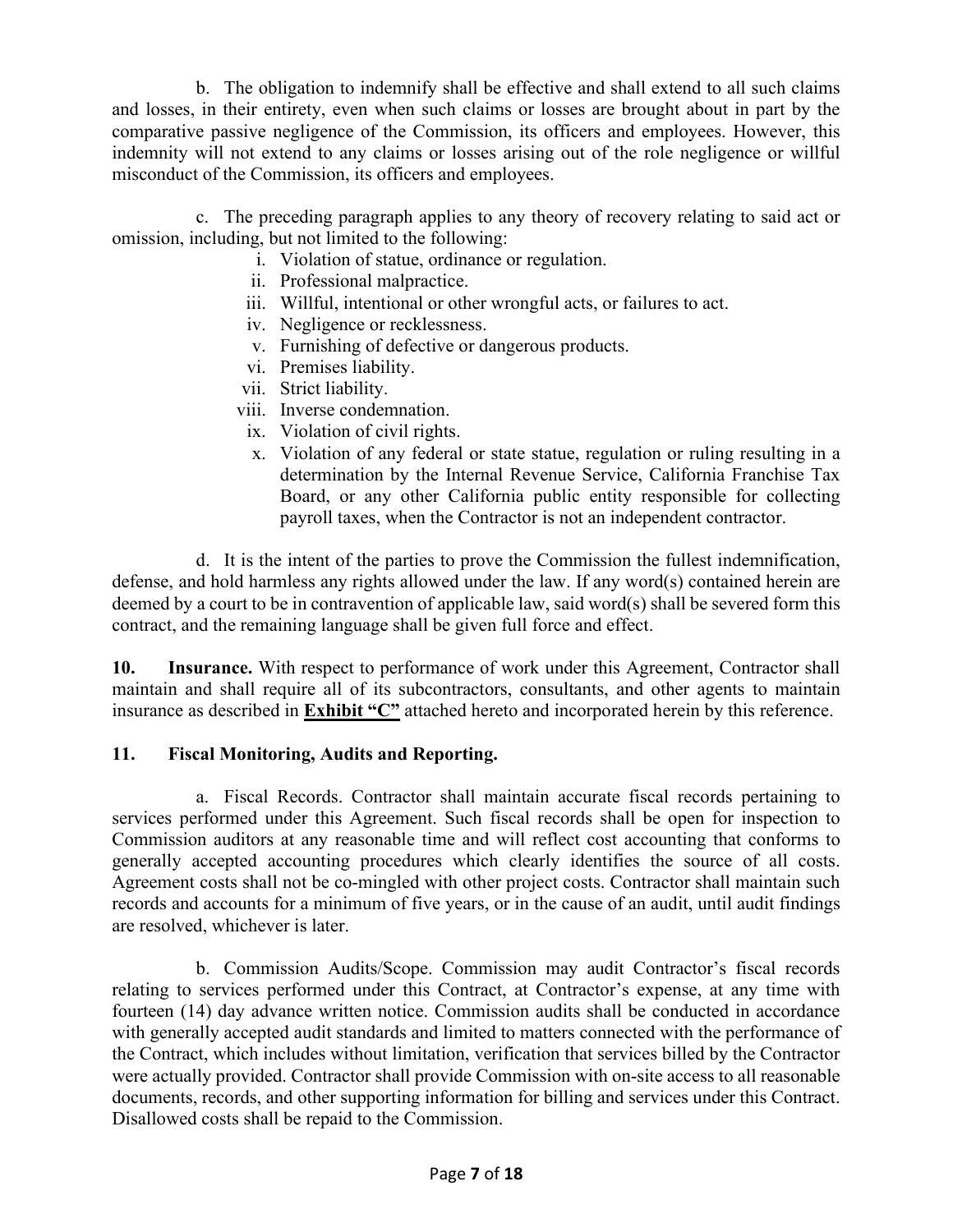c. State Audit. Pursuant to California Government Code section 8546.7, every Commission contract involving the expenditure of funds in excess of ten thousand dollars (\$10,000.00) is subject to examination and audit of the State Auditor for a period of three years after final payment under the contract. Contractor shall permit the State auditor to have access to any pertinent books, documents, papers and records for the purpose of said audit.

d. Inspection Rights. Upon reasonable request, the Contractor shall allow the Commission to evaluate the quality, appropriateness and timelines of services performed under this Agreement and to inspect, evaluate and audit books, records and facilities maintained by Contractor and subcontractors pertaining to such services. Books and records include, without limitation, all physical records originated or prepared in the performance of this Agreement including work papers, reports, financial records and books of account. Upon reasonable request, at any time during the period of this Agreement, and for a period of five years thereafter, the Contractor shall furnish any such records, or copy thereof, or copy thereof, to Commission.

e. Non-Disclosure. All reports, information, documents, or any other materials prepared by Contractor under this Contract are the property of the County unless otherwise provided herein. Contractor shall not disclose such reports, information, documents and other materials without County's prior written consent. Any requests for information shall be forwarded to County along with all copies of the information requested. County shall make sole decision whether and how to release information according to law.

f. Tax Information Reporting. Upon request, Contractor shall submit its tax identification number or social security number, whichever is applicable, in the form of a signed W-9 form, to facilitate appropriate fiscal management and reporting.

g. No Discrimination In Level Of Services. As a condition for reimbursement, Contractor shall provide to and ensure that clients served under this Contract receive the same level of services as provided to all other clients served regardless of status or source of funding.

h. Accounting for Travel and Lodging. In the event that the scope of services expressly contemplates payment for travel and lodging, these costs must be reasonable and in no event shall exceed levels allowed for San Luis Obispo County employees on official business, unless otherwise provided for in this Agreement. A copy of the San Luis Obispo County's Travel Policy can be found here: [https://www.slocounty.ca.gov/Departments/Auditor-Controller-](https://www.slocounty.ca.gov/Departments/Auditor-Controller-Treasurer-Tax-Collector/Forms-Documents/Resources-for-Vendors/County-Travel-Policy.pdf)[Treasurer-Tax-Collector/Forms-Documents/Resources-for-Vendors/County-Travel-Policy.pdf](https://www.slocounty.ca.gov/Departments/Auditor-Controller-Treasurer-Tax-Collector/Forms-Documents/Resources-for-Vendors/County-Travel-Policy.pdf)

i. Gifts. Gifts may not be charged to this Contract, whether to Contractor, staff or anyone else.

j. Billing Irregularities. If Contractor bills Commission for any services or amount of services that were not actually provided, Contractor shall be responsible for reimbursing the Commission in full. More than five (5) instances of erroneous billing per calendar year shall be ground for termination of the Contract for cause. Further, the Commission's right to reimbursement shall extend for a period of three (3) years after the services are rendered or any audit discovers the erroneous billing, whichever is later but not to exceed a period of seven (7) years from the termination date of this Contract or any amendment thereto. For any single error in excess of five hundred (\$500.00) dollars or any cumulative error in excess of one thousand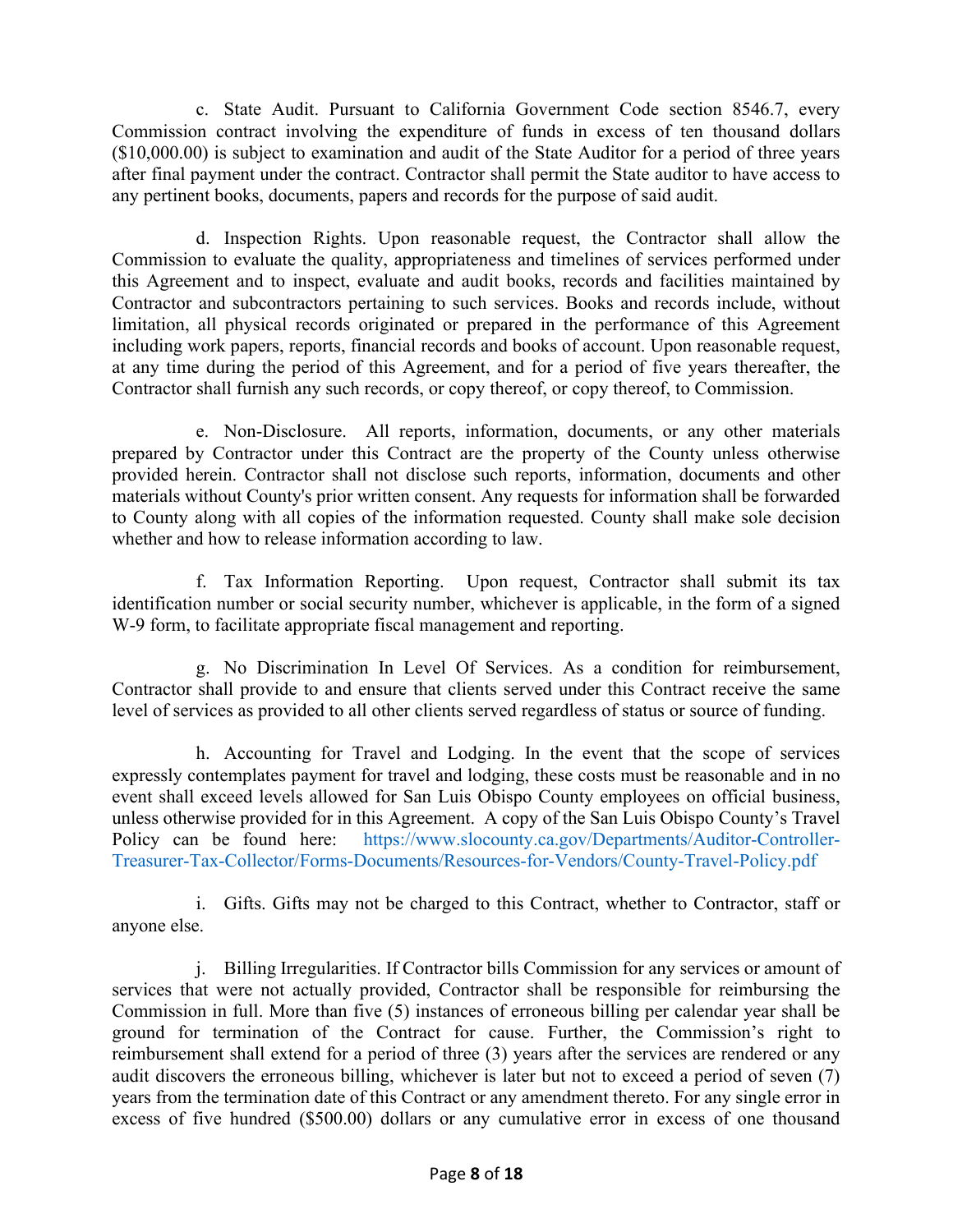(\$1,000.00) dollars per years the Commission will be entitled to the legal rate of interest on the over charged amount from the date of billing.

k. Recognition. Contractor agrees to give appropriate recognition to First 5 as funder or partial funder of these services in printed, or electronic materials, media and advertising as outlined in the First 5 SLO County: Recognizing Your Funder Guide, incorporated by reference herein.

# **12. Miscellaneous Provisions.**

a. Non-Assignment of Contract. Contractor shall not delegate, assign or otherwise transfer in whole or in part its rights or obligations under this Agreement without the prior written consent of Commission. Any such assignment, transfer or delegation without the Commission's prior written consent shall be null and void.

b. Entire Agreement and Modifications. This Agreement supersedes all previous contracts between the parties hereto on the same subject matter and constitutes the entire understanding of the parties hereto on the subject matter of this Contract. Contractor shall be entitled to no other benefits than those specified herein. No changes, amendments or alterations shall be effective unless in writing and signed by both parties. Contractor specifically acknowledges that in entering into and executing this contract, Contractor relies solely upon the provisions contained in this Contract and no others.

c. Governing Law and Venue. This Agreement shall be governed by, and construed in accordance with, the laws of the State of California, without regard to its conflict of laws provisions. Each party hereto agrees that the exclusive venue for any action arising out of breach of the interpretation of this Agreement or other documents delivered pursuant to any provisions thereof, shall be the Superior Court of the State of California for the County of San Luis Obispo.

d. Waiver. No delay or failure on the part of any of any party hereto in exercising any right, power or privilege under this Contract shall impair any such right, power or privilege or be construed as a waiver of any default or any acquiescence therein. No single or partial exercise of any such right, power or privilege shall prelude the further exercise of such right, power or privilege or the exercise of any other right, power or privilege. No waiver shall be valid unless made in writing and signed by the party against whom enforcement of such waiver is sought and then only to the extent expressly specified therein.

e. Severability. The Contractor agrees that if any provisions of this Contract is found to be invalid, illegal or unenforceable, such term or provision shall be deemed stricken and the remainder of the Contract shall remain in full force and effect. Upon determination that any term or provision is invalid, illegal or unenforceable, the parties shall negotiate in good faith to modify this contract so as to affect the original intent of the parties as closely as possible.

f. Headings. The section headings contained in this agreement are for reference purposes only and shall not affect the meaning or interpretation of this agreement.

g. Notices. All notices given or made pursuant hereto shall be in writing and shall be deemed to have been duly given if delivered (a) personally; (b) mailed by registered or certified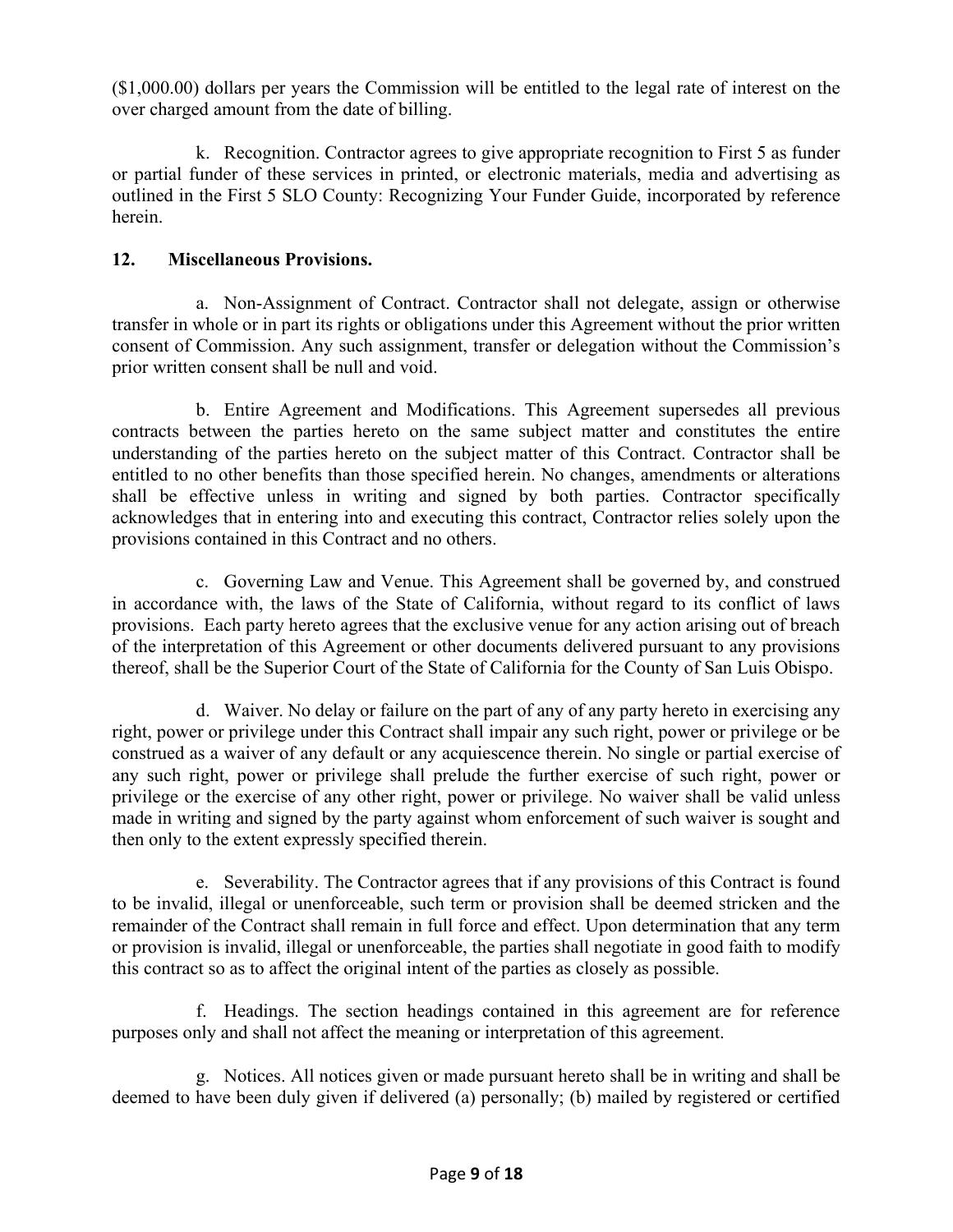mail (postage paid, return receipt requested); or (c) sent by a nationally recognized overnight courier (providing proof of delivery);

To the Contractor at:

Silvia Wasjutin, SLP/Agency Director 6895 Morro Road Atascadero, CA 93422 805-637-0802

To the Commission at:

Wendy Wendt, Executive Director Children and Families Commission of San Luis Obispo County 3220 South Higuera Street, Suite 232 San Luis Obispo, CA 93401

Any such notice shall be deemed to have been received if: (a) in the case of personal delivery, and mail, with return receipt, on the dates of such delivery; (b) in the case of nationally recognized overnight courier, on the next business day after the date sent; and (c) in the case of mailing, on the third business day following posting.

h. Force Majeure. Neither the Commission nor the Contractor shall be deemed in default in the performance of the terms of this contract if either party is prevented from performing the terms of this Contract by causes beyond its control, including without limitation: acts of God; rulings or decisions by municipal, Federal, States or other governmental bodies; or any catastrophe resulting from flood, fire, explosion, pandemic or other causes beyond the control of the defaulting party. Any party delayed by force majeure shall as soon as reasonably possible give the other party written notice of the delay. The party delayed shall use reasonable diligence to correct the cause of the delay, if correctable, and if the condition that caused the delay is corrected, the party delayed shall immediately give the other parties written notice thereof and shall resume performance under this Contract.

i. Conflict of Interest. Contractor acknowledges that Contractor is aware of and understands the provisions of Sections 1090 et. seq. and 87100 et. seq. of the Government Code, which relate to conflict of interest of public officers and employees. Contractor certifies that Contractor is unaware of any financial or economic interest of any public officer or employee of the Commission relating to this Contract. Contractor agrees to comply with applicable requirements of Government Code section 87100 et. seq. during the terms of this Contract.

j. Third Party Beneficiaries. It is expressly understood that the enforcement of the terms and conditions and all rights of action related to enforcement, shall be strictly reserved to Commission and Contractor. Nothing contained in this contract shall give or allow and claim or right of action whatsoever by any other third person.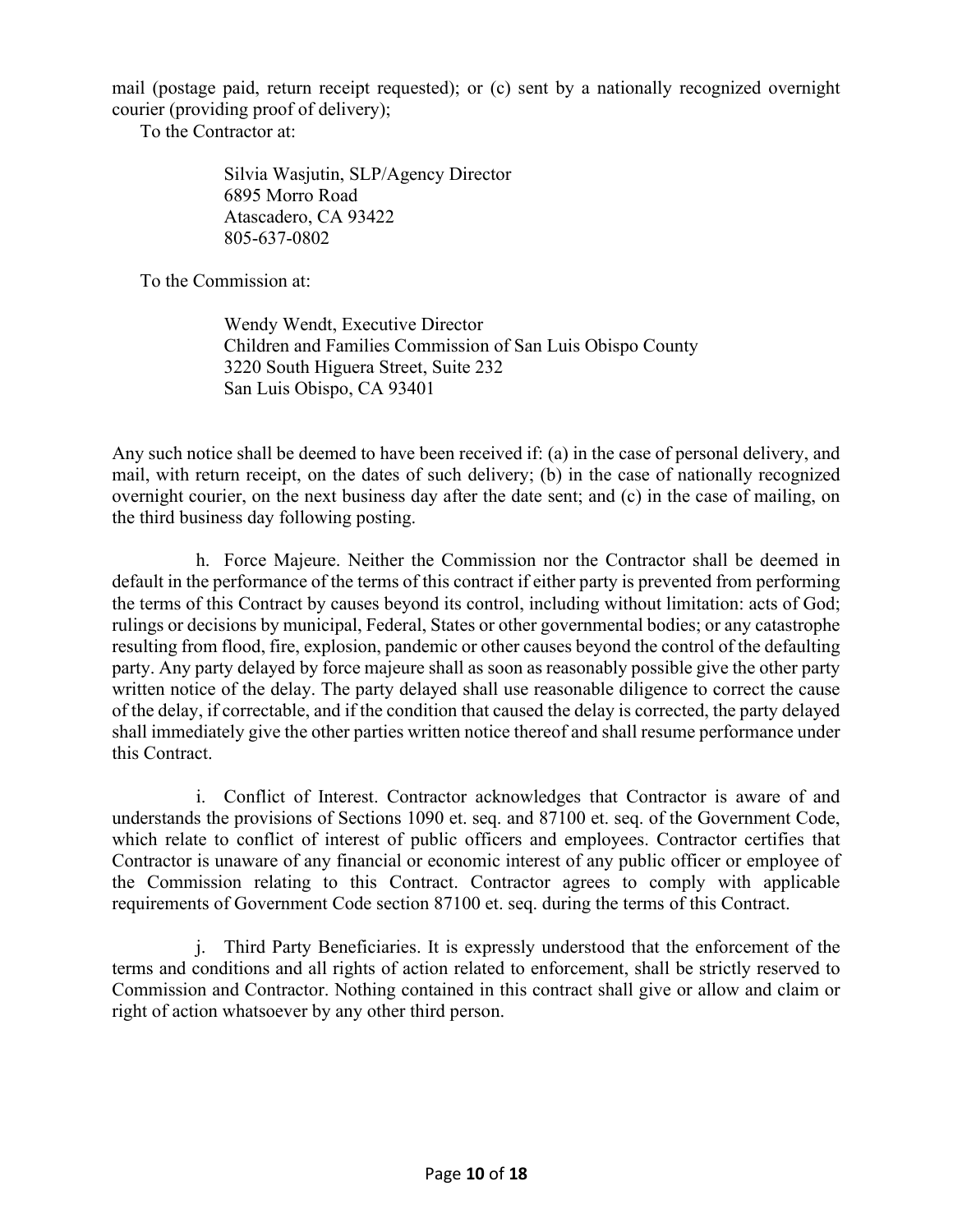# **[INTENTIONALLY LEFT BLANK – SIGNATURES TO FOLLOW ON NEXT PAGE]**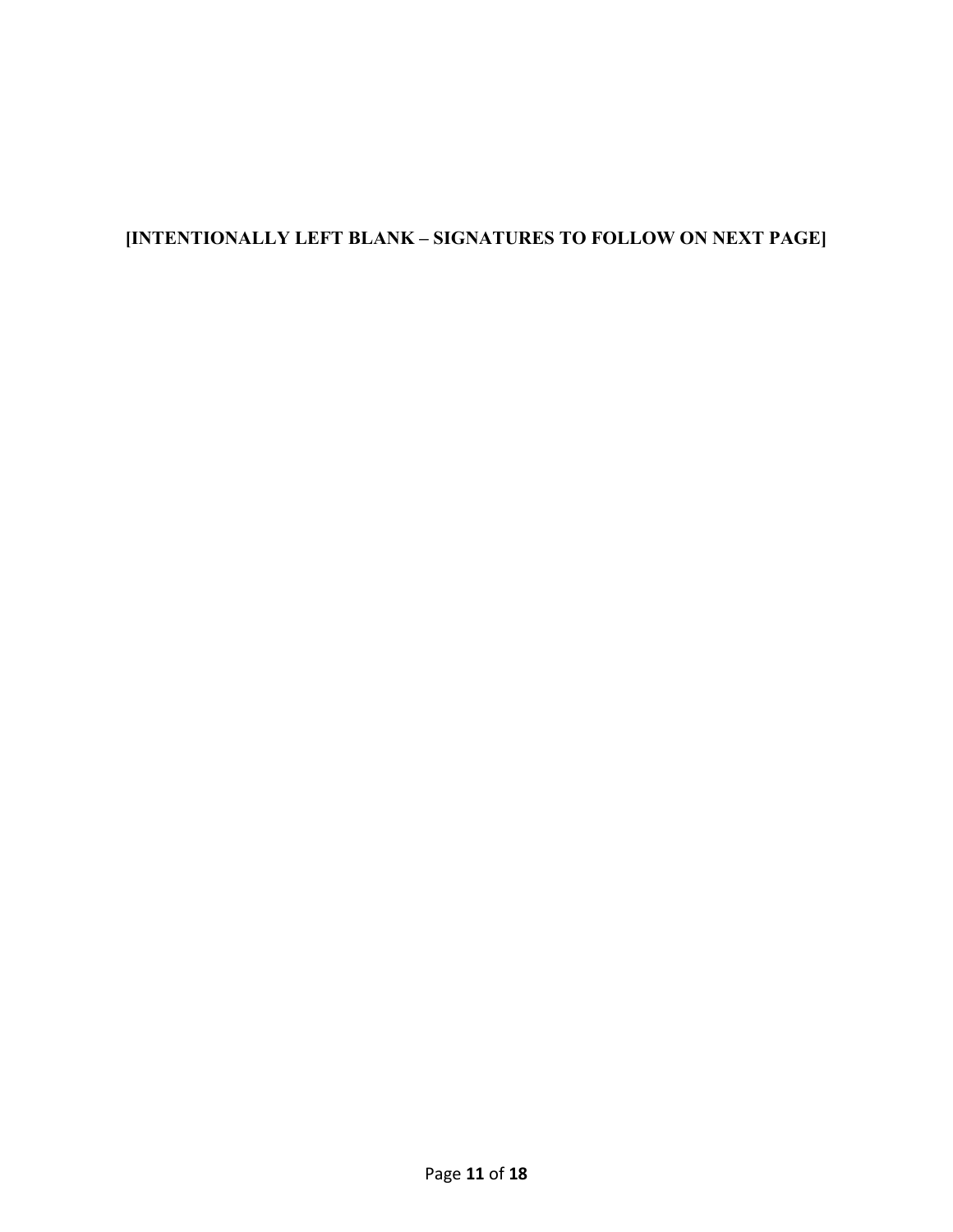IN WITNESS WHEREOF, the parties have executed this Agreement as of the date first set forth above.

Concurred in by the Executive Director of the Children and Families Commission of San Luis Obispo County.

By:  $\frac{1}{2}$ 

Wendy Wendt, Executive Director Date

CHILDREN AND FAMILIES COMISSION OF SAN LUIS OBISPO COUNTY

By:  $\frac{1}{2}$ 

James Brescia, Chairperson Date

Authorized by Commission Action on:

APPROVED AS TO FORM AND LEGAL EFFECT BY LEGAL COUNSEL FOR THE COMISSION:

Natalie Frye-Laacke

By: \_\_\_\_\_\_\_\_\_\_\_\_\_\_\_\_\_\_\_\_\_\_\_\_\_\_\_\_\_\_\_\_\_\_\_\_\_\_ \_\_\_\_\_\_\_\_\_\_\_\_\_\_

Natalie Frye-Laacke, Counsel for Commission Date

**CONTRACTOR** 

By: \_\_\_\_\_\_\_\_\_\_\_\_\_\_\_\_\_\_\_\_\_\_\_\_\_\_\_\_\_\_\_\_\_\_\_\_\_\_ \_\_\_\_\_\_\_\_\_\_\_\_\_\_

Silvia Wasjutin, Agency Director Date MP Health, Inc.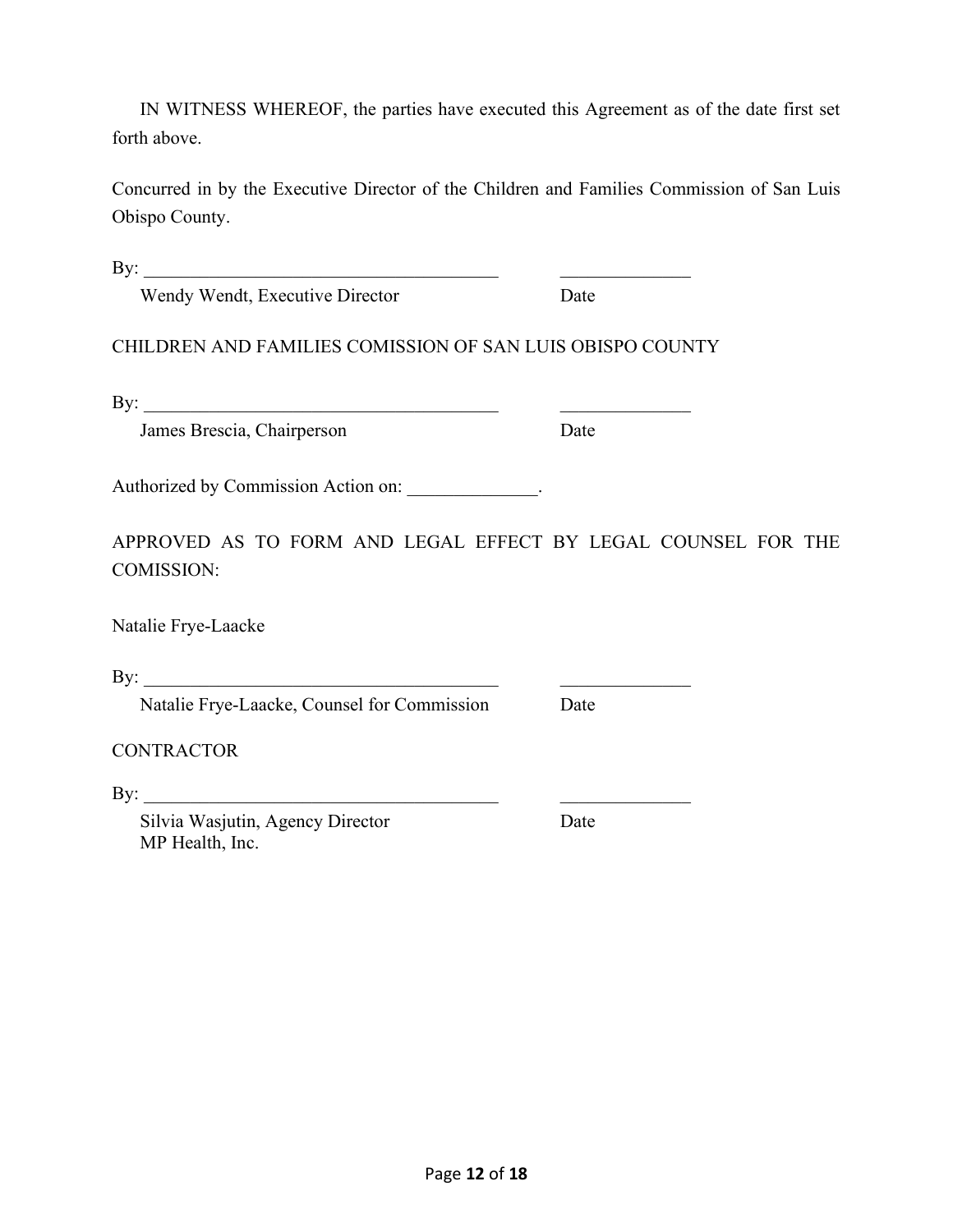# **Overview / Activities / Objectives / Evaluation**

#### **Overview:**

- Contractor will provide bi-lingual mental health and wellness support and counseling services in-person or virtually to families with children prenatal to five years old in San Luis Obispo County
	- o Activities include but are not limited to:
		- Outreach to and recruit families with children pre-natal to age 5
		- Partner with the Promotores Collaborative, SAFE System of Care, Help Me Grow, Home Visiting Programs and other community partners to make services more accessible to families in SLO County.
		- Outreach to and communicate with community partners working with young children and their families, including early childhood educators, early intervention specialists, mental health therapists, family resource specialists, advocates (such as CASA) and health providers.
		- Create and maintain partnerships with supporting agencies. Build alliances with service providers (e.g., Martha's Place, Community Action Partnership of SLO, Help Me Grow, Department of Social Services, Center for Family Strengthening, etc.) in the county.
		- **Provide culturally responsive/sensitive services, including educational signage in** Spanish.

#### **1. Objective:**

Through June 30, 2023 to provide individual, family, and couple counseling and education services (Virtually or In-Person) to at least 100 pregnant women, parents and families, annually A. Activities

- - 1.1 Outreach to and recruit Families experiencing stress, emotional distress, trauma, socialisolation, fear, and family disruption.
	- 1.2 Connect all referrals and assign them to a case coordinator.
	- 1.3 Screen/Assess for needs.
	- 1.4 Determine the level of services needed per week.
	- 1.5 Provide families with services (e.g. mental health counseling, parent training, well family check-in, etc.) and information, resources, referrals, and linkages to other service providers, parent education, direct support services basic needs funding, when available.
	- 1.6 Follow-up with families to determine outcome of advocacy, referrals, etc.

# **B. Evaluation Activities:**

# Data Collection

- 1. Scope of work progress, program outcomes and impact to be assessed by objective and subjective data including, but not limited to the following:
	- 1.1 Report Deliverable: Complete Bi-Annual First 5 Client Data Collection Tool: Demographics (PEDS Tool).
	- 1.2 Report Deliverable: Complete Bi-Annual Milestone Report: Quantitative data: Success of meeting project objectives and related activities. Qualitative data: Anecdotal accounts of successes, barriers, etc.
- Note: Reports are due no later than the last day of the next month for the immediately preceding quarter.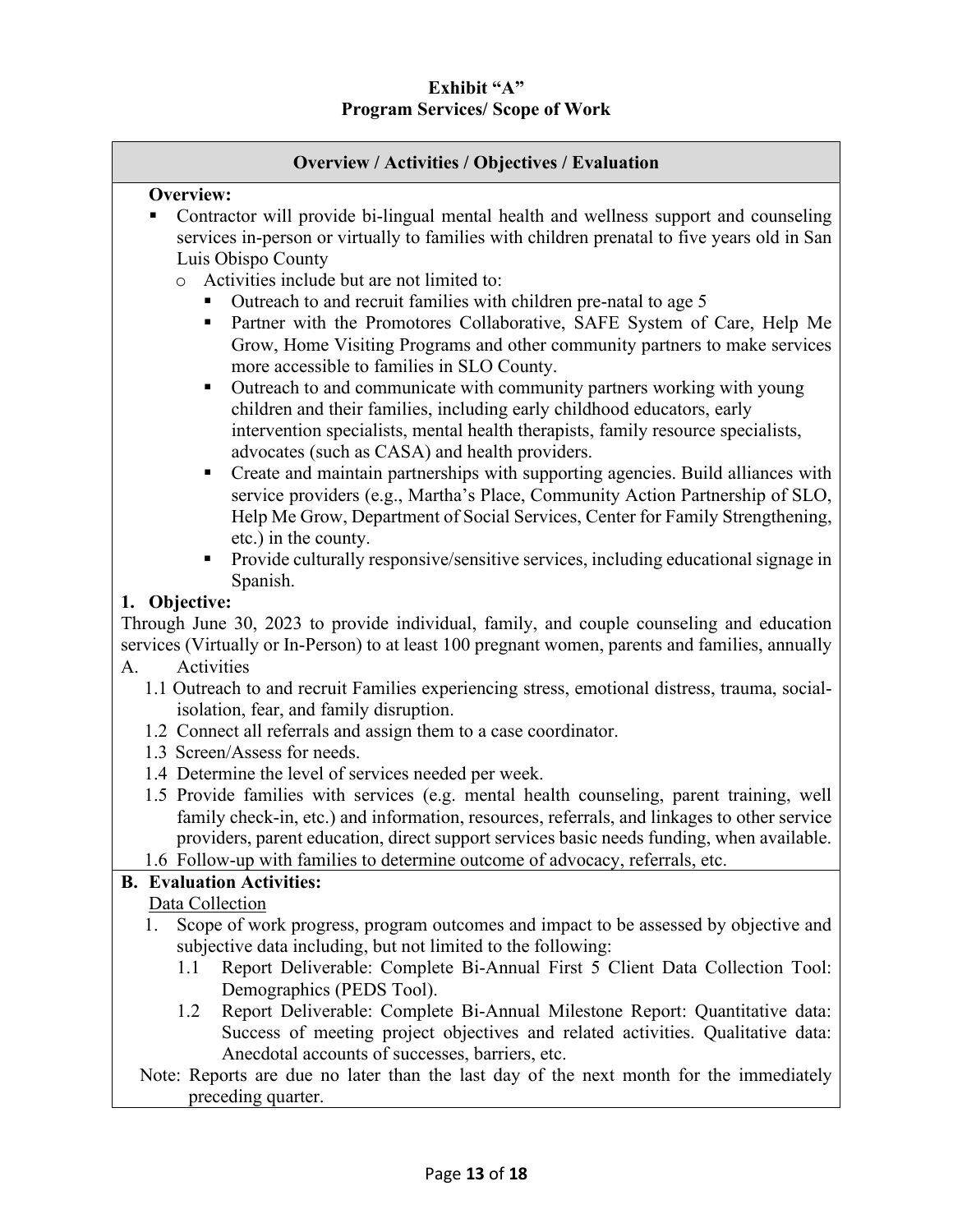# **Exhibit "B"**

# **Budget and Budget Narrative**

|                                      | <b>First 5 Funding</b>                                  | <b>In-Kind</b> | <b>Total</b> |
|--------------------------------------|---------------------------------------------------------|----------------|--------------|
| <b>Item</b>                          | July 1, 2022- June 30, 2023 July 1, 2022- June 30, 2023 |                |              |
| I. PERSONNEL                         |                                                         |                |              |
| Program Director                     | \$1,560                                                 |                | \$1,560      |
| Program Coordinator                  | \$6,000                                                 |                | \$6,000      |
| MFT/MSW                              | \$33,690                                                |                | \$33,690     |
| Case Coordinator                     | \$8,750                                                 |                | \$8,750      |
| Community Liaison/Intake Coordinator | \$3,000                                                 |                | \$3,000      |
| <b>Subtotal</b>                      | \$53,000                                                |                | \$53,000     |
| <b>II. OPERATING</b>                 |                                                         |                |              |
| Rent                                 |                                                         | \$42,000       | \$42,000     |
| Supplies                             |                                                         | \$2,000        | \$2,000      |
| Internet                             |                                                         | \$2,400        | \$2,400      |
| Online Platform                      |                                                         | \$600          | \$600        |
| Postage                              |                                                         | \$1,000        | \$1,000      |
| <b>Subtotal</b>                      |                                                         | \$48,000       | \$48,000     |
| <b>III. INDIRECT</b>                 |                                                         |                |              |
| @0% of Personnel                     |                                                         |                |              |
| <b>Subtotal</b>                      |                                                         |                |              |
| <b>IV. OTHER</b>                     |                                                         |                |              |
| N/A                                  |                                                         |                |              |
| <b>Subtotal</b>                      |                                                         |                |              |
| <b>GRAND TOTAL</b>                   | \$53,000                                                | \$48,000       | \$101,000    |

**First 5 Investment:** Up to \$53,000 beginning on July 1, 2022, through June 30, 2023.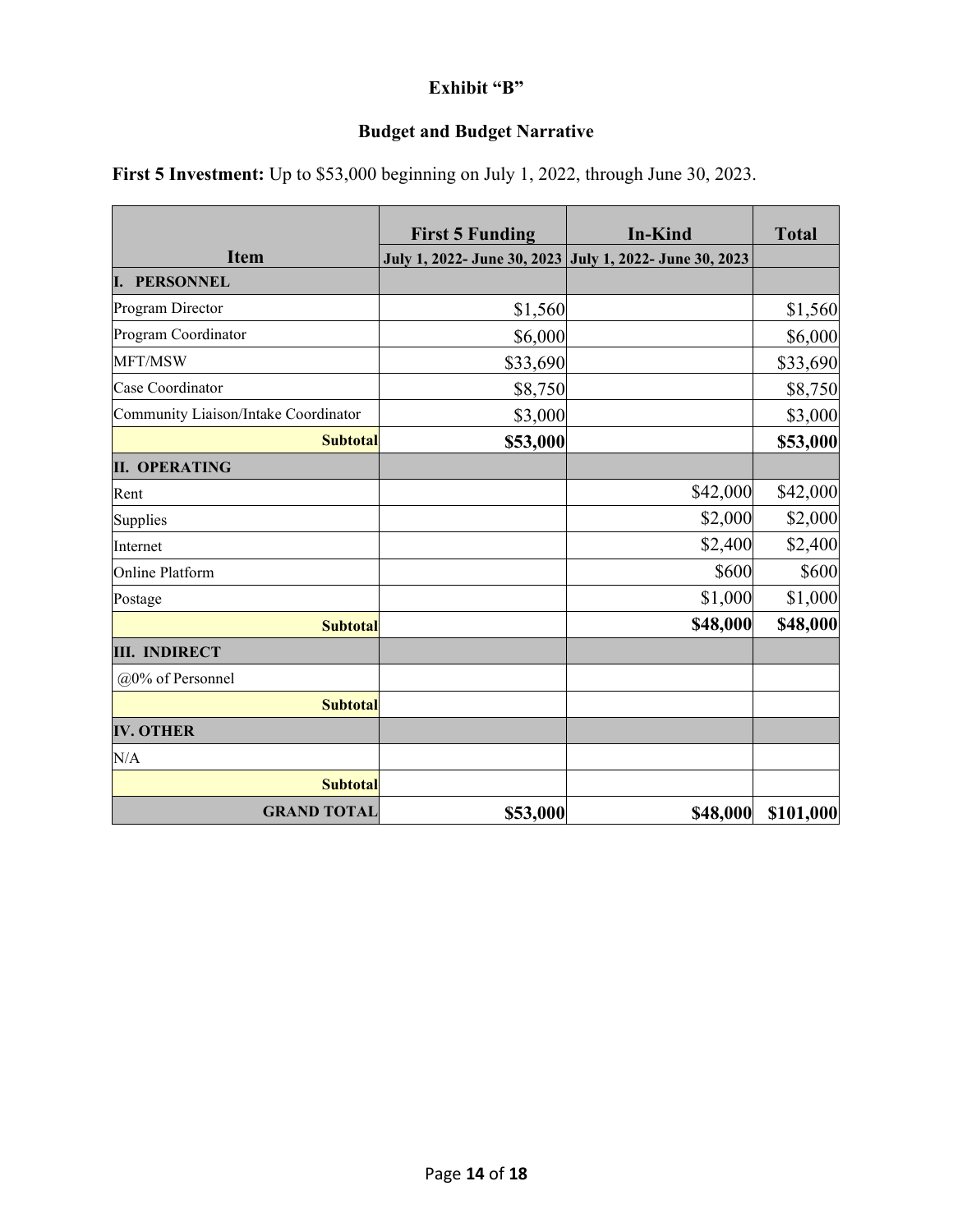# **Budget Narrative**

#### **I. PERSONNEL: \$53,000**

1) Program directors (\$65/hour) 2 hours per month: 24 hours until 6/30/23 \$ 1,560.00 Job description: meet with the group at large in order to monitor, support, coordinate, train, review cases, mentor and ensure services are running smoothly.

2) Program coordinator (\$60), 2 hours per week, for 100 hours until 6/30/23 \$6,000.00 Job description: meet with the MFTs and MSW and case coordinators in order to go over all new referrals and existent cases and help determine on how to best support each case.

3) MFT's and MSW (\$55/hour), 12 hours per week, total ~612 hours until 6/30/23 \$33,690.00. Job description: provide direct therapy services to clients and families, individually and to conduct group and couples therapy as needed.

4) Case Coordinators (\$35/hour), 5 hours per week for 50 weeks, for 250 hours until 6/30/23 \$8,750.00. Job description: provide the initial phone contact and to help the families complete the COVID19 stress scale. Also, to meet with the Program coordinator where a determination will be made on the level of need and support that will be provided. Case coordinators will receive cases based on language and area of expertise (babies, toddlers, preschoolers, single parents, foster/adopted, high risk children, specific disabilities, etc). They will provide support, parent education, parent training and well-family check ins, They will also send information-resources.

5) Community Liaison-Intake Coordinator/bilingual (\$30/hour), 2 hours per week, for 50 weeks, 100 hours until 6/30/23. \$3,000.00 Job description: To be in charge of receiving, taking and connecting with all referrals and assigning them to a case coordinator, as well as connecting with local agencies, pediatricians and schools.

#### **II. OPERATING: In-Kind \$48,000**

1) Office and clinic rent (to be used w/clients when in person is resumed, currently used by office personnel and counselors). (Rent: \$3,500.00X 12 months): \$42,000.00

- 2) Printer, paper, ink, lamination, files, labels, etc. \$2,000.00
- 3) Internet: \$2,400.00
- 4) Online platform X 12 months \$600.00
- 5) Postage \$1,000.00

#### **III. INDIRECT: \$0**

**IV. OTHER: \$0**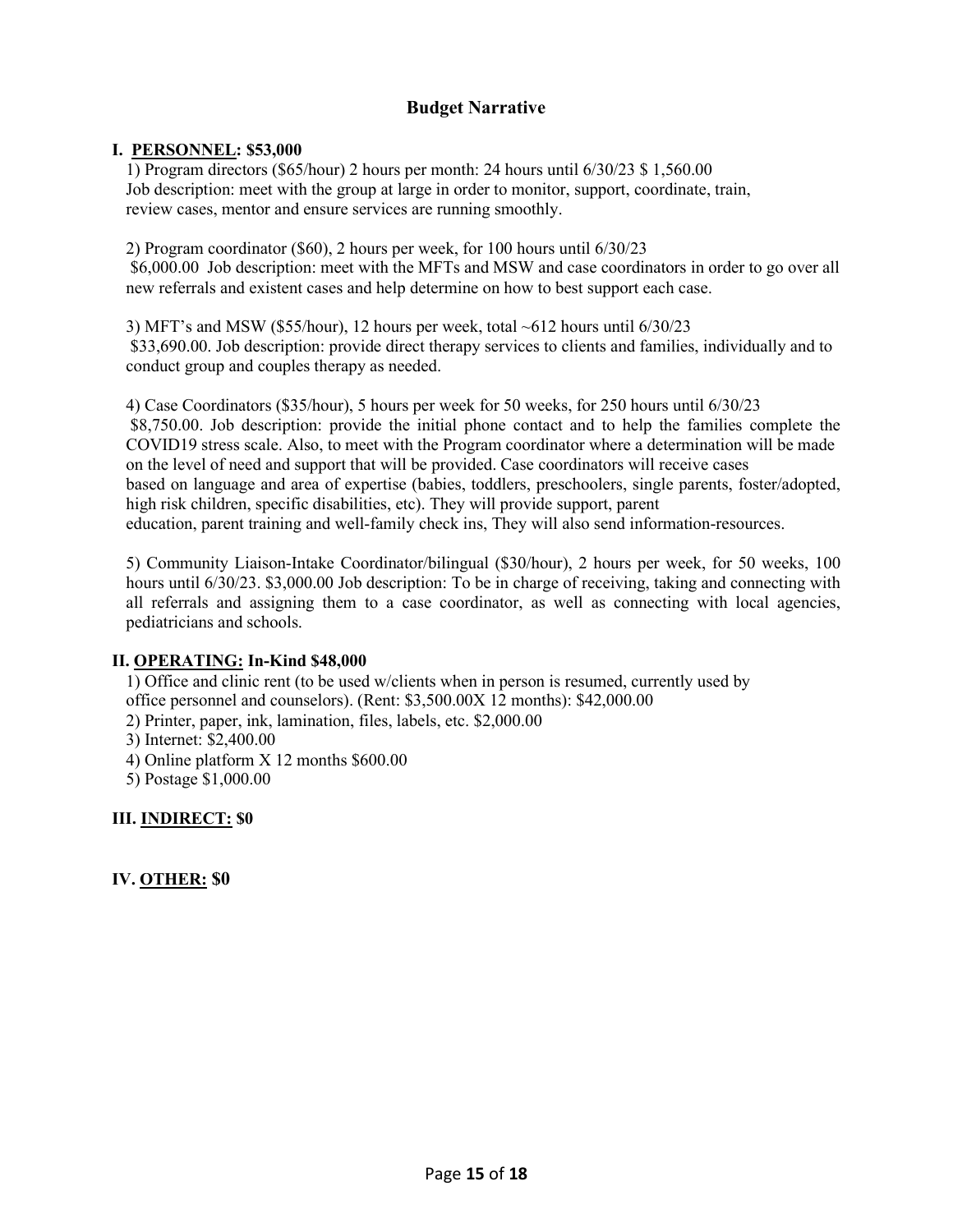# **Exhibit "C"**

#### **Insurance Requirements**

With respect to performance of work under this Agreement, Contractor shall maintain and shall require all its subcontractors, consultants, and other agents to maintain insurance as described below. Any requirement for insurance to be maintained after completion of the work shall survive this Agreement. The Commission reserves the right to review any and all of the required insurance policies and/or endorsements, but has no obligation to do so. Failure to demand evidence of full compliance with the insurance requirements set forth in this Agreement or failure to identify any insurance deficiency shall not relieve Contractor from, nor be construed or deemed a waiver of, its obligation to maintain the required insurance at all times during the performance of this Agreement.

- A. Workers Compensation and Employers Liability Insurance
	- i. Required if Contractor has employees as defined by the Labor Code of the State of California.
	- ii. Workers Compensation insurance with statutory limits as required by the Labor Code of the State of California.
	- iii. Employers Liability with minimum limits of \$1,000,000 per Accident; \$1,000,000 Disease per employee; \$1,000,000 Disease per policy.
	- iv. Required Evidence of Insurance: Certificate of Insurance.

If Contractor currently has no employees as defined by the Labor Code of the State of California, Contractor agrees to obtain the above-specified Workers Compensation and Employers Liability insurance should employees be engaged during the term of this Agreement or any extensions of the term.

- B. General Liability Insurance
	- i. Commercial General Liability Insurance on a standard occurrence form, no less broad than Insurance Services Office (ISO) form CG 00 01.
	- ii. Minimum Limits: \$1,000,000 per Occurrence; \$2,000,000 General Aggregate; \$2,000,000 Products/Completed Operations Aggregate. The required limits may be provided by a combination of General Liability Insurance and Commercial Excess or Commercial Umbrella Liability Insurance. If Contractor maintains higher limits than the specified minimum limits, the Commission requires and shall be entitled to coverage for the higher limits maintained by Contractor.
	- iii. Any deductible or self-insured retention shall be shown on the Certificate of Insurance. If the deductible or self-insured retention exceeds \$25,000 it must be approved in advance by the Commission. Contractor is responsible for any deductible or self-insured retention and shall fund it upon Commission's written request, regardless of whether Contractor has a claim against the insurance or is named as a party in any action involving the Contractor.
	- iv. The Commission shall be endorsed as additional insureds for liability arising out of operations by or on behalf of the Contractor in the performance of this Agreement.
	- v. The insurance provided to the additional insureds shall be primary to, and noncontributory with, any insurance or self-insurance program maintained by them.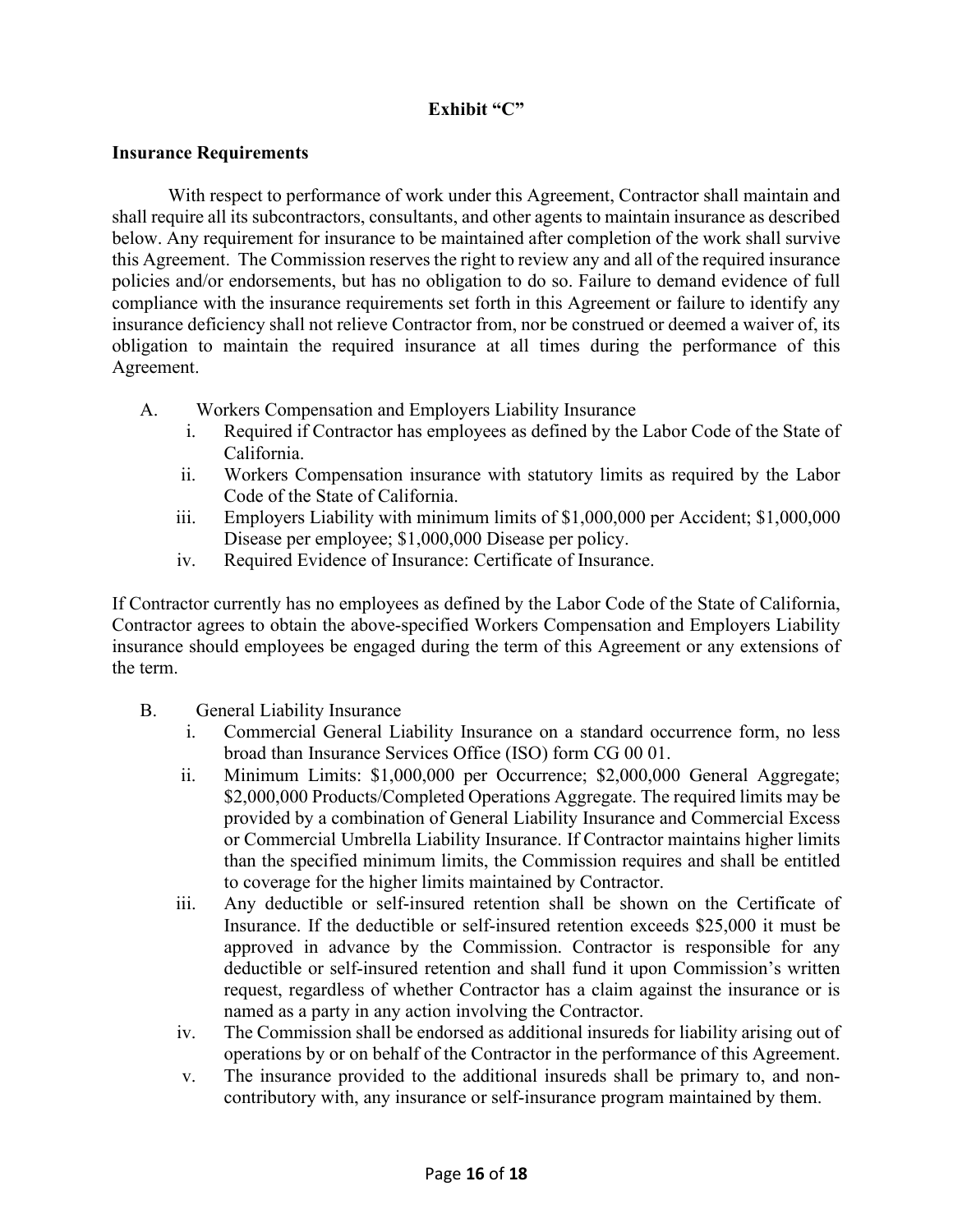- vi. The policy definition of "insured contract" shall include assumptions of liability arising out of both ongoing operations and the products-completed operations hazard (broad form contractual liability coverage including the "f" definition of insured contract in ISO form CG 00 01, or equivalent).
- vii. The policy shall cover inter-insured suits between the additional insureds and Contractor and include a "separation of insureds" or "severability" clause which treats each insured separately.
- viii. Required Evidence of Insurance:
	- a.Copy of the additional insured endorsement or policy language granting additional insured status; and
	- b.Certificate of Insurance.
- C. Automobile Liability Insurance
	- i. Minimum Limit: \$1,000,000 combined single limit per accident. The required limits may be provided by a combination of Automobile Liability Insurance and Commercial Excess or Commercial Umbrella Liability Insurance.
	- ii. Insurance shall cover all owned autos. If Contractor currently owns no autos, Contractor agrees to obtain such insurance should any autos be acquired during the term of this Agreement or any extensions of the term.
	- iii. Insurance shall cover hired and non-owned autos.
	- iv. Required Evidence of Insurance: Certificate of Insurance.
- D. Professional Liability/Errors and Omissions Insurance (only applicable to contracts for professional services)
	- i. Minimum Limits: \$1,000,000 per claim or per occurrence; \$1,000,000 annual aggregate.
	- ii. Any deductible or self-insured retention shall be shown on the Certificate of Insurance. If the deductible or self-insured retention exceeds \$25,000 it must be approved in advance by County.
	- iii. If Consultant's services include: (1) programming, customization, or maintenance of software: or (2) access to individuals' private, personally identifiable information, the insurance shall cover:
		- a.Breach of privacy; breach of data; programming errors, failure of work to meet contracted standards, and unauthorized access; and
		- b.Claims against Consultant arising from the negligence of Consultant, Consultant's employees and Consultant's subcontractors.
	- iv. If the insurance is on a Claims-Made basis, the retroactive date shall be no later than the commencement of the work.
	- v. Coverage applicable to the work performed under this Agreement shall be continued for two (2) years after completion of the work. Such continuation coverage may be provided by one of the following: (1) renewal of the existing policy; (2) an extended reporting period endorsement; or (3) replacement insurance with a retroactive date no later than the commencement of the work under this Agreement.
	- vi. Required Evidence of Insurance: Certificate of Insurance specifying the limits and the claims-made retroactive date.
- E. Standards for Insurance Companies. Insurers, other than the California State Compensation Insurance Fund, shall have an A.M. Best's rating of at least A:VII.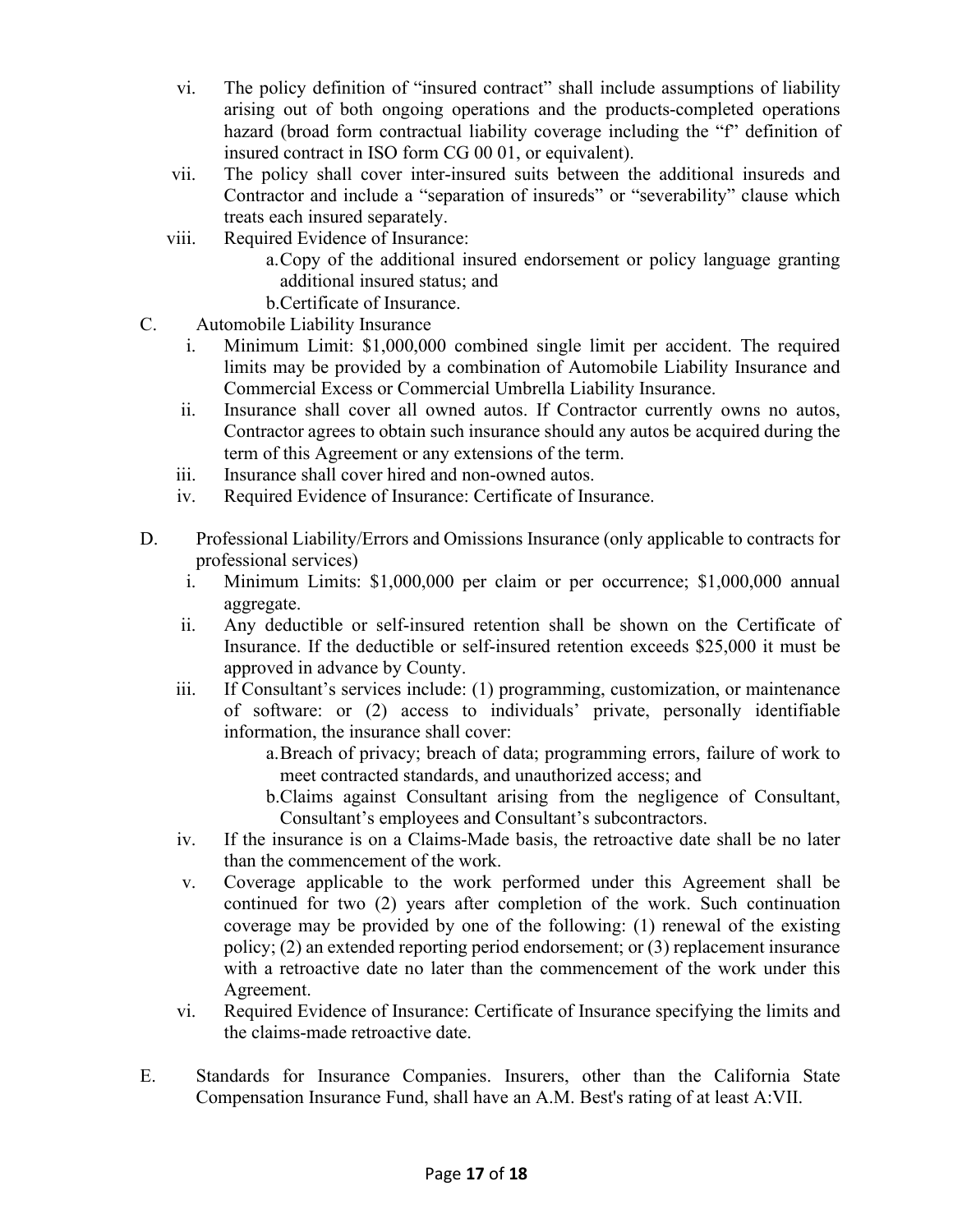- F. Documentation
	- i. All required Evidence of Insurance shall be submitted prior to the execution of this Agreement. Contractor agrees to maintain current Evidence of Insurance on file with Commission for the entire term of this Agreement and any additional periods if specified in the sections, above.
	- ii. The name for Additional Insured endorsements and Certificates of Insurance is: Children and Families Commission of San Luis Obispo County
	- iii. Required Evidence of Insurance shall be submitted for any renewal or replacement of a policy that already exists, at least ten (10) days before expiration or other termination of the existing policy.
	- iv. Contractor shall provide immediate written notice if: (1) any of the required insurance policies is terminated; (2) the limits of any of the required policies are reduced; or (3) the deductible or self-insured retention is increased.
	- v. Upon written request, certified copies of required insurance policies must be provided within thirty (30) days.
- G. Policy Obligations. Consultant's indemnity and other obligations shall not be limited by the foregoing insurance requirements.
- H. Material Breach. If Contractor fails to maintain insurance which is required pursuant to this Agreement, it shall be deemed a material breach of this Agreement. The Commission, at its sole option, may terminate this Agreement and obtain damages from Contractor resulting from said breach. Alternatively, the Commission may purchase the required insurance, and without further notice to Contractor, Commission may deduct from sums due to Contractor any premium costs advanced by the Commission for such insurance. These remedies shall be in addition to any other remedies available to the Commission.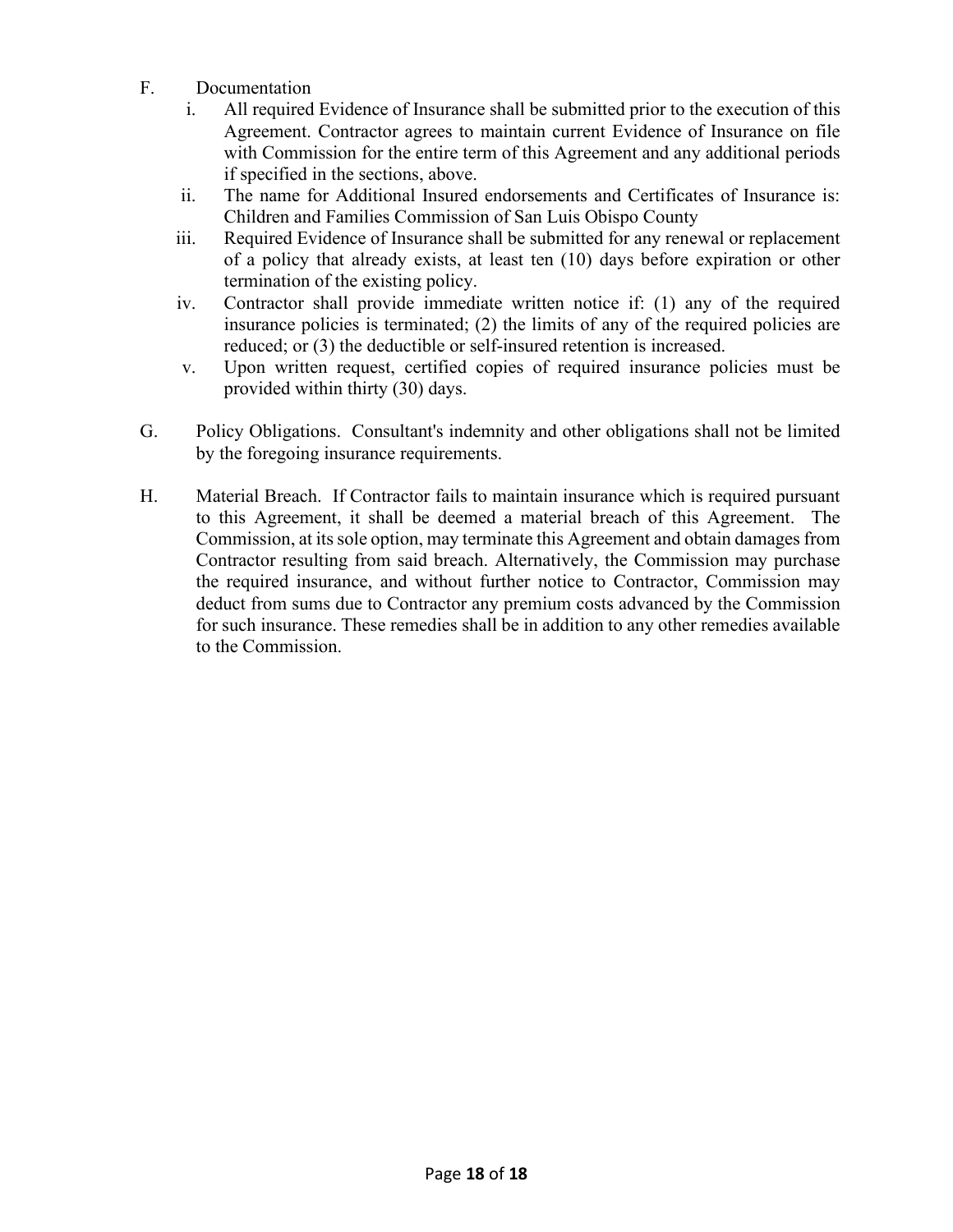

| To:   | <b>First 5 Commissioners</b>                                           |
|-------|------------------------------------------------------------------------|
| From: | Wendy Wendt, Ad Hoc Personnel Committee (Commissioners Brescia, Belch) |
| Date: | May 25, 2022                                                           |
| Re:   | <b>ITEM 7-Approval of Update to Salary Schedule</b>                    |

#### **Committee Recommendation**

The Ad Hoc Personnel Committee recommends Commission approval of three changes to the First 5 SLO County staff salary schedule for currently-filled positions\* (approved December 2021): 1) an equity adjustment to bring agency salary step schedules into alignment with comparable local public sector positions, effective July 1, 2022; 2) beginning July 1, 2023, addition of a merit-based salary increase of 3% for staff members at the top step, contingent on available funds and staff performance; and 3) establishment of July 1 as the annual date for step and/or merit-based salary increases.

#### **Background**

Until December 2021, First 5 staff salary schedules had been in place since approved by Commission action in October 2016. The ad hoc Personnel Committee (Commissioners Belch and Brescia) has been providing guidance on a comprehensive analysis of staff job descriptions, salary schedules for comparable positions within local public sector agencies and other similarly configured First 5 agencies in other counties.

At its December 2021 meeting, Commissioners approved a 3% salary increase for the duration of FY2021-22, with the expectation that a more thorough analysis and equity adjustment would be brought forward for Commission consideration and approval in alignment with the FY22-23 budget process.

The following salary schedule update is proposed for Commission approval, and includes *currently held* positions only. (Note that an Administrative Assistant position which has been vacant for at least four years will need to be brought forward for salary and job description updates if required at a future date).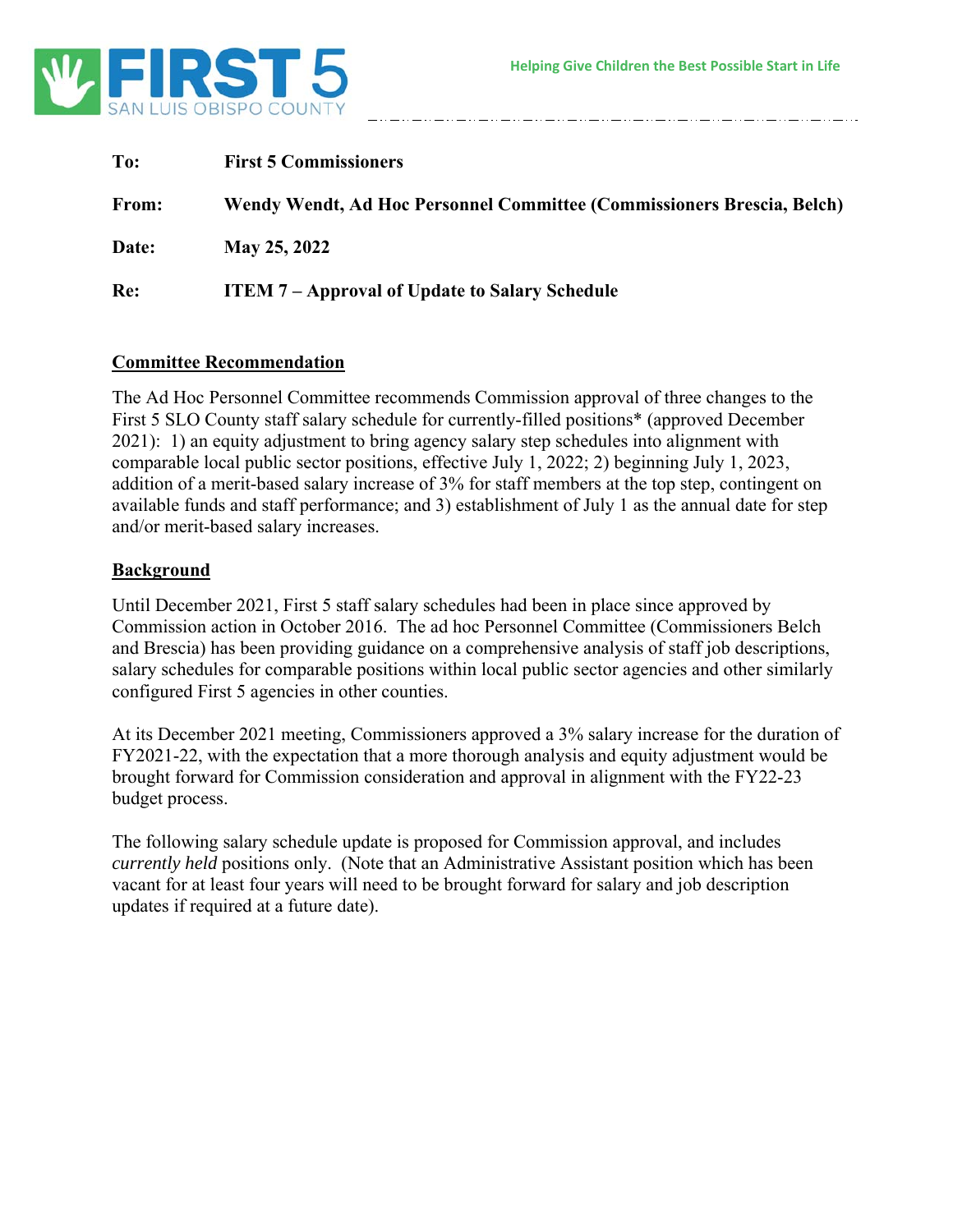

| <b>INEW SCHEDULE STARTING</b><br>7/1/2022 |         |         |         |         |         |         | 6 Monthly (1) | Monthly (6) | Annual (1)   | Annual (6)   |
|-------------------------------------------|---------|---------|---------|---------|---------|---------|---------------|-------------|--------------|--------------|
| <b>IEXECUTIVE DIRECTOR</b>                | \$48.15 | \$50.56 | \$53.09 | \$55.74 | \$58.53 | \$61.45 | \$8,346.00    | \$10,651.85 | \$100,152.00 | \$127,822.15 |
| <b>LASSOCIATE DIRECTOR</b>                | \$37.62 | \$39.50 | \$41.48 | \$43.55 | \$45.73 | \$48.01 | \$6,520.80    | \$8,322.38  | \$78.249.60  | \$99,868.52  |
| COORDINATOR (Communications)              | \$29.07 | \$30.52 | \$32.05 | \$33.65 | \$35.33 | \$37.10 | \$5.038.80    | \$6,430.93  | \$60,465,60  | \$77,171.13  |
| COORDINATOR (Special Projects)            | \$29.07 | \$30.52 | \$32.05 | \$33.65 | \$35.33 | \$37.10 | \$5,038.80    | \$6,430.93  | \$60,465,60  | \$77,171.13  |

| <b>OLD SCHEDULE APPROVED</b>          |         |         |         |         |         |         |               |             |             |              |
|---------------------------------------|---------|---------|---------|---------|---------|---------|---------------|-------------|-------------|--------------|
| 12/2/2021                             |         |         |         |         |         |         | 6 Monthly (1) | Monthly (6) | Annual (1)  | Annual (6)   |
| <b>EXECUTIVE DIRECTOR</b>             | \$44.51 | \$46.73 | \$49.07 | \$51.52 | \$54.10 | \$56.80 | \$7.715.07    | \$9.845.33  | \$92,580.80 | \$118,144,00 |
| ASSOCIATE DIRECTOR                    | \$33.94 | \$35.64 | \$37.42 | \$39.29 | \$41.26 | \$43.32 | \$5.882.93    | \$7.508.80  | \$70,595.20 | \$90,105.60  |
| <b>COORDINATOR (Communications)</b>   | \$25.29 | \$26.55 | \$27.88 | \$29.27 | \$30.74 | \$32.27 | \$4,383.60    | \$5.593.47  | \$52,603.20 | \$67,121,60  |
| <b>COORDINATOR (Special Projects)</b> | \$25.29 | \$26.55 | \$27.88 | \$29.27 | \$30.74 | \$32.27 | \$4,383,60    | \$5.593.47  | \$52,603.20 | \$67,121.60  |

All current staff members have reached Step 6. As such, all would be potentially eligible for a 3% merit-based increase beginning July 1, 2023. The table below outlines anticipated salaries over the next three years ( $\sqrt*Y$ ears 2 and 3 are contingent on performance/meeting goals):

| NEW MULTI-YEAR FOR CURRENT STAFF    |                                                                                      | 7/1/2022 7/1/2023* | 7/1/2024* |
|-------------------------------------|--------------------------------------------------------------------------------------|--------------------|-----------|
| <b>EXECUTIVE DIRECTOR (W Wendt)</b> | 1 FTE $\frac{1}{2}$ \$127,822.15 $\frac{1}{2}$ \$131,656.82 $\frac{1}{2}$ 135,606.52 |                    |           |
| ASSOCIATE DIRECTOR (J Wells)        | 1 FTE $\frac{1}{5}$ 99,868.52 $\frac{1}{5}$ 102,864.58 $\frac{1}{5}$ 105,950.51      |                    |           |
| COORDINATOR (M Livengood)           | 1 FTE $\frac{1}{5}$ 77,171.13 $\frac{1}{5}$ 79,486.26 $\frac{1}{5}$                  |                    | 81,870.85 |
| COORDINATOR (K Roudebush)           | $5$ FTE $\frac{1}{5}$ 38,585.57 $\frac{1}{5}$ 39,743.13 $\frac{1}{5}$                |                    | 40,935.43 |

#### **Fiscal Impact**

The proposed equity adjustment to begin July 1, 2022 represents a \$35,515 increase in core salary costs over the current schedule. Retirement and other salary-calculated benefits are also due to increase.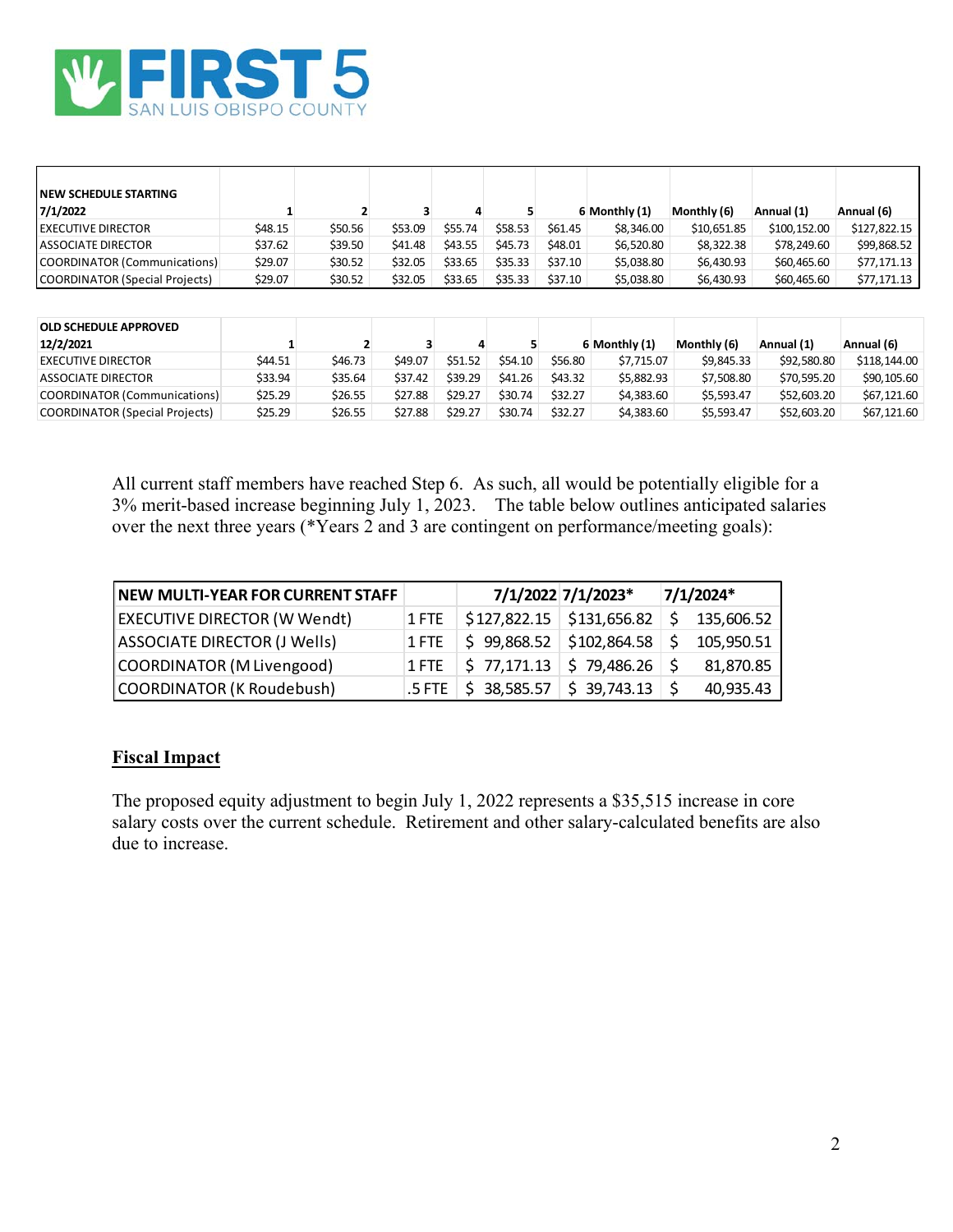

| To:   | First 5 Commission of San Luis Obispo County             |
|-------|----------------------------------------------------------|
| From: | Wendy Wendt                                              |
| Date: | May 25, 2022                                             |
| Re:   | ITEM 8: Long-Range Financial Plan Update (First Reading) |

#### **Recommended Action**

Staff is submitting for a first review the revised Long-Range Financial Plan. A final version will be presented for approval at the June 2022 Commission meeting.

#### **Background: Revised Long-Range Financial Plan**

Each year the financial plan is revised and updated as part of the annual strategic planning review. The proposed revised plan is attached to this memo. Fiscal Year 2020-24 Strategic Plan Expenditures are highlighted. Memo notations referenced below are numbered on the far left of the Plan table.

#### **General Notations:**

Fiscal Years 2016-17, 2017-18, 2018-19, 2019-20 and 2020-21 reflect audited revenue and expenditure amounts and are included for historical reference. Current and future years reflect a combination of approved budgeted amounts and projected amounts as detailed below.

This revision of the Long-Range Financial Plan projects out through the end of the current 4-year Strategic Plan, plus one additional four-year cycles. The final year in the Plan establishes a practice of holding annual program expenditures below annual revenue, and aims to maintain a Fund Balance reserve totaling at least two years\* of total annual expenditures (Program and Administrative). Future updates of the Long-Range Financial Plan are recommended to sustain this practice. \*Note that the current draft falls shy of this goal by approximately \$500k. Staff seeks guidance from the Commission regarding options to achieve goal alignment.

#### **REVENUES:**

**Memo Notation 1:** The plan extends to Year 29 (Fiscal Year 2027-28) in order to demonstrate a long-view on projected operations. Projected revenue amounts for Fiscal Year 2021-22 through Fiscal Year 2025-26 match State Projections published in May 2021 (updated Projections are due end of May 2022). Projected revenue for Fiscal Years beyond 2025- 26 decreases annually by 5% (in anticipation that Proposition 10 revenues will continue to decline as the smoking rate declines).

**Memo Notation 2:** Interest revenue is projected at .75% of Fund Balance. This is a slight increase from the .3% projected percentage on prior Financial Plan updates, based on recent investment performance. However, it remains a conservative estimate well below the 2020-21 return of 1.0%.

**Memo Notation 3:** MAA revenues are anticipated remain in stable position near \$50,000 annually as First 5 staff continues to follow updated protocols for tracking and recording MAA-billable activities. First 5 SLO County maintains an annual \$50,000 MAA Contingency Fund to protect against liabilities of this nature (**Memo Notation 7**).

**Memo Notation 4:** For four years beginning in FY 2018-19, First 5 oversaw an MHSA-funded Innovations initiative. This project sunsets June 30, 2022.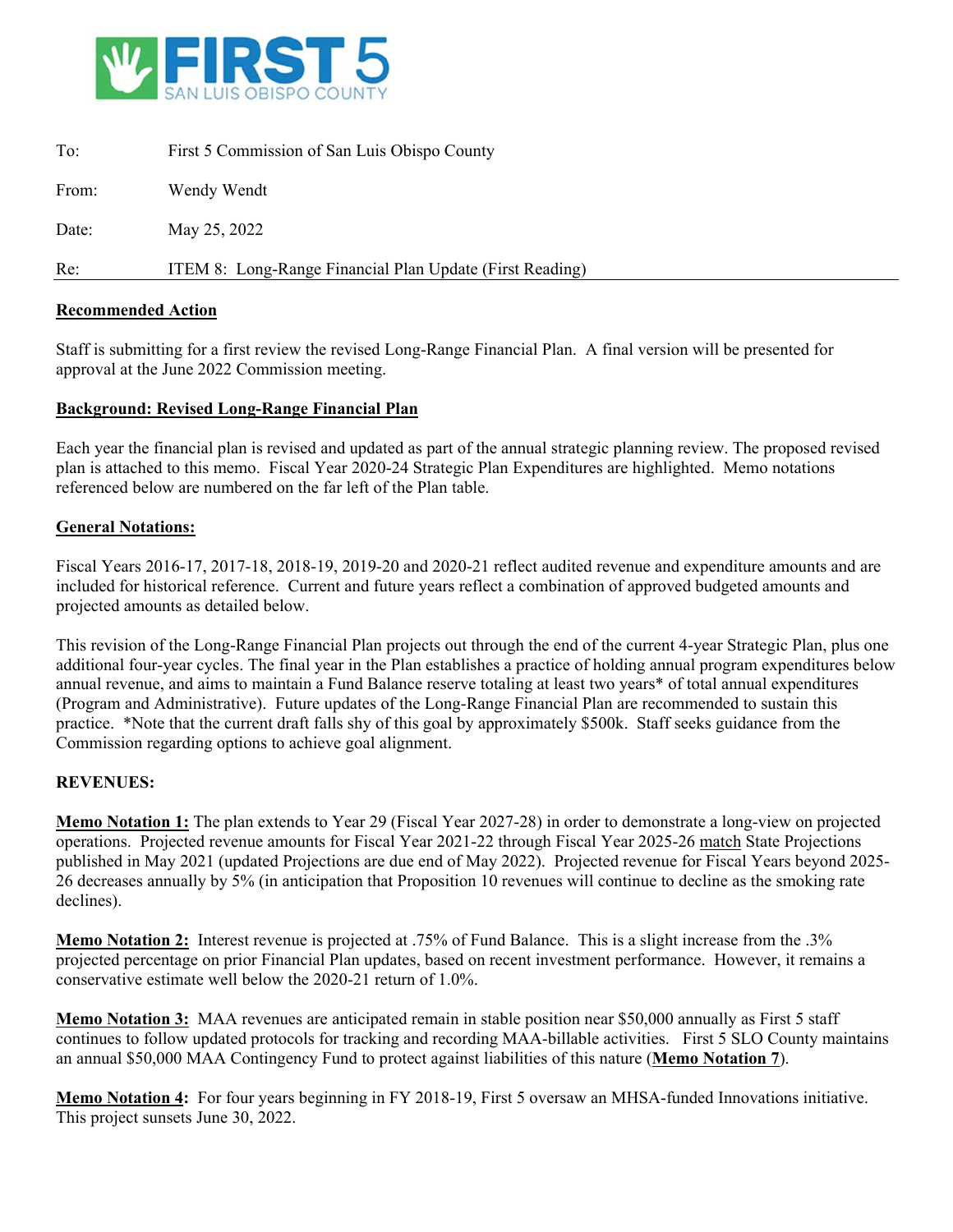

**Memo Notation 5:** Beginning in FY2021-22, the First 5 California IMPACT funding has been managed entirely through the County Office of Education, which has assumed the fiscal lead role for all county Quality Counts grants.

**Memo Notation 6**: Beginning in FY2021-22 and extending through FY2022-23, First 5 San Luis Obispo County is serving as fiscal lead on at Shared Services Alliance grant awarded through First 5 California. The implementation lead on this project is Community Action Partnership of SLO County (Child Care Resource Connection). The grant total over the two-year period is \$250,000. The current draft of the Long Range Plan includes the full amount (revenue and contracted expense) in FY22-23, given that as of this date CAPSLO has not yet billed for services rendered.

#### **EXPENSES:**

**Memo Notation 7:** See Memo Notation 3 above re: MAA Contingency Fund.

**Memo Notation 8:** Under its Cal Pers Retirement Plan and in compliance with GASB 68, First 5 SLO County reports its proportional share of the state Cal PERS program long-term unfunded liability. A small portion of this liability is paid annually by First 5 SLO County, while the balance is a required liability line item on First 5 SLO County's Government-Wide Reporting Statement (part of its annual audit). However, only short-term liabilities are reported as part of the Fund Financial Statement (also included in the annual audit), which is the basis for First 5 SLO County's Long-Range Financial Plan. A \$100,000 expense has been included in the final year of the current Long-Range Financial Plan to account for this liability, while maintaining the Fund Balance figures per the Fund Financial Statement.

**Memo Notation 9:** 2016-20 Strategic Plan Priority Area expenses, approved in December 2015 and updated in audited with actuals through FY 2019-20, are included here for historical reference.

**Memo Notation 10:** Budgeted program contracts for FY 2020-21 and FY 2021-22 are notated by Priority Area. The remaining two years of the 2020-24 Strategic Plan include a total program contract amount of \$1,500,000 per year.

**Memo Notation 11:** A 5% contingency based on contracted programs was proposed and approved by the Commission in December 2015.

**Memo Notation 12:** First 5 SLO County has been tasked with coordinating a multi-year Child Care Study in partnership with the City of SLO, County of SLO, San Luis Coastal Unified School District and Cal Poly. Each of these partners contributed \$20,000 toward the effort. As of FY2022-23, \$30,000 remains to cover expenses related to this ongoing effort.

**Memo Notation 13:** A new program line item for Shared Services Alliance expenses has been added to the Long Range Financial Plan for FY2022-23, and includes all anticipated expenses (contract and operated) with the exception of personnel, which is included with the Administrative Budget "program personnel."

**Memo Notation 14:** Program staffing for advocacy and systems change work related to the We Are the Care Initiative, Help Me Grow, and other whole child-whole family initiatives has increased significantly in the past three years. Sustained staffing capacity and internal funding allocation for this work is recommended. Percentages of program-related staff time have been increased across positions to account for this systems-change focus of our work.

**Memo Notation 15:** At its March 2020 meeting, the First 5 Commission approved up to \$75,000 in emergency response funding during the COVID-19 pandemic. At its June 2020 meeting, the Commission approved this line item as an annual budgeted amount. Beginning in FY2022-23, this annual amount drops from \$75,000 to \$50,000 per year.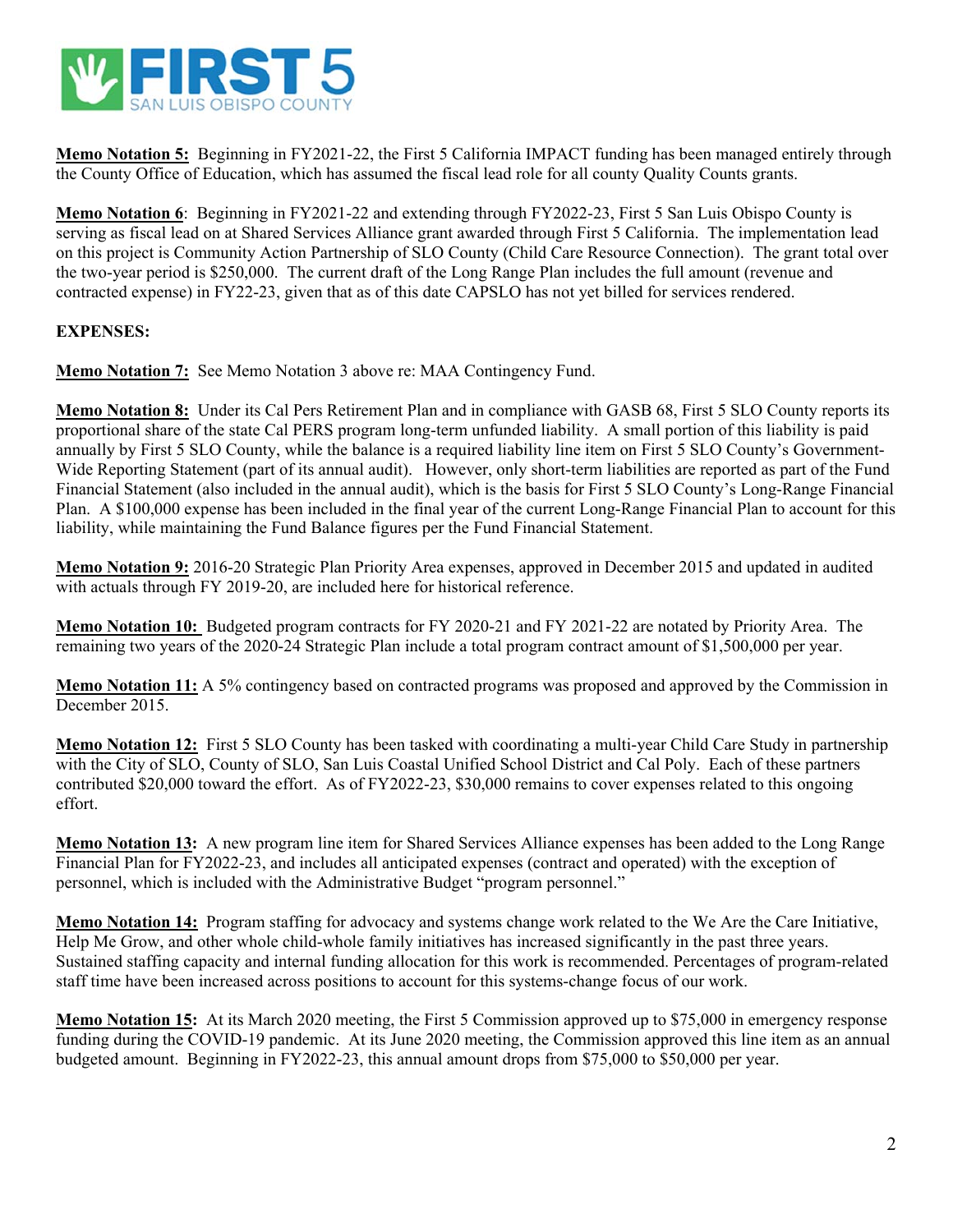

| Year 18<br>Year 19<br>Year 20<br>Year 21<br>Year 22<br>Year 23<br>Year 24<br>Year 25<br>Year 27<br>Year 28<br>Year 29<br>Year 26<br>8,877,415<br>8,052,620<br>Fund Balance Beginning of Period<br>8,319,744<br>8,369,464<br>8,621,801<br>9,014,202<br>9,395,180<br>8,748,423<br>7,190,173<br>6,480,570<br>5,673,848<br>4,784,190<br>Prop 10 Tax Revenues actual to FY 2020-21 (budgeted 21-22, state projections<br>through FY2025-26, then 5% annual decline projected for outlying years)<br>1,553,037<br>1,710,751<br>1,256,860<br>1,668,413<br>1,596,654<br>1,741,456<br>1,194,017<br>1,753,150<br>1,594,376<br>1,412,998<br>1,404,231<br>1,323,010<br>168,053<br>172,951<br>92,320<br>48,604<br>42,554<br>35,88'<br>Interest Revenue (.75%)<br>60,448<br>111,400<br>64,816<br>65,613<br>60,395<br>53,926<br>TOTAL TAX/INTEREST REVENUE<br>1,728,861<br>1,664,437<br>1,764,707<br>1,883,702<br>1,833,776<br>1,817,966<br>1,473,393<br>1,458,157<br>1,371,614<br>1,229,898<br>1,659,989<br>1,299,413<br><b>OTHER REVENUE:</b><br>MAA<br>9,603<br>49,859<br>68,390<br>15,112<br>65,477<br>6,54<br>26,280<br>Other Revenue (grants, sponsorships, etc.)<br>175<br>12,511<br>100,017<br>120,940<br>MHSA INNOVATIONS<br>60,648<br>376,346<br><b>IMPACT</b><br>249,368<br>469,844<br>622,665<br>37,572<br>560,062<br>28,28<br>47,852<br>42,204<br>83,898<br><b>IMPACT HUB PAYMENTS</b><br>6 First 5 CA Shared Services Alliance<br>250,000<br>2,241,680<br>1,994,37<br>2,302,81<br>2,363,304<br>2,650,611<br>2,194,312<br>1,909,989<br>1,473,393<br>1,458,157<br>1,371,614<br>1,299,41<br>1,229,898<br><b>TOTAL REVENUE</b><br>TOTAL REVENUE PLUS BEGINNING BALANCE<br>10,672,278<br>10,985,105<br>11,528,026<br>11,255,882<br>11,589,492<br>9,526,013<br>8,648,330<br>6,014,088<br>10,314,117<br>10,658,412<br>7,852,184<br>6,973,261<br>(50,000)<br><b>CONTINGENCY FUND FOR MAA</b><br><b>UNFUNDED LIABILITY</b><br>(100,000)<br>2016-2020 PRIORITY AREAS<br>(1,300,000)<br>(1,300,000)<br>(1,300,000)<br>(1,300,000)<br>(229, 701)<br>(235, 741)<br>(227, 370)<br>(216, 899)<br><b>Perinatal Readiness</b><br>(276, 384)<br>(297, 491)<br>Family Strengthening<br>(180, 233)<br>(347,050)<br>(169, 024)<br>(243, 597)<br>Child Health and Development<br>(176, 632)<br>(154, 143)<br>(378, 743)<br>Early Learning (Core Allocation)<br>(571, 674)<br>(378, 983)<br>(400, 253)<br>(1,500,000)<br>(1,500,000)<br>10 2020-24 PRIORITY AREAS (Core Prop 10 Allocation)<br>(488, 419)<br>(875, 370)<br>Chlid Health and Development<br><b>ATTACHMENT:</b><br>(334, 957)<br>(215, 604)<br>Early Larning<br><b>Draft Plan</b><br>(386, 566)<br>Family Resilience<br>(232, 295)<br>("FY 22-23")<br>Unallocated<br>(22, 460)<br>11<br>Program Contingency (5% of Priority Area Investment)<br>(75,000)<br>First 5 Kits<br>(1, 170)<br>(1, 100)<br>(2,605)<br>(1,843)<br>(2,500)<br>(1, 100)<br>(406, 579)<br><b>MHSA</b><br>(37, 186)<br>(99, 137)<br>Early Learning (IMPACT)<br>(299, 238)<br>(456, 933)<br>(476,676<br>(77,000)<br>(573, 601<br><b>IMPACT Regional HUB Contracts</b><br>(41, 806)<br>Collaborative Child Care Study<br>(28, 292)<br>(30,000)<br>12<br>13<br>Shared Services Alliance Contract (CAPSLO)<br>(245, 310)<br>(34, 214)<br>BASELINE EVALUATION EXPENSE 2% (approved 2012-13)<br>(32, 642)<br>(30, 388)<br>(35, 022)<br>(27, 969)<br>(30,000)<br>(36, 106)<br>(31, 200)<br>(27, 700)<br>(27, 700)<br>(27, 700)<br>(27, 400)<br>SYSTEMS CHANGE/ADVOCACY AND POLICY EFFORTS<br>(35, 512)<br>(36, 897)<br>(43, 575)<br>(50,000)<br>(75,000)<br>(60,000)<br>14<br>(36, 555)<br>(11, 819)<br>(50,000)<br>(50,000)<br>(75,000<br>(75,000)<br>15<br>(27, 300)<br>(50,000)<br>(50,000)<br>(61, 438)<br>(75,000)<br>(50,000)<br>(50,000)<br>(50,000)<br>(50,000)<br><b>Emergency Response Funding</b><br>SPONSORSHIPS<br>(2,600)<br>(8,800)<br>(2,500)<br>(2,000)<br>(10,000)<br>(10,000)<br>(10,000)<br>(10,000)<br>(10,000)<br>(10,000)<br>(3, 100)<br>(10,000)<br><b>TOTAL PROGRAM EXPENSE</b><br>(1,994,493)<br>(1,462,700)<br>(1,582,879)<br>(1,641,489)<br>(1, 331, 031)<br>(2, 199, 079)<br>(1,921,416)<br>(1,462,700)<br>(1,547,400)<br>(1,519,715)<br>(1,641,200)<br>(1,462,700)<br><b>ADMINISTRATION:</b><br>BASELINE: Proposed 2022-3 budget, 1.5% increase in FY23-24 and after to<br>account for performance and step-based salary increases, and other<br>potential inflationary costs<br>(407, 587)<br>Program Personnel and Program Operating Expense<br>(219, 647)<br>(265, 989)<br>(261, 892)<br>(275, 703)<br>(275, 703)<br>(378, 834)<br>(378, 347)<br>(384, 022)<br>(389, 783)<br>(395, 629)<br>(401, 564)<br>(205, 291)<br>(201, 609)<br>(231, 280)<br>(243, 628)<br>(253,968)<br>(263, 156)<br>(306, 028)<br>(315, 278)<br>(324, 807)<br>(329, 679)<br>Administrative Personnel and Operating Expense<br>(310, 618)<br>(320,007)<br>(424,938<br>(467, 598)<br>(493, 172)<br>(519, 331)<br>(529, 671)<br>(641, 990)<br>(684, 375)<br>(694, 641)<br>(715, 636)<br>(726, 371)<br>(737, 266)<br><b>TOTAL ADMINISTRATION:</b><br>(705,060)<br><b>TOTAL EXPENSE</b><br>1,944,653<br>(2,050,477)<br>(2, 134, 661)<br>(2, 513, 824)<br>(1,860,702)<br>(2,841,069)<br>(2, 335, 841)<br>(2, 178, 336)<br>(2, 189, 071)<br>(2, 284, 666)<br>(2,605,791)<br>(2, 167, 760)<br>3,729,422<br>8,369,464<br>8,621,801<br>8,877,415<br>9,014,202<br>9,395,180<br>8,748,423<br>8,052,620<br>7,190,173<br>6,480,570<br>5,673,848<br>4,784,190<br>Remaining Fund Balance End of period<br>9.83%<br>10.83%<br>9.69%<br>13.65%<br>9.26%<br>11.74%<br>14.54%<br>14.69%<br>Administrative %<br>10.56%<br>13.30%<br>14.84%<br>14.43%<br>Direct Program Investment to Total Expenses<br>78%<br>77%<br>77%<br>79%<br>72%<br>77%<br>74%<br>70%<br>67%<br>67%<br>67%<br>68% |                           | <b>AUDITED</b> | <b>AUDITED</b> | <b>AUDITED</b> | <b>AUDITED</b> | <b>AUDITED</b> | <b>BUDGETED</b> | <b>PROPOSED</b> |           |           |           |           |           |  |
|--------------------------------------------------------------------------------------------------------------------------------------------------------------------------------------------------------------------------------------------------------------------------------------------------------------------------------------------------------------------------------------------------------------------------------------------------------------------------------------------------------------------------------------------------------------------------------------------------------------------------------------------------------------------------------------------------------------------------------------------------------------------------------------------------------------------------------------------------------------------------------------------------------------------------------------------------------------------------------------------------------------------------------------------------------------------------------------------------------------------------------------------------------------------------------------------------------------------------------------------------------------------------------------------------------------------------------------------------------------------------------------------------------------------------------------------------------------------------------------------------------------------------------------------------------------------------------------------------------------------------------------------------------------------------------------------------------------------------------------------------------------------------------------------------------------------------------------------------------------------------------------------------------------------------------------------------------------------------------------------------------------------------------------------------------------------------------------------------------------------------------------------------------------------------------------------------------------------------------------------------------------------------------------------------------------------------------------------------------------------------------------------------------------------------------------------------------------------------------------------------------------------------------------------------------------------------------------------------------------------------------------------------------------------------------------------------------------------------------------------------------------------------------------------------------------------------------------------------------------------------------------------------------------------------------------------------------------------------------------------------------------------------------------------------------------------------------------------------------------------------------------------------------------------------------------------------------------------------------------------------------------------------------------------------------------------------------------------------------------------------------------------------------------------------------------------------------------------------------------------------------------------------------------------------------------------------------------------------------------------------------------------------------------------------------------------------------------------------------------------------------------------------------------------------------------------------------------------------------------------------------------------------------------------------------------------------------------------------------------------------------------------------------------------------------------------------------------------------------------------------------------------------------------------------------------------------------------------------------------------------------------------------------------------------------------------------------------------------------------------------------------------------------------------------------------------------------------------------------------------------------------------------------------------------------------------------------------------------------------------------------------------------------------------------------------------------------------------------------------------------------------------------------------------------------------------------------------------------------------------------------------------------------------------------------------------------------------------------------------------------------------------------------------------------------------------------------------------------------------------------------------------------------------------------------------------------------------------------------------------------------------------------------------------------------------------------------------------------------------------------------------------------------------------------------------------------------------------------------------------------------------------------------------------------------------------------------------------------------------------------------------------------------------------------------------------------------------------------------------------------------------------------------|---------------------------|----------------|----------------|----------------|----------------|----------------|-----------------|-----------------|-----------|-----------|-----------|-----------|-----------|--|
|                                                                                                                                                                                                                                                                                                                                                                                                                                                                                                                                                                                                                                                                                                                                                                                                                                                                                                                                                                                                                                                                                                                                                                                                                                                                                                                                                                                                                                                                                                                                                                                                                                                                                                                                                                                                                                                                                                                                                                                                                                                                                                                                                                                                                                                                                                                                                                                                                                                                                                                                                                                                                                                                                                                                                                                                                                                                                                                                                                                                                                                                                                                                                                                                                                                                                                                                                                                                                                                                                                                                                                                                                                                                                                                                                                                                                                                                                                                                                                                                                                                                                                                                                                                                                                                                                                                                                                                                                                                                                                                                                                                                                                                                                                                                                                                                                                                                                                                                                                                                                                                                                                                                                                                                                                                                                                                                                                                                                                                                                                                                                                                                                                                                                                                                                                                | Long-Range Financial Plan | 2016-2017      | 2017-2018      | 2018-2019      | 2019-2020      | 2020-2021      | 2021-2022       | 2022-2023       | 2023-2024 | 2024-2025 | 2025-2026 | 2026-2027 | 2027-2028 |  |
|                                                                                                                                                                                                                                                                                                                                                                                                                                                                                                                                                                                                                                                                                                                                                                                                                                                                                                                                                                                                                                                                                                                                                                                                                                                                                                                                                                                                                                                                                                                                                                                                                                                                                                                                                                                                                                                                                                                                                                                                                                                                                                                                                                                                                                                                                                                                                                                                                                                                                                                                                                                                                                                                                                                                                                                                                                                                                                                                                                                                                                                                                                                                                                                                                                                                                                                                                                                                                                                                                                                                                                                                                                                                                                                                                                                                                                                                                                                                                                                                                                                                                                                                                                                                                                                                                                                                                                                                                                                                                                                                                                                                                                                                                                                                                                                                                                                                                                                                                                                                                                                                                                                                                                                                                                                                                                                                                                                                                                                                                                                                                                                                                                                                                                                                                                                |                           |                |                |                |                |                |                 |                 |           |           |           |           |           |  |
|                                                                                                                                                                                                                                                                                                                                                                                                                                                                                                                                                                                                                                                                                                                                                                                                                                                                                                                                                                                                                                                                                                                                                                                                                                                                                                                                                                                                                                                                                                                                                                                                                                                                                                                                                                                                                                                                                                                                                                                                                                                                                                                                                                                                                                                                                                                                                                                                                                                                                                                                                                                                                                                                                                                                                                                                                                                                                                                                                                                                                                                                                                                                                                                                                                                                                                                                                                                                                                                                                                                                                                                                                                                                                                                                                                                                                                                                                                                                                                                                                                                                                                                                                                                                                                                                                                                                                                                                                                                                                                                                                                                                                                                                                                                                                                                                                                                                                                                                                                                                                                                                                                                                                                                                                                                                                                                                                                                                                                                                                                                                                                                                                                                                                                                                                                                |                           |                |                |                |                |                |                 |                 |           |           |           |           |           |  |
|                                                                                                                                                                                                                                                                                                                                                                                                                                                                                                                                                                                                                                                                                                                                                                                                                                                                                                                                                                                                                                                                                                                                                                                                                                                                                                                                                                                                                                                                                                                                                                                                                                                                                                                                                                                                                                                                                                                                                                                                                                                                                                                                                                                                                                                                                                                                                                                                                                                                                                                                                                                                                                                                                                                                                                                                                                                                                                                                                                                                                                                                                                                                                                                                                                                                                                                                                                                                                                                                                                                                                                                                                                                                                                                                                                                                                                                                                                                                                                                                                                                                                                                                                                                                                                                                                                                                                                                                                                                                                                                                                                                                                                                                                                                                                                                                                                                                                                                                                                                                                                                                                                                                                                                                                                                                                                                                                                                                                                                                                                                                                                                                                                                                                                                                                                                |                           |                |                |                |                |                |                 |                 |           |           |           |           |           |  |
|                                                                                                                                                                                                                                                                                                                                                                                                                                                                                                                                                                                                                                                                                                                                                                                                                                                                                                                                                                                                                                                                                                                                                                                                                                                                                                                                                                                                                                                                                                                                                                                                                                                                                                                                                                                                                                                                                                                                                                                                                                                                                                                                                                                                                                                                                                                                                                                                                                                                                                                                                                                                                                                                                                                                                                                                                                                                                                                                                                                                                                                                                                                                                                                                                                                                                                                                                                                                                                                                                                                                                                                                                                                                                                                                                                                                                                                                                                                                                                                                                                                                                                                                                                                                                                                                                                                                                                                                                                                                                                                                                                                                                                                                                                                                                                                                                                                                                                                                                                                                                                                                                                                                                                                                                                                                                                                                                                                                                                                                                                                                                                                                                                                                                                                                                                                |                           |                |                |                |                |                |                 |                 |           |           |           |           |           |  |
|                                                                                                                                                                                                                                                                                                                                                                                                                                                                                                                                                                                                                                                                                                                                                                                                                                                                                                                                                                                                                                                                                                                                                                                                                                                                                                                                                                                                                                                                                                                                                                                                                                                                                                                                                                                                                                                                                                                                                                                                                                                                                                                                                                                                                                                                                                                                                                                                                                                                                                                                                                                                                                                                                                                                                                                                                                                                                                                                                                                                                                                                                                                                                                                                                                                                                                                                                                                                                                                                                                                                                                                                                                                                                                                                                                                                                                                                                                                                                                                                                                                                                                                                                                                                                                                                                                                                                                                                                                                                                                                                                                                                                                                                                                                                                                                                                                                                                                                                                                                                                                                                                                                                                                                                                                                                                                                                                                                                                                                                                                                                                                                                                                                                                                                                                                                |                           |                |                |                |                |                |                 |                 |           |           |           |           |           |  |
|                                                                                                                                                                                                                                                                                                                                                                                                                                                                                                                                                                                                                                                                                                                                                                                                                                                                                                                                                                                                                                                                                                                                                                                                                                                                                                                                                                                                                                                                                                                                                                                                                                                                                                                                                                                                                                                                                                                                                                                                                                                                                                                                                                                                                                                                                                                                                                                                                                                                                                                                                                                                                                                                                                                                                                                                                                                                                                                                                                                                                                                                                                                                                                                                                                                                                                                                                                                                                                                                                                                                                                                                                                                                                                                                                                                                                                                                                                                                                                                                                                                                                                                                                                                                                                                                                                                                                                                                                                                                                                                                                                                                                                                                                                                                                                                                                                                                                                                                                                                                                                                                                                                                                                                                                                                                                                                                                                                                                                                                                                                                                                                                                                                                                                                                                                                |                           |                |                |                |                |                |                 |                 |           |           |           |           |           |  |
|                                                                                                                                                                                                                                                                                                                                                                                                                                                                                                                                                                                                                                                                                                                                                                                                                                                                                                                                                                                                                                                                                                                                                                                                                                                                                                                                                                                                                                                                                                                                                                                                                                                                                                                                                                                                                                                                                                                                                                                                                                                                                                                                                                                                                                                                                                                                                                                                                                                                                                                                                                                                                                                                                                                                                                                                                                                                                                                                                                                                                                                                                                                                                                                                                                                                                                                                                                                                                                                                                                                                                                                                                                                                                                                                                                                                                                                                                                                                                                                                                                                                                                                                                                                                                                                                                                                                                                                                                                                                                                                                                                                                                                                                                                                                                                                                                                                                                                                                                                                                                                                                                                                                                                                                                                                                                                                                                                                                                                                                                                                                                                                                                                                                                                                                                                                |                           |                |                |                |                |                |                 |                 |           |           |           |           |           |  |
|                                                                                                                                                                                                                                                                                                                                                                                                                                                                                                                                                                                                                                                                                                                                                                                                                                                                                                                                                                                                                                                                                                                                                                                                                                                                                                                                                                                                                                                                                                                                                                                                                                                                                                                                                                                                                                                                                                                                                                                                                                                                                                                                                                                                                                                                                                                                                                                                                                                                                                                                                                                                                                                                                                                                                                                                                                                                                                                                                                                                                                                                                                                                                                                                                                                                                                                                                                                                                                                                                                                                                                                                                                                                                                                                                                                                                                                                                                                                                                                                                                                                                                                                                                                                                                                                                                                                                                                                                                                                                                                                                                                                                                                                                                                                                                                                                                                                                                                                                                                                                                                                                                                                                                                                                                                                                                                                                                                                                                                                                                                                                                                                                                                                                                                                                                                |                           |                |                |                |                |                |                 |                 |           |           |           |           |           |  |
|                                                                                                                                                                                                                                                                                                                                                                                                                                                                                                                                                                                                                                                                                                                                                                                                                                                                                                                                                                                                                                                                                                                                                                                                                                                                                                                                                                                                                                                                                                                                                                                                                                                                                                                                                                                                                                                                                                                                                                                                                                                                                                                                                                                                                                                                                                                                                                                                                                                                                                                                                                                                                                                                                                                                                                                                                                                                                                                                                                                                                                                                                                                                                                                                                                                                                                                                                                                                                                                                                                                                                                                                                                                                                                                                                                                                                                                                                                                                                                                                                                                                                                                                                                                                                                                                                                                                                                                                                                                                                                                                                                                                                                                                                                                                                                                                                                                                                                                                                                                                                                                                                                                                                                                                                                                                                                                                                                                                                                                                                                                                                                                                                                                                                                                                                                                |                           |                |                |                |                |                |                 |                 |           |           |           |           |           |  |
|                                                                                                                                                                                                                                                                                                                                                                                                                                                                                                                                                                                                                                                                                                                                                                                                                                                                                                                                                                                                                                                                                                                                                                                                                                                                                                                                                                                                                                                                                                                                                                                                                                                                                                                                                                                                                                                                                                                                                                                                                                                                                                                                                                                                                                                                                                                                                                                                                                                                                                                                                                                                                                                                                                                                                                                                                                                                                                                                                                                                                                                                                                                                                                                                                                                                                                                                                                                                                                                                                                                                                                                                                                                                                                                                                                                                                                                                                                                                                                                                                                                                                                                                                                                                                                                                                                                                                                                                                                                                                                                                                                                                                                                                                                                                                                                                                                                                                                                                                                                                                                                                                                                                                                                                                                                                                                                                                                                                                                                                                                                                                                                                                                                                                                                                                                                |                           |                |                |                |                |                |                 |                 |           |           |           |           |           |  |
|                                                                                                                                                                                                                                                                                                                                                                                                                                                                                                                                                                                                                                                                                                                                                                                                                                                                                                                                                                                                                                                                                                                                                                                                                                                                                                                                                                                                                                                                                                                                                                                                                                                                                                                                                                                                                                                                                                                                                                                                                                                                                                                                                                                                                                                                                                                                                                                                                                                                                                                                                                                                                                                                                                                                                                                                                                                                                                                                                                                                                                                                                                                                                                                                                                                                                                                                                                                                                                                                                                                                                                                                                                                                                                                                                                                                                                                                                                                                                                                                                                                                                                                                                                                                                                                                                                                                                                                                                                                                                                                                                                                                                                                                                                                                                                                                                                                                                                                                                                                                                                                                                                                                                                                                                                                                                                                                                                                                                                                                                                                                                                                                                                                                                                                                                                                |                           |                |                |                |                |                |                 |                 |           |           |           |           |           |  |
|                                                                                                                                                                                                                                                                                                                                                                                                                                                                                                                                                                                                                                                                                                                                                                                                                                                                                                                                                                                                                                                                                                                                                                                                                                                                                                                                                                                                                                                                                                                                                                                                                                                                                                                                                                                                                                                                                                                                                                                                                                                                                                                                                                                                                                                                                                                                                                                                                                                                                                                                                                                                                                                                                                                                                                                                                                                                                                                                                                                                                                                                                                                                                                                                                                                                                                                                                                                                                                                                                                                                                                                                                                                                                                                                                                                                                                                                                                                                                                                                                                                                                                                                                                                                                                                                                                                                                                                                                                                                                                                                                                                                                                                                                                                                                                                                                                                                                                                                                                                                                                                                                                                                                                                                                                                                                                                                                                                                                                                                                                                                                                                                                                                                                                                                                                                |                           |                |                |                |                |                |                 |                 |           |           |           |           |           |  |
|                                                                                                                                                                                                                                                                                                                                                                                                                                                                                                                                                                                                                                                                                                                                                                                                                                                                                                                                                                                                                                                                                                                                                                                                                                                                                                                                                                                                                                                                                                                                                                                                                                                                                                                                                                                                                                                                                                                                                                                                                                                                                                                                                                                                                                                                                                                                                                                                                                                                                                                                                                                                                                                                                                                                                                                                                                                                                                                                                                                                                                                                                                                                                                                                                                                                                                                                                                                                                                                                                                                                                                                                                                                                                                                                                                                                                                                                                                                                                                                                                                                                                                                                                                                                                                                                                                                                                                                                                                                                                                                                                                                                                                                                                                                                                                                                                                                                                                                                                                                                                                                                                                                                                                                                                                                                                                                                                                                                                                                                                                                                                                                                                                                                                                                                                                                |                           |                |                |                |                |                |                 |                 |           |           |           |           |           |  |
|                                                                                                                                                                                                                                                                                                                                                                                                                                                                                                                                                                                                                                                                                                                                                                                                                                                                                                                                                                                                                                                                                                                                                                                                                                                                                                                                                                                                                                                                                                                                                                                                                                                                                                                                                                                                                                                                                                                                                                                                                                                                                                                                                                                                                                                                                                                                                                                                                                                                                                                                                                                                                                                                                                                                                                                                                                                                                                                                                                                                                                                                                                                                                                                                                                                                                                                                                                                                                                                                                                                                                                                                                                                                                                                                                                                                                                                                                                                                                                                                                                                                                                                                                                                                                                                                                                                                                                                                                                                                                                                                                                                                                                                                                                                                                                                                                                                                                                                                                                                                                                                                                                                                                                                                                                                                                                                                                                                                                                                                                                                                                                                                                                                                                                                                                                                |                           |                |                |                |                |                |                 |                 |           |           |           |           |           |  |
|                                                                                                                                                                                                                                                                                                                                                                                                                                                                                                                                                                                                                                                                                                                                                                                                                                                                                                                                                                                                                                                                                                                                                                                                                                                                                                                                                                                                                                                                                                                                                                                                                                                                                                                                                                                                                                                                                                                                                                                                                                                                                                                                                                                                                                                                                                                                                                                                                                                                                                                                                                                                                                                                                                                                                                                                                                                                                                                                                                                                                                                                                                                                                                                                                                                                                                                                                                                                                                                                                                                                                                                                                                                                                                                                                                                                                                                                                                                                                                                                                                                                                                                                                                                                                                                                                                                                                                                                                                                                                                                                                                                                                                                                                                                                                                                                                                                                                                                                                                                                                                                                                                                                                                                                                                                                                                                                                                                                                                                                                                                                                                                                                                                                                                                                                                                |                           |                |                |                |                |                |                 |                 |           |           |           |           |           |  |
|                                                                                                                                                                                                                                                                                                                                                                                                                                                                                                                                                                                                                                                                                                                                                                                                                                                                                                                                                                                                                                                                                                                                                                                                                                                                                                                                                                                                                                                                                                                                                                                                                                                                                                                                                                                                                                                                                                                                                                                                                                                                                                                                                                                                                                                                                                                                                                                                                                                                                                                                                                                                                                                                                                                                                                                                                                                                                                                                                                                                                                                                                                                                                                                                                                                                                                                                                                                                                                                                                                                                                                                                                                                                                                                                                                                                                                                                                                                                                                                                                                                                                                                                                                                                                                                                                                                                                                                                                                                                                                                                                                                                                                                                                                                                                                                                                                                                                                                                                                                                                                                                                                                                                                                                                                                                                                                                                                                                                                                                                                                                                                                                                                                                                                                                                                                |                           |                |                |                |                |                |                 |                 |           |           |           |           |           |  |
|                                                                                                                                                                                                                                                                                                                                                                                                                                                                                                                                                                                                                                                                                                                                                                                                                                                                                                                                                                                                                                                                                                                                                                                                                                                                                                                                                                                                                                                                                                                                                                                                                                                                                                                                                                                                                                                                                                                                                                                                                                                                                                                                                                                                                                                                                                                                                                                                                                                                                                                                                                                                                                                                                                                                                                                                                                                                                                                                                                                                                                                                                                                                                                                                                                                                                                                                                                                                                                                                                                                                                                                                                                                                                                                                                                                                                                                                                                                                                                                                                                                                                                                                                                                                                                                                                                                                                                                                                                                                                                                                                                                                                                                                                                                                                                                                                                                                                                                                                                                                                                                                                                                                                                                                                                                                                                                                                                                                                                                                                                                                                                                                                                                                                                                                                                                |                           |                |                |                |                |                |                 |                 |           |           |           |           |           |  |
|                                                                                                                                                                                                                                                                                                                                                                                                                                                                                                                                                                                                                                                                                                                                                                                                                                                                                                                                                                                                                                                                                                                                                                                                                                                                                                                                                                                                                                                                                                                                                                                                                                                                                                                                                                                                                                                                                                                                                                                                                                                                                                                                                                                                                                                                                                                                                                                                                                                                                                                                                                                                                                                                                                                                                                                                                                                                                                                                                                                                                                                                                                                                                                                                                                                                                                                                                                                                                                                                                                                                                                                                                                                                                                                                                                                                                                                                                                                                                                                                                                                                                                                                                                                                                                                                                                                                                                                                                                                                                                                                                                                                                                                                                                                                                                                                                                                                                                                                                                                                                                                                                                                                                                                                                                                                                                                                                                                                                                                                                                                                                                                                                                                                                                                                                                                |                           |                |                |                |                |                |                 |                 |           |           |           |           |           |  |
|                                                                                                                                                                                                                                                                                                                                                                                                                                                                                                                                                                                                                                                                                                                                                                                                                                                                                                                                                                                                                                                                                                                                                                                                                                                                                                                                                                                                                                                                                                                                                                                                                                                                                                                                                                                                                                                                                                                                                                                                                                                                                                                                                                                                                                                                                                                                                                                                                                                                                                                                                                                                                                                                                                                                                                                                                                                                                                                                                                                                                                                                                                                                                                                                                                                                                                                                                                                                                                                                                                                                                                                                                                                                                                                                                                                                                                                                                                                                                                                                                                                                                                                                                                                                                                                                                                                                                                                                                                                                                                                                                                                                                                                                                                                                                                                                                                                                                                                                                                                                                                                                                                                                                                                                                                                                                                                                                                                                                                                                                                                                                                                                                                                                                                                                                                                |                           |                |                |                |                |                |                 |                 |           |           |           |           |           |  |
|                                                                                                                                                                                                                                                                                                                                                                                                                                                                                                                                                                                                                                                                                                                                                                                                                                                                                                                                                                                                                                                                                                                                                                                                                                                                                                                                                                                                                                                                                                                                                                                                                                                                                                                                                                                                                                                                                                                                                                                                                                                                                                                                                                                                                                                                                                                                                                                                                                                                                                                                                                                                                                                                                                                                                                                                                                                                                                                                                                                                                                                                                                                                                                                                                                                                                                                                                                                                                                                                                                                                                                                                                                                                                                                                                                                                                                                                                                                                                                                                                                                                                                                                                                                                                                                                                                                                                                                                                                                                                                                                                                                                                                                                                                                                                                                                                                                                                                                                                                                                                                                                                                                                                                                                                                                                                                                                                                                                                                                                                                                                                                                                                                                                                                                                                                                |                           |                |                |                |                |                |                 |                 |           |           |           |           |           |  |
|                                                                                                                                                                                                                                                                                                                                                                                                                                                                                                                                                                                                                                                                                                                                                                                                                                                                                                                                                                                                                                                                                                                                                                                                                                                                                                                                                                                                                                                                                                                                                                                                                                                                                                                                                                                                                                                                                                                                                                                                                                                                                                                                                                                                                                                                                                                                                                                                                                                                                                                                                                                                                                                                                                                                                                                                                                                                                                                                                                                                                                                                                                                                                                                                                                                                                                                                                                                                                                                                                                                                                                                                                                                                                                                                                                                                                                                                                                                                                                                                                                                                                                                                                                                                                                                                                                                                                                                                                                                                                                                                                                                                                                                                                                                                                                                                                                                                                                                                                                                                                                                                                                                                                                                                                                                                                                                                                                                                                                                                                                                                                                                                                                                                                                                                                                                |                           |                |                |                |                |                |                 |                 |           |           |           |           |           |  |
|                                                                                                                                                                                                                                                                                                                                                                                                                                                                                                                                                                                                                                                                                                                                                                                                                                                                                                                                                                                                                                                                                                                                                                                                                                                                                                                                                                                                                                                                                                                                                                                                                                                                                                                                                                                                                                                                                                                                                                                                                                                                                                                                                                                                                                                                                                                                                                                                                                                                                                                                                                                                                                                                                                                                                                                                                                                                                                                                                                                                                                                                                                                                                                                                                                                                                                                                                                                                                                                                                                                                                                                                                                                                                                                                                                                                                                                                                                                                                                                                                                                                                                                                                                                                                                                                                                                                                                                                                                                                                                                                                                                                                                                                                                                                                                                                                                                                                                                                                                                                                                                                                                                                                                                                                                                                                                                                                                                                                                                                                                                                                                                                                                                                                                                                                                                |                           |                |                |                |                |                |                 |                 |           |           |           |           |           |  |
|                                                                                                                                                                                                                                                                                                                                                                                                                                                                                                                                                                                                                                                                                                                                                                                                                                                                                                                                                                                                                                                                                                                                                                                                                                                                                                                                                                                                                                                                                                                                                                                                                                                                                                                                                                                                                                                                                                                                                                                                                                                                                                                                                                                                                                                                                                                                                                                                                                                                                                                                                                                                                                                                                                                                                                                                                                                                                                                                                                                                                                                                                                                                                                                                                                                                                                                                                                                                                                                                                                                                                                                                                                                                                                                                                                                                                                                                                                                                                                                                                                                                                                                                                                                                                                                                                                                                                                                                                                                                                                                                                                                                                                                                                                                                                                                                                                                                                                                                                                                                                                                                                                                                                                                                                                                                                                                                                                                                                                                                                                                                                                                                                                                                                                                                                                                |                           |                |                |                |                |                |                 |                 |           |           |           |           |           |  |
|                                                                                                                                                                                                                                                                                                                                                                                                                                                                                                                                                                                                                                                                                                                                                                                                                                                                                                                                                                                                                                                                                                                                                                                                                                                                                                                                                                                                                                                                                                                                                                                                                                                                                                                                                                                                                                                                                                                                                                                                                                                                                                                                                                                                                                                                                                                                                                                                                                                                                                                                                                                                                                                                                                                                                                                                                                                                                                                                                                                                                                                                                                                                                                                                                                                                                                                                                                                                                                                                                                                                                                                                                                                                                                                                                                                                                                                                                                                                                                                                                                                                                                                                                                                                                                                                                                                                                                                                                                                                                                                                                                                                                                                                                                                                                                                                                                                                                                                                                                                                                                                                                                                                                                                                                                                                                                                                                                                                                                                                                                                                                                                                                                                                                                                                                                                |                           |                |                |                |                |                |                 |                 |           |           |           |           |           |  |
|                                                                                                                                                                                                                                                                                                                                                                                                                                                                                                                                                                                                                                                                                                                                                                                                                                                                                                                                                                                                                                                                                                                                                                                                                                                                                                                                                                                                                                                                                                                                                                                                                                                                                                                                                                                                                                                                                                                                                                                                                                                                                                                                                                                                                                                                                                                                                                                                                                                                                                                                                                                                                                                                                                                                                                                                                                                                                                                                                                                                                                                                                                                                                                                                                                                                                                                                                                                                                                                                                                                                                                                                                                                                                                                                                                                                                                                                                                                                                                                                                                                                                                                                                                                                                                                                                                                                                                                                                                                                                                                                                                                                                                                                                                                                                                                                                                                                                                                                                                                                                                                                                                                                                                                                                                                                                                                                                                                                                                                                                                                                                                                                                                                                                                                                                                                |                           |                |                |                |                |                |                 |                 |           |           |           |           |           |  |
|                                                                                                                                                                                                                                                                                                                                                                                                                                                                                                                                                                                                                                                                                                                                                                                                                                                                                                                                                                                                                                                                                                                                                                                                                                                                                                                                                                                                                                                                                                                                                                                                                                                                                                                                                                                                                                                                                                                                                                                                                                                                                                                                                                                                                                                                                                                                                                                                                                                                                                                                                                                                                                                                                                                                                                                                                                                                                                                                                                                                                                                                                                                                                                                                                                                                                                                                                                                                                                                                                                                                                                                                                                                                                                                                                                                                                                                                                                                                                                                                                                                                                                                                                                                                                                                                                                                                                                                                                                                                                                                                                                                                                                                                                                                                                                                                                                                                                                                                                                                                                                                                                                                                                                                                                                                                                                                                                                                                                                                                                                                                                                                                                                                                                                                                                                                |                           |                |                |                |                |                |                 |                 |           |           |           |           |           |  |
|                                                                                                                                                                                                                                                                                                                                                                                                                                                                                                                                                                                                                                                                                                                                                                                                                                                                                                                                                                                                                                                                                                                                                                                                                                                                                                                                                                                                                                                                                                                                                                                                                                                                                                                                                                                                                                                                                                                                                                                                                                                                                                                                                                                                                                                                                                                                                                                                                                                                                                                                                                                                                                                                                                                                                                                                                                                                                                                                                                                                                                                                                                                                                                                                                                                                                                                                                                                                                                                                                                                                                                                                                                                                                                                                                                                                                                                                                                                                                                                                                                                                                                                                                                                                                                                                                                                                                                                                                                                                                                                                                                                                                                                                                                                                                                                                                                                                                                                                                                                                                                                                                                                                                                                                                                                                                                                                                                                                                                                                                                                                                                                                                                                                                                                                                                                |                           |                |                |                |                |                |                 |                 |           |           |           |           |           |  |
|                                                                                                                                                                                                                                                                                                                                                                                                                                                                                                                                                                                                                                                                                                                                                                                                                                                                                                                                                                                                                                                                                                                                                                                                                                                                                                                                                                                                                                                                                                                                                                                                                                                                                                                                                                                                                                                                                                                                                                                                                                                                                                                                                                                                                                                                                                                                                                                                                                                                                                                                                                                                                                                                                                                                                                                                                                                                                                                                                                                                                                                                                                                                                                                                                                                                                                                                                                                                                                                                                                                                                                                                                                                                                                                                                                                                                                                                                                                                                                                                                                                                                                                                                                                                                                                                                                                                                                                                                                                                                                                                                                                                                                                                                                                                                                                                                                                                                                                                                                                                                                                                                                                                                                                                                                                                                                                                                                                                                                                                                                                                                                                                                                                                                                                                                                                |                           |                |                |                |                |                |                 |                 |           |           |           |           |           |  |
|                                                                                                                                                                                                                                                                                                                                                                                                                                                                                                                                                                                                                                                                                                                                                                                                                                                                                                                                                                                                                                                                                                                                                                                                                                                                                                                                                                                                                                                                                                                                                                                                                                                                                                                                                                                                                                                                                                                                                                                                                                                                                                                                                                                                                                                                                                                                                                                                                                                                                                                                                                                                                                                                                                                                                                                                                                                                                                                                                                                                                                                                                                                                                                                                                                                                                                                                                                                                                                                                                                                                                                                                                                                                                                                                                                                                                                                                                                                                                                                                                                                                                                                                                                                                                                                                                                                                                                                                                                                                                                                                                                                                                                                                                                                                                                                                                                                                                                                                                                                                                                                                                                                                                                                                                                                                                                                                                                                                                                                                                                                                                                                                                                                                                                                                                                                |                           |                |                |                |                |                |                 |                 |           |           |           |           |           |  |
|                                                                                                                                                                                                                                                                                                                                                                                                                                                                                                                                                                                                                                                                                                                                                                                                                                                                                                                                                                                                                                                                                                                                                                                                                                                                                                                                                                                                                                                                                                                                                                                                                                                                                                                                                                                                                                                                                                                                                                                                                                                                                                                                                                                                                                                                                                                                                                                                                                                                                                                                                                                                                                                                                                                                                                                                                                                                                                                                                                                                                                                                                                                                                                                                                                                                                                                                                                                                                                                                                                                                                                                                                                                                                                                                                                                                                                                                                                                                                                                                                                                                                                                                                                                                                                                                                                                                                                                                                                                                                                                                                                                                                                                                                                                                                                                                                                                                                                                                                                                                                                                                                                                                                                                                                                                                                                                                                                                                                                                                                                                                                                                                                                                                                                                                                                                |                           |                |                |                |                |                |                 |                 |           |           |           |           |           |  |
|                                                                                                                                                                                                                                                                                                                                                                                                                                                                                                                                                                                                                                                                                                                                                                                                                                                                                                                                                                                                                                                                                                                                                                                                                                                                                                                                                                                                                                                                                                                                                                                                                                                                                                                                                                                                                                                                                                                                                                                                                                                                                                                                                                                                                                                                                                                                                                                                                                                                                                                                                                                                                                                                                                                                                                                                                                                                                                                                                                                                                                                                                                                                                                                                                                                                                                                                                                                                                                                                                                                                                                                                                                                                                                                                                                                                                                                                                                                                                                                                                                                                                                                                                                                                                                                                                                                                                                                                                                                                                                                                                                                                                                                                                                                                                                                                                                                                                                                                                                                                                                                                                                                                                                                                                                                                                                                                                                                                                                                                                                                                                                                                                                                                                                                                                                                |                           |                |                |                |                |                |                 |                 |           |           |           |           |           |  |
|                                                                                                                                                                                                                                                                                                                                                                                                                                                                                                                                                                                                                                                                                                                                                                                                                                                                                                                                                                                                                                                                                                                                                                                                                                                                                                                                                                                                                                                                                                                                                                                                                                                                                                                                                                                                                                                                                                                                                                                                                                                                                                                                                                                                                                                                                                                                                                                                                                                                                                                                                                                                                                                                                                                                                                                                                                                                                                                                                                                                                                                                                                                                                                                                                                                                                                                                                                                                                                                                                                                                                                                                                                                                                                                                                                                                                                                                                                                                                                                                                                                                                                                                                                                                                                                                                                                                                                                                                                                                                                                                                                                                                                                                                                                                                                                                                                                                                                                                                                                                                                                                                                                                                                                                                                                                                                                                                                                                                                                                                                                                                                                                                                                                                                                                                                                |                           |                |                |                |                |                |                 |                 |           |           |           |           |           |  |
|                                                                                                                                                                                                                                                                                                                                                                                                                                                                                                                                                                                                                                                                                                                                                                                                                                                                                                                                                                                                                                                                                                                                                                                                                                                                                                                                                                                                                                                                                                                                                                                                                                                                                                                                                                                                                                                                                                                                                                                                                                                                                                                                                                                                                                                                                                                                                                                                                                                                                                                                                                                                                                                                                                                                                                                                                                                                                                                                                                                                                                                                                                                                                                                                                                                                                                                                                                                                                                                                                                                                                                                                                                                                                                                                                                                                                                                                                                                                                                                                                                                                                                                                                                                                                                                                                                                                                                                                                                                                                                                                                                                                                                                                                                                                                                                                                                                                                                                                                                                                                                                                                                                                                                                                                                                                                                                                                                                                                                                                                                                                                                                                                                                                                                                                                                                |                           |                |                |                |                |                |                 |                 |           |           |           |           |           |  |
|                                                                                                                                                                                                                                                                                                                                                                                                                                                                                                                                                                                                                                                                                                                                                                                                                                                                                                                                                                                                                                                                                                                                                                                                                                                                                                                                                                                                                                                                                                                                                                                                                                                                                                                                                                                                                                                                                                                                                                                                                                                                                                                                                                                                                                                                                                                                                                                                                                                                                                                                                                                                                                                                                                                                                                                                                                                                                                                                                                                                                                                                                                                                                                                                                                                                                                                                                                                                                                                                                                                                                                                                                                                                                                                                                                                                                                                                                                                                                                                                                                                                                                                                                                                                                                                                                                                                                                                                                                                                                                                                                                                                                                                                                                                                                                                                                                                                                                                                                                                                                                                                                                                                                                                                                                                                                                                                                                                                                                                                                                                                                                                                                                                                                                                                                                                |                           |                |                |                |                |                |                 |                 |           |           |           |           |           |  |
|                                                                                                                                                                                                                                                                                                                                                                                                                                                                                                                                                                                                                                                                                                                                                                                                                                                                                                                                                                                                                                                                                                                                                                                                                                                                                                                                                                                                                                                                                                                                                                                                                                                                                                                                                                                                                                                                                                                                                                                                                                                                                                                                                                                                                                                                                                                                                                                                                                                                                                                                                                                                                                                                                                                                                                                                                                                                                                                                                                                                                                                                                                                                                                                                                                                                                                                                                                                                                                                                                                                                                                                                                                                                                                                                                                                                                                                                                                                                                                                                                                                                                                                                                                                                                                                                                                                                                                                                                                                                                                                                                                                                                                                                                                                                                                                                                                                                                                                                                                                                                                                                                                                                                                                                                                                                                                                                                                                                                                                                                                                                                                                                                                                                                                                                                                                |                           |                |                |                |                |                |                 |                 |           |           |           |           |           |  |
|                                                                                                                                                                                                                                                                                                                                                                                                                                                                                                                                                                                                                                                                                                                                                                                                                                                                                                                                                                                                                                                                                                                                                                                                                                                                                                                                                                                                                                                                                                                                                                                                                                                                                                                                                                                                                                                                                                                                                                                                                                                                                                                                                                                                                                                                                                                                                                                                                                                                                                                                                                                                                                                                                                                                                                                                                                                                                                                                                                                                                                                                                                                                                                                                                                                                                                                                                                                                                                                                                                                                                                                                                                                                                                                                                                                                                                                                                                                                                                                                                                                                                                                                                                                                                                                                                                                                                                                                                                                                                                                                                                                                                                                                                                                                                                                                                                                                                                                                                                                                                                                                                                                                                                                                                                                                                                                                                                                                                                                                                                                                                                                                                                                                                                                                                                                |                           |                |                |                |                |                |                 |                 |           |           |           |           |           |  |
|                                                                                                                                                                                                                                                                                                                                                                                                                                                                                                                                                                                                                                                                                                                                                                                                                                                                                                                                                                                                                                                                                                                                                                                                                                                                                                                                                                                                                                                                                                                                                                                                                                                                                                                                                                                                                                                                                                                                                                                                                                                                                                                                                                                                                                                                                                                                                                                                                                                                                                                                                                                                                                                                                                                                                                                                                                                                                                                                                                                                                                                                                                                                                                                                                                                                                                                                                                                                                                                                                                                                                                                                                                                                                                                                                                                                                                                                                                                                                                                                                                                                                                                                                                                                                                                                                                                                                                                                                                                                                                                                                                                                                                                                                                                                                                                                                                                                                                                                                                                                                                                                                                                                                                                                                                                                                                                                                                                                                                                                                                                                                                                                                                                                                                                                                                                |                           |                |                |                |                |                |                 |                 |           |           |           |           |           |  |
|                                                                                                                                                                                                                                                                                                                                                                                                                                                                                                                                                                                                                                                                                                                                                                                                                                                                                                                                                                                                                                                                                                                                                                                                                                                                                                                                                                                                                                                                                                                                                                                                                                                                                                                                                                                                                                                                                                                                                                                                                                                                                                                                                                                                                                                                                                                                                                                                                                                                                                                                                                                                                                                                                                                                                                                                                                                                                                                                                                                                                                                                                                                                                                                                                                                                                                                                                                                                                                                                                                                                                                                                                                                                                                                                                                                                                                                                                                                                                                                                                                                                                                                                                                                                                                                                                                                                                                                                                                                                                                                                                                                                                                                                                                                                                                                                                                                                                                                                                                                                                                                                                                                                                                                                                                                                                                                                                                                                                                                                                                                                                                                                                                                                                                                                                                                |                           |                |                |                |                |                |                 |                 |           |           |           |           |           |  |
|                                                                                                                                                                                                                                                                                                                                                                                                                                                                                                                                                                                                                                                                                                                                                                                                                                                                                                                                                                                                                                                                                                                                                                                                                                                                                                                                                                                                                                                                                                                                                                                                                                                                                                                                                                                                                                                                                                                                                                                                                                                                                                                                                                                                                                                                                                                                                                                                                                                                                                                                                                                                                                                                                                                                                                                                                                                                                                                                                                                                                                                                                                                                                                                                                                                                                                                                                                                                                                                                                                                                                                                                                                                                                                                                                                                                                                                                                                                                                                                                                                                                                                                                                                                                                                                                                                                                                                                                                                                                                                                                                                                                                                                                                                                                                                                                                                                                                                                                                                                                                                                                                                                                                                                                                                                                                                                                                                                                                                                                                                                                                                                                                                                                                                                                                                                |                           |                |                |                |                |                |                 |                 |           |           |           |           |           |  |
|                                                                                                                                                                                                                                                                                                                                                                                                                                                                                                                                                                                                                                                                                                                                                                                                                                                                                                                                                                                                                                                                                                                                                                                                                                                                                                                                                                                                                                                                                                                                                                                                                                                                                                                                                                                                                                                                                                                                                                                                                                                                                                                                                                                                                                                                                                                                                                                                                                                                                                                                                                                                                                                                                                                                                                                                                                                                                                                                                                                                                                                                                                                                                                                                                                                                                                                                                                                                                                                                                                                                                                                                                                                                                                                                                                                                                                                                                                                                                                                                                                                                                                                                                                                                                                                                                                                                                                                                                                                                                                                                                                                                                                                                                                                                                                                                                                                                                                                                                                                                                                                                                                                                                                                                                                                                                                                                                                                                                                                                                                                                                                                                                                                                                                                                                                                |                           |                |                |                |                |                |                 |                 |           |           |           |           |           |  |
|                                                                                                                                                                                                                                                                                                                                                                                                                                                                                                                                                                                                                                                                                                                                                                                                                                                                                                                                                                                                                                                                                                                                                                                                                                                                                                                                                                                                                                                                                                                                                                                                                                                                                                                                                                                                                                                                                                                                                                                                                                                                                                                                                                                                                                                                                                                                                                                                                                                                                                                                                                                                                                                                                                                                                                                                                                                                                                                                                                                                                                                                                                                                                                                                                                                                                                                                                                                                                                                                                                                                                                                                                                                                                                                                                                                                                                                                                                                                                                                                                                                                                                                                                                                                                                                                                                                                                                                                                                                                                                                                                                                                                                                                                                                                                                                                                                                                                                                                                                                                                                                                                                                                                                                                                                                                                                                                                                                                                                                                                                                                                                                                                                                                                                                                                                                |                           |                |                |                |                |                |                 |                 |           |           |           |           |           |  |
|                                                                                                                                                                                                                                                                                                                                                                                                                                                                                                                                                                                                                                                                                                                                                                                                                                                                                                                                                                                                                                                                                                                                                                                                                                                                                                                                                                                                                                                                                                                                                                                                                                                                                                                                                                                                                                                                                                                                                                                                                                                                                                                                                                                                                                                                                                                                                                                                                                                                                                                                                                                                                                                                                                                                                                                                                                                                                                                                                                                                                                                                                                                                                                                                                                                                                                                                                                                                                                                                                                                                                                                                                                                                                                                                                                                                                                                                                                                                                                                                                                                                                                                                                                                                                                                                                                                                                                                                                                                                                                                                                                                                                                                                                                                                                                                                                                                                                                                                                                                                                                                                                                                                                                                                                                                                                                                                                                                                                                                                                                                                                                                                                                                                                                                                                                                |                           |                |                |                |                |                |                 |                 |           |           |           |           |           |  |
|                                                                                                                                                                                                                                                                                                                                                                                                                                                                                                                                                                                                                                                                                                                                                                                                                                                                                                                                                                                                                                                                                                                                                                                                                                                                                                                                                                                                                                                                                                                                                                                                                                                                                                                                                                                                                                                                                                                                                                                                                                                                                                                                                                                                                                                                                                                                                                                                                                                                                                                                                                                                                                                                                                                                                                                                                                                                                                                                                                                                                                                                                                                                                                                                                                                                                                                                                                                                                                                                                                                                                                                                                                                                                                                                                                                                                                                                                                                                                                                                                                                                                                                                                                                                                                                                                                                                                                                                                                                                                                                                                                                                                                                                                                                                                                                                                                                                                                                                                                                                                                                                                                                                                                                                                                                                                                                                                                                                                                                                                                                                                                                                                                                                                                                                                                                |                           |                |                |                |                |                |                 |                 |           |           |           |           |           |  |
|                                                                                                                                                                                                                                                                                                                                                                                                                                                                                                                                                                                                                                                                                                                                                                                                                                                                                                                                                                                                                                                                                                                                                                                                                                                                                                                                                                                                                                                                                                                                                                                                                                                                                                                                                                                                                                                                                                                                                                                                                                                                                                                                                                                                                                                                                                                                                                                                                                                                                                                                                                                                                                                                                                                                                                                                                                                                                                                                                                                                                                                                                                                                                                                                                                                                                                                                                                                                                                                                                                                                                                                                                                                                                                                                                                                                                                                                                                                                                                                                                                                                                                                                                                                                                                                                                                                                                                                                                                                                                                                                                                                                                                                                                                                                                                                                                                                                                                                                                                                                                                                                                                                                                                                                                                                                                                                                                                                                                                                                                                                                                                                                                                                                                                                                                                                |                           |                |                |                |                |                |                 |                 |           |           |           |           |           |  |
|                                                                                                                                                                                                                                                                                                                                                                                                                                                                                                                                                                                                                                                                                                                                                                                                                                                                                                                                                                                                                                                                                                                                                                                                                                                                                                                                                                                                                                                                                                                                                                                                                                                                                                                                                                                                                                                                                                                                                                                                                                                                                                                                                                                                                                                                                                                                                                                                                                                                                                                                                                                                                                                                                                                                                                                                                                                                                                                                                                                                                                                                                                                                                                                                                                                                                                                                                                                                                                                                                                                                                                                                                                                                                                                                                                                                                                                                                                                                                                                                                                                                                                                                                                                                                                                                                                                                                                                                                                                                                                                                                                                                                                                                                                                                                                                                                                                                                                                                                                                                                                                                                                                                                                                                                                                                                                                                                                                                                                                                                                                                                                                                                                                                                                                                                                                |                           |                |                |                |                |                |                 |                 |           |           |           |           |           |  |
|                                                                                                                                                                                                                                                                                                                                                                                                                                                                                                                                                                                                                                                                                                                                                                                                                                                                                                                                                                                                                                                                                                                                                                                                                                                                                                                                                                                                                                                                                                                                                                                                                                                                                                                                                                                                                                                                                                                                                                                                                                                                                                                                                                                                                                                                                                                                                                                                                                                                                                                                                                                                                                                                                                                                                                                                                                                                                                                                                                                                                                                                                                                                                                                                                                                                                                                                                                                                                                                                                                                                                                                                                                                                                                                                                                                                                                                                                                                                                                                                                                                                                                                                                                                                                                                                                                                                                                                                                                                                                                                                                                                                                                                                                                                                                                                                                                                                                                                                                                                                                                                                                                                                                                                                                                                                                                                                                                                                                                                                                                                                                                                                                                                                                                                                                                                |                           |                |                |                |                |                |                 |                 |           |           |           |           |           |  |
|                                                                                                                                                                                                                                                                                                                                                                                                                                                                                                                                                                                                                                                                                                                                                                                                                                                                                                                                                                                                                                                                                                                                                                                                                                                                                                                                                                                                                                                                                                                                                                                                                                                                                                                                                                                                                                                                                                                                                                                                                                                                                                                                                                                                                                                                                                                                                                                                                                                                                                                                                                                                                                                                                                                                                                                                                                                                                                                                                                                                                                                                                                                                                                                                                                                                                                                                                                                                                                                                                                                                                                                                                                                                                                                                                                                                                                                                                                                                                                                                                                                                                                                                                                                                                                                                                                                                                                                                                                                                                                                                                                                                                                                                                                                                                                                                                                                                                                                                                                                                                                                                                                                                                                                                                                                                                                                                                                                                                                                                                                                                                                                                                                                                                                                                                                                |                           |                |                |                |                |                |                 |                 |           |           |           |           |           |  |
|                                                                                                                                                                                                                                                                                                                                                                                                                                                                                                                                                                                                                                                                                                                                                                                                                                                                                                                                                                                                                                                                                                                                                                                                                                                                                                                                                                                                                                                                                                                                                                                                                                                                                                                                                                                                                                                                                                                                                                                                                                                                                                                                                                                                                                                                                                                                                                                                                                                                                                                                                                                                                                                                                                                                                                                                                                                                                                                                                                                                                                                                                                                                                                                                                                                                                                                                                                                                                                                                                                                                                                                                                                                                                                                                                                                                                                                                                                                                                                                                                                                                                                                                                                                                                                                                                                                                                                                                                                                                                                                                                                                                                                                                                                                                                                                                                                                                                                                                                                                                                                                                                                                                                                                                                                                                                                                                                                                                                                                                                                                                                                                                                                                                                                                                                                                |                           |                |                |                |                |                |                 |                 |           |           |           |           |           |  |
|                                                                                                                                                                                                                                                                                                                                                                                                                                                                                                                                                                                                                                                                                                                                                                                                                                                                                                                                                                                                                                                                                                                                                                                                                                                                                                                                                                                                                                                                                                                                                                                                                                                                                                                                                                                                                                                                                                                                                                                                                                                                                                                                                                                                                                                                                                                                                                                                                                                                                                                                                                                                                                                                                                                                                                                                                                                                                                                                                                                                                                                                                                                                                                                                                                                                                                                                                                                                                                                                                                                                                                                                                                                                                                                                                                                                                                                                                                                                                                                                                                                                                                                                                                                                                                                                                                                                                                                                                                                                                                                                                                                                                                                                                                                                                                                                                                                                                                                                                                                                                                                                                                                                                                                                                                                                                                                                                                                                                                                                                                                                                                                                                                                                                                                                                                                |                           |                |                |                |                |                |                 |                 |           |           |           |           |           |  |
|                                                                                                                                                                                                                                                                                                                                                                                                                                                                                                                                                                                                                                                                                                                                                                                                                                                                                                                                                                                                                                                                                                                                                                                                                                                                                                                                                                                                                                                                                                                                                                                                                                                                                                                                                                                                                                                                                                                                                                                                                                                                                                                                                                                                                                                                                                                                                                                                                                                                                                                                                                                                                                                                                                                                                                                                                                                                                                                                                                                                                                                                                                                                                                                                                                                                                                                                                                                                                                                                                                                                                                                                                                                                                                                                                                                                                                                                                                                                                                                                                                                                                                                                                                                                                                                                                                                                                                                                                                                                                                                                                                                                                                                                                                                                                                                                                                                                                                                                                                                                                                                                                                                                                                                                                                                                                                                                                                                                                                                                                                                                                                                                                                                                                                                                                                                |                           |                |                |                |                |                |                 |                 |           |           |           |           |           |  |
|                                                                                                                                                                                                                                                                                                                                                                                                                                                                                                                                                                                                                                                                                                                                                                                                                                                                                                                                                                                                                                                                                                                                                                                                                                                                                                                                                                                                                                                                                                                                                                                                                                                                                                                                                                                                                                                                                                                                                                                                                                                                                                                                                                                                                                                                                                                                                                                                                                                                                                                                                                                                                                                                                                                                                                                                                                                                                                                                                                                                                                                                                                                                                                                                                                                                                                                                                                                                                                                                                                                                                                                                                                                                                                                                                                                                                                                                                                                                                                                                                                                                                                                                                                                                                                                                                                                                                                                                                                                                                                                                                                                                                                                                                                                                                                                                                                                                                                                                                                                                                                                                                                                                                                                                                                                                                                                                                                                                                                                                                                                                                                                                                                                                                                                                                                                |                           |                |                |                |                |                |                 |                 |           |           |           |           |           |  |
|                                                                                                                                                                                                                                                                                                                                                                                                                                                                                                                                                                                                                                                                                                                                                                                                                                                                                                                                                                                                                                                                                                                                                                                                                                                                                                                                                                                                                                                                                                                                                                                                                                                                                                                                                                                                                                                                                                                                                                                                                                                                                                                                                                                                                                                                                                                                                                                                                                                                                                                                                                                                                                                                                                                                                                                                                                                                                                                                                                                                                                                                                                                                                                                                                                                                                                                                                                                                                                                                                                                                                                                                                                                                                                                                                                                                                                                                                                                                                                                                                                                                                                                                                                                                                                                                                                                                                                                                                                                                                                                                                                                                                                                                                                                                                                                                                                                                                                                                                                                                                                                                                                                                                                                                                                                                                                                                                                                                                                                                                                                                                                                                                                                                                                                                                                                |                           |                |                |                |                |                |                 |                 |           |           |           |           |           |  |
|                                                                                                                                                                                                                                                                                                                                                                                                                                                                                                                                                                                                                                                                                                                                                                                                                                                                                                                                                                                                                                                                                                                                                                                                                                                                                                                                                                                                                                                                                                                                                                                                                                                                                                                                                                                                                                                                                                                                                                                                                                                                                                                                                                                                                                                                                                                                                                                                                                                                                                                                                                                                                                                                                                                                                                                                                                                                                                                                                                                                                                                                                                                                                                                                                                                                                                                                                                                                                                                                                                                                                                                                                                                                                                                                                                                                                                                                                                                                                                                                                                                                                                                                                                                                                                                                                                                                                                                                                                                                                                                                                                                                                                                                                                                                                                                                                                                                                                                                                                                                                                                                                                                                                                                                                                                                                                                                                                                                                                                                                                                                                                                                                                                                                                                                                                                |                           |                |                |                |                |                |                 |                 |           |           |           |           |           |  |
|                                                                                                                                                                                                                                                                                                                                                                                                                                                                                                                                                                                                                                                                                                                                                                                                                                                                                                                                                                                                                                                                                                                                                                                                                                                                                                                                                                                                                                                                                                                                                                                                                                                                                                                                                                                                                                                                                                                                                                                                                                                                                                                                                                                                                                                                                                                                                                                                                                                                                                                                                                                                                                                                                                                                                                                                                                                                                                                                                                                                                                                                                                                                                                                                                                                                                                                                                                                                                                                                                                                                                                                                                                                                                                                                                                                                                                                                                                                                                                                                                                                                                                                                                                                                                                                                                                                                                                                                                                                                                                                                                                                                                                                                                                                                                                                                                                                                                                                                                                                                                                                                                                                                                                                                                                                                                                                                                                                                                                                                                                                                                                                                                                                                                                                                                                                |                           |                |                |                |                |                |                 |                 |           |           |           |           |           |  |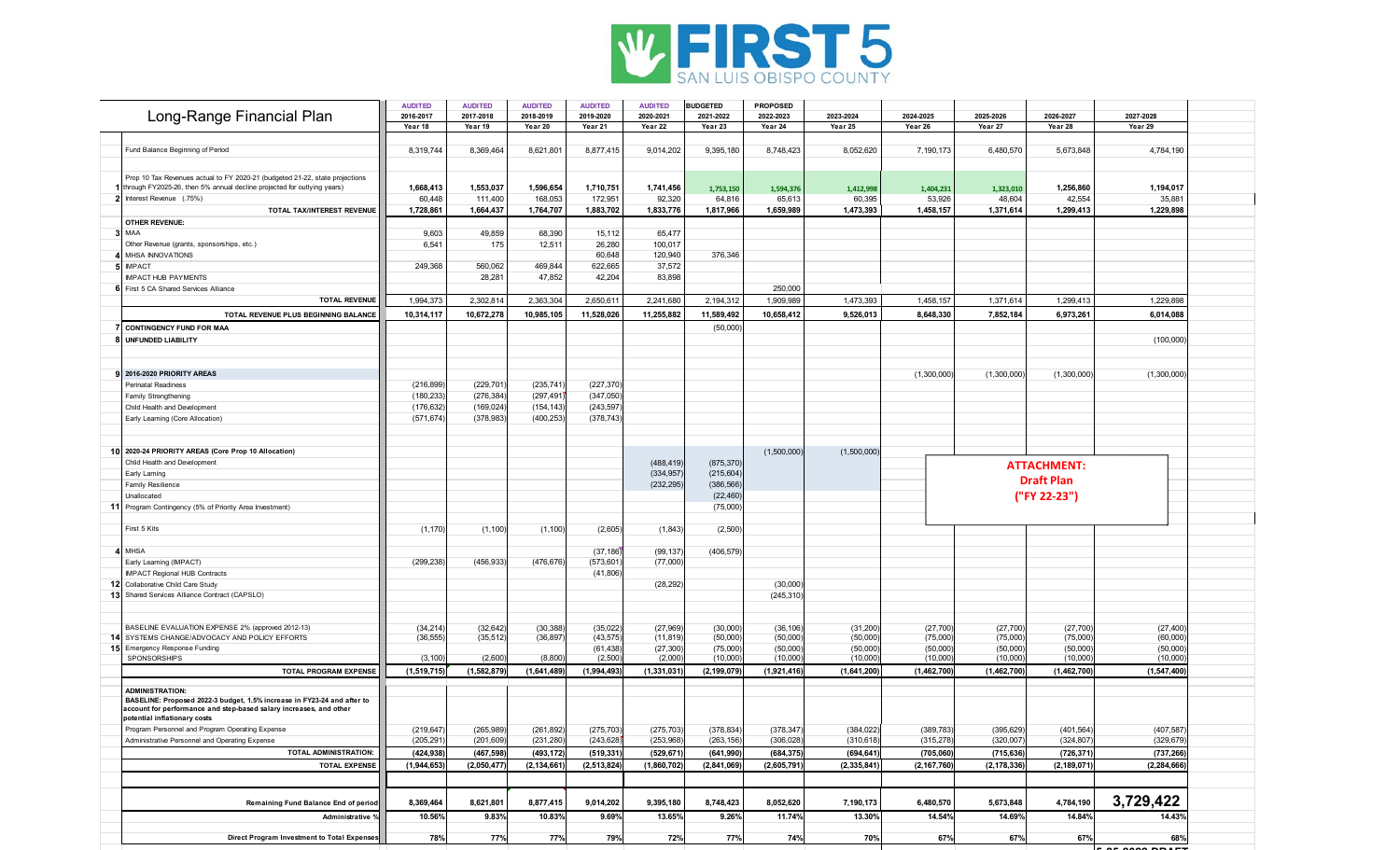

| Re:   | ITEM 9: FY 2022-23 Proposed Administrative Budget |
|-------|---------------------------------------------------|
| Date: | May 25, 2022                                      |
| From: | Wendy Wendt                                       |
| To:   | First 5 Commissioners of San Luis Obispo County   |

#### **Recommended Action**

Staff is requesting initial Commission review and discussion of the proposed Administrative Budget for Fiscal Year 2022-23. Final review and approval are scheduled for the June 22, 2022 Commission meeting.

#### **PROPOSED ADMINISTRATIVE BUDGET FOR FISCAL YEAR 2022-23 (Attachment 1)**

Staff recommends a total administrative budget in the amount of \$684,375 for FY 2022-23. This amount is included in the Commission's Long Range Financial Plan (draft pending approval, June 22, 2022).

The recommended amount represents an organizational structure that includes three full-time staff (Executive Director, Associate Director, Communications and Outreach Coordinator), and one 20 hours per week (.5 FTE) Special Projects Coordinator (We Are the Care and Other Systems Change Projects). Two personnel-related updates anticipated for FY2022-23 contribute to an anticipated increase in the proposed Administrative Budget. First, the Communications and Outreach Coordinator will be moving to a full-time salaried role beginning July 1 (from a current hourly role at .85 FTE). Second, staff salaries across the board are due to increase on July 1 due to an equity adjustment developed by the Commission Ad Hoc Personnel Committee (Commissioners Brescia, Belch, Executive Director Wendy Wendt) and scheduled for Commission approval at today's meeting (Agenda Item 7).

The proposed budget also includes a contingency amount of \$20,000 (approximately 3%) to provide for unforeseen expenses related to future needs. Contingency items may include any other unforeseen expenses related to increased costs for various new professional service contracts.

In accordance with the proposed Financial Plan, a total of \$1,921,416 has been projected for program and evaluation expense, plus \$378,347 in program-related personnel/operating costs, totaling \$2,299,763. Total operating expense is projected at \$2,605,791.

The projected administrative expense of 11.8% is within the Commission's established maximum of 15%.

Additional notes appear as "Comments" in the far right column of the attached 2022-23 Budget Draft.